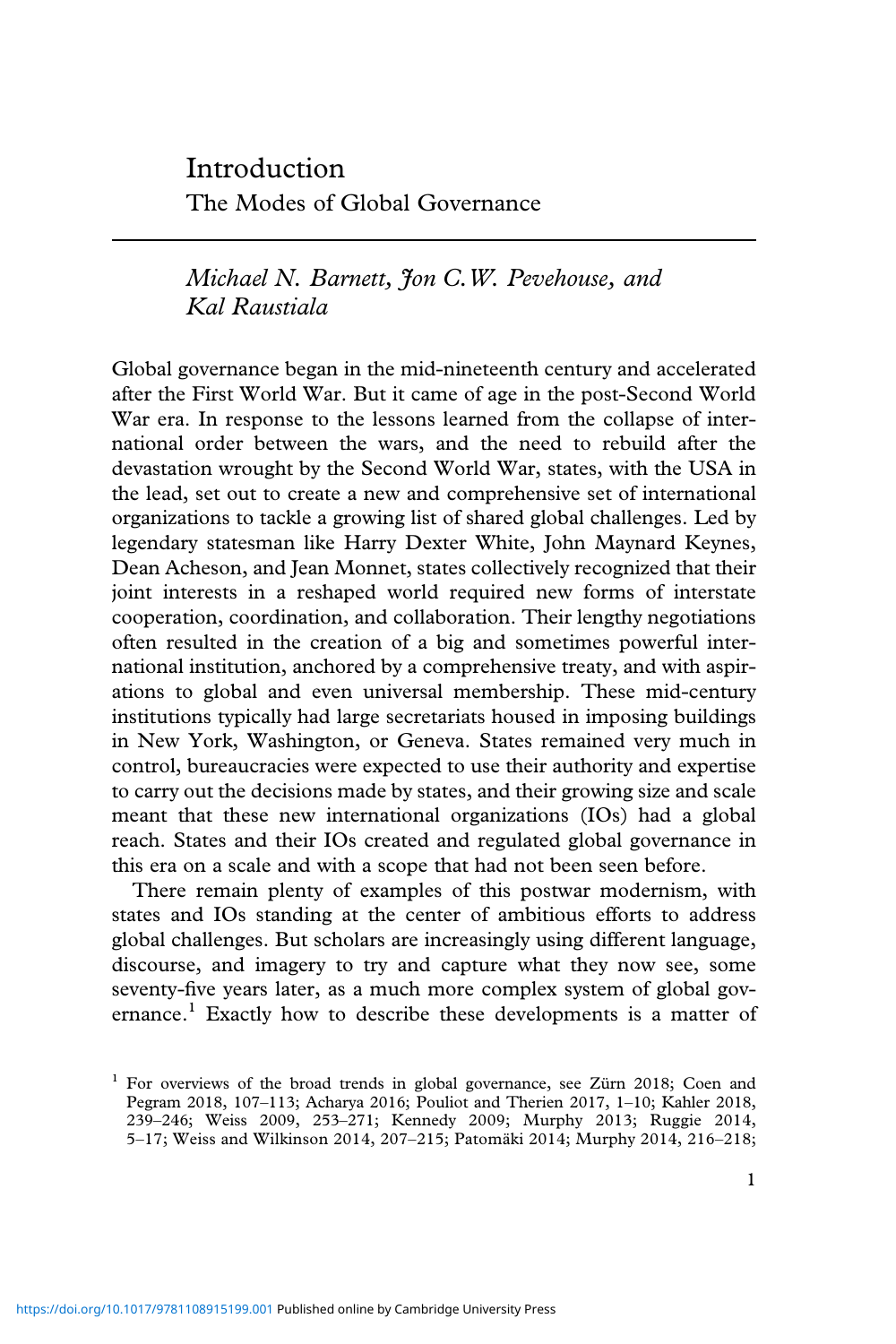debate – and competition. Westphalian global governance has given way to one that is post-Westphalian.2 The modern has succumbed to the post-modern.<sup>3</sup> Good-bye old multilateralism; hello new multilateralism.<sup>4</sup> We are now in a Copernican world.<sup>5</sup> Global governance is now orchestrated.<sup>6</sup> There has been an increase in delegated authority.<sup>7</sup> But not all authority is delegated. Because of world-historical processes, authority has become more fragmented and dispersed across the globe, enabling new kinds of actors to have a voice.<sup>8</sup> We have now entered an era of partnerships and "multistakeholderism."<sup>9</sup> Global governance is best seen as "networked."<sup>10</sup> Some talk about clubs.<sup>11</sup> Others discuss the "layering" of global governance.<sup>12</sup> Maybe global governance is less layered and more multilevel.<sup>13</sup> Layering and multilevel suggest that there is fixed arrangement, while those who work with regime complexity suggest the existence of a much less stable and predictable order.<sup>14</sup> An even messier possibility is that the new governance arrangements have all the characteristics, and perhaps even entropy, of a spaghetti bowl.<sup>15</sup> In short, there is widespread agreement that something fundamental in the form and structure of governance has changed, but there are competing views on exactly what has changed – and how. What is clear is that global governance has become much more diverse and complex. States and IOs are still often the stars of the show, but they increasingly work with an ensemble cast, including non-governmental organizations (NGOs), public–private partnerships, multi-stakeholder arrangements, transnational networks, private organizations, corporations, and foundations. A good example is the Global Alliance on Vaccines, known as Gavi. The primary partners include existing global institutions (World Health Organization, World Bank) as well as foundations (the Gates Foundation), private

- 
- Pouliot 2015, 334–350.<br>
<sup>2</sup> Dryzek 2012, 101–119. <sup>3</sup> Ruggie 2004, 499–531.<br>
<sup>4</sup> Hampson and Heinbecker 2011, 299–310; Van Langenhove 2010; Cooper 2010; Cooper and Pouliot 2015, 334–350.
- <sup>5</sup> Jentleson 2012, 133–148. <sup>6</sup> Abbott et al. 2015a. <sup>7</sup> Lake 2010, 587–613. <sup>8</sup> On fragmented authority see Rosenau 1995, 13–43; Held 2013; Guzzini 2012; Hooghe
- et al. 2017; Raustiala 2014; and Halliday and Shaffer 2015. Also see Coen and Pegram 2015, 417–420.<br>
9 Raymond and DeNardis 2015, 572–616.<br>
<sup>10</sup> Slaughter 2005; Kahler 2009; Sikkink 2009; Kendall 2004.<br>
<sup>11</sup> Tsingou 2015, 225–256; Graz 2003, 321–340.<br>
<sup>12</sup> Bartley 2011, 517–542.<br>
<sup>13</sup> Zürn 2012; Stephenso
- 
- 
- 
- 
- 2011, 7–23; Raustiala and Victor 2004, 277–309. <sup>15</sup> Baldwin 2016, 1451–1518.
- 

Pegram and Cueto 2015; Avant et al. 2010; Hampson and Heinbecker 2011, 299–310; Van Langenhove 2010, 263–270; Cooper 2010, 741–757; Cooper and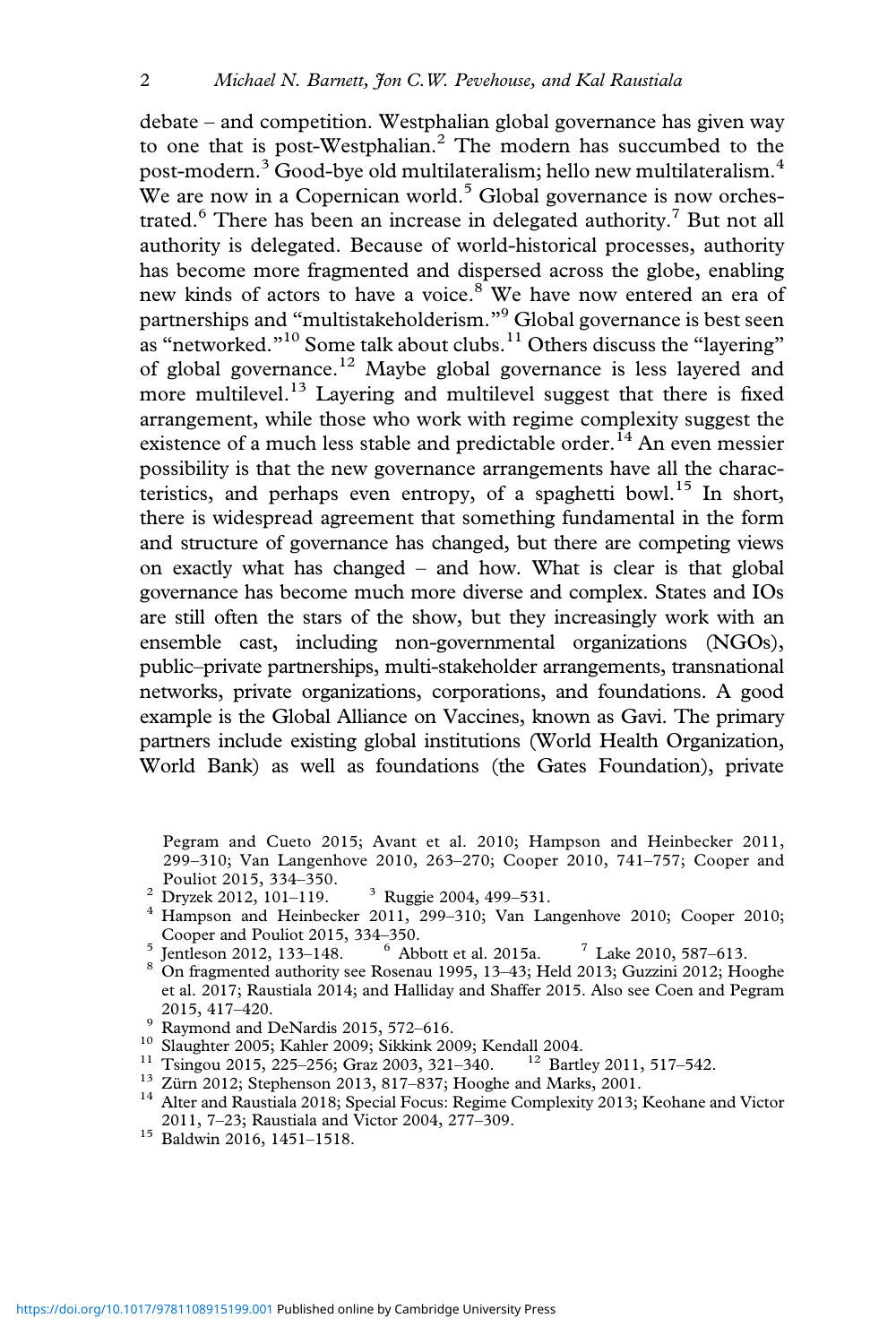sector organizations (the International Federation of Pharmaceutical Manufacturers Association), and governments.

Alongside this change in the kinds of actors there has also been a change in the relationship between them. States and IOs used to be the major players, and sometimes the only players, but increasingly they govern with others. This suggests that there are new patterns of inclusion. But inclusion does not mean equality and inclusion often creates some with more and others with lesser authority and those who still remain excluded altogether. Additionally, these actors conduct their relations in different kinds of spaces. Previous governance arrangements used to be formed by treaties and often overseen by secretariats in buildings. Now they can be quite informal and have the barest sort of physical presence.

Are these changes good or bad for addressing the world's problems? Each position has its defenders. More actors might mean more kinds of knowledge and the ability to benefit from the wisdom of diverse views; or it may mean more veto players and more opportunities to drive outcomes to the lowest common denominator. Change may reflect a rational, functional adaptation. In this view the old forms of governance, while perhaps appropriate for the twentieth century, are insufficient for the current age; the new forms of governance better reflect the demands of the twenty-first century. In short, because the world is messier, denser, more tightly coupled, and more interconnected it naturally requires a global governance that is subtler, fluid, and pluralistic.<sup>16</sup> It is becoming "fit for purpose." But global governance does not necessarily rationally adapt – form does not necessarily follow function, supply does not necessarily follow demand, and efficacy often outweighs efficiency. These less than functional, perhaps dysfunctional, outcomes are often attributed to politics and power; states and other actors are often more interested in defending and advancing their own short-term interests than they are in solving collective problems.

These new governance mechanisms may also reflect and produce much less ambition and vision. The global organizations created after 1945 had far-reaching goals and attempted to establish rules that would regulate an entire issue area. The World Bank took on the challenge of creating development, and later fighting poverty in the Global South. The International Monetary Fund would handle issues related to international financial stability. The United Nations (UN) and its specialized agencies covered an array of large global public goods, from refugees to

<sup>&</sup>lt;sup>16</sup> Slaughter 2005; See also Farrell and Newman 2014, 331-363.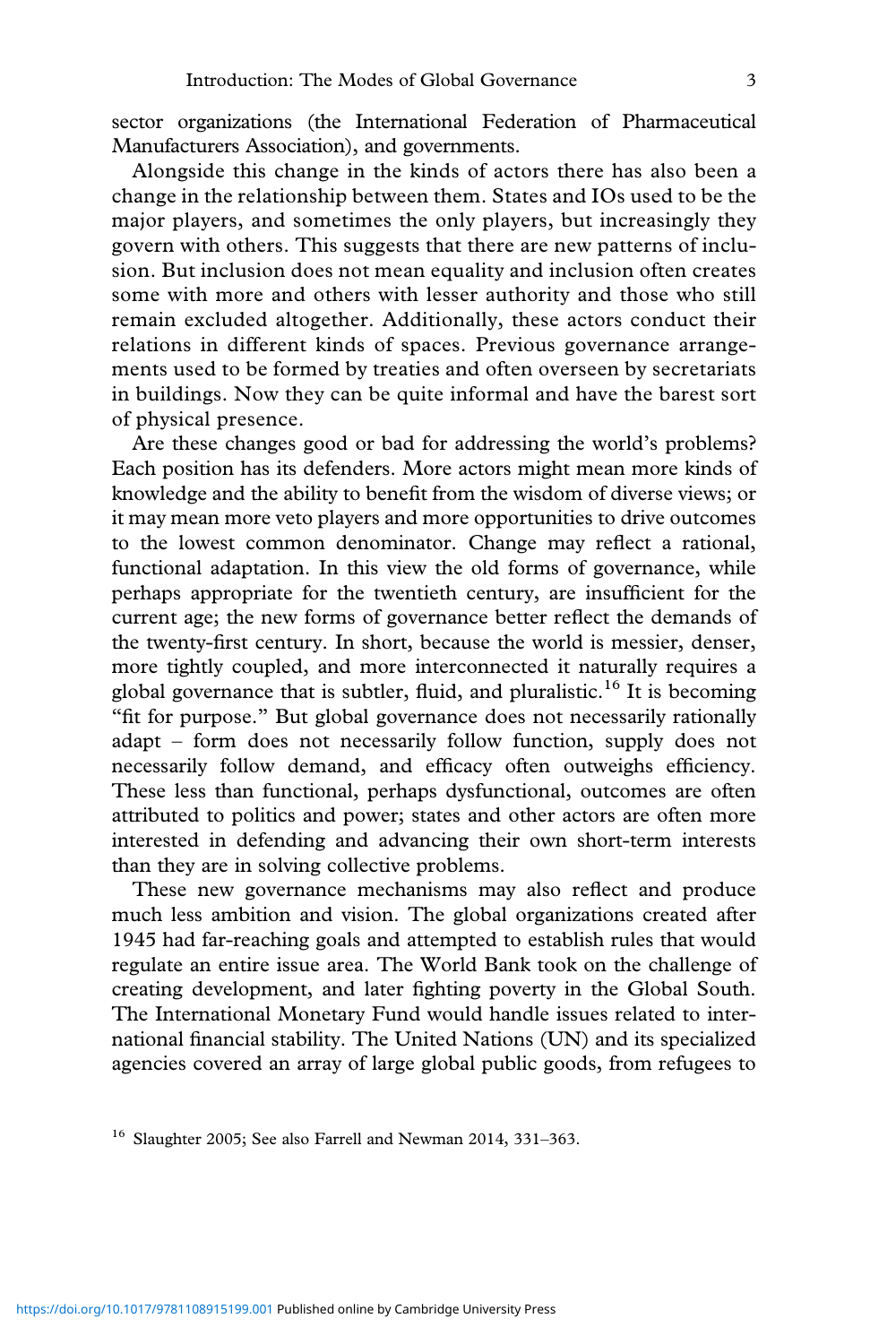education, not to mention policing international conflict via the Security Council. The European Coal and Steel Community's rather dull name betrayed a rather far-reaching agenda that included creating the basis for greater economic openness and regional security in an area decimated by two recent total wars. These were broad and deep agendas.

Global governance in the twenty-first century has become much less ambitious, characterized by provisional and improvisational action, piecemeal incrementalism, more modest goals, and experimentalism. Perhaps these more modest approaches will eventually provide the foundation for a more ambitious undertaking. Yet while these scaled-back ambitions might deliver more identifiable "successes," they might not sum to a solution. More agreements between municipalities on reducing carbon emissions might be welcome, but would not be enough to meaningfully combat climate change. Amid the 2019–2020 Covid-19 global health pandemic Dr. Michele Barry, director of the Center for Innovation in Global Health at Stanford University, lamented:

But one of the things about epidemics is it's really important to have what I call shared global governance. And I don't think in this world it's great that we don't have a stronger central governance of our world health. We have a World Health Organization that has a budget that is less than many of our hospitals in the United States.<sup>17</sup>

This volume is an intervention in the debate about the evolving architecture of global governance. The chapters herein reassess what is happening, why it is happening, and what effects ensue. We understand global governance to be the institutional arrangements used to identify problems, facilitate decision-making, and promote rule-based behavior on a global scale. Scholars of global governance agree that it has changed, and usually focus on the number and kinds of actors now involved. By these measures there is no disputing the change. We approach the question of change from a somewhat different vantage point, one that we think offers a superior way of getting to the core issue: how do these new architectures reflect the changing relations between the actors involved in global governance? In order to better understand whether and how relations among the now myriad key actors have changed we use the lens of *modes of governance*.

We focus our analysis on three ideal-typical modes drawn from economic and sociological institutionalism: hierarchy, network, and

<sup>&</sup>lt;sup>17</sup> "Doctor: As Coronavirus Cases Spike Worldwide, We Need Global Cooperation to Halt Spread," *Democracy Now*, March 20, 2020.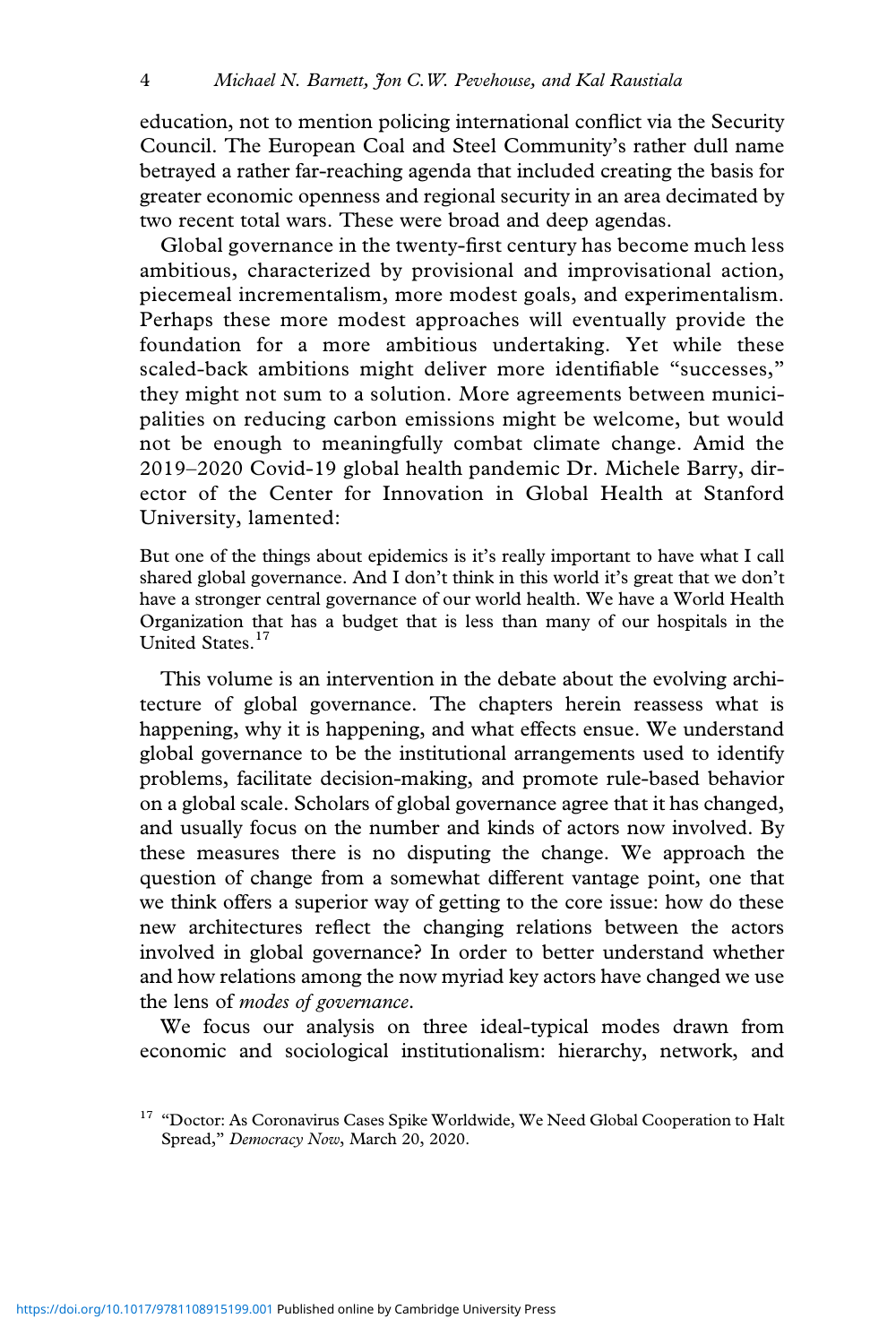market.<sup>18</sup> While we go on to say more about these modes, the core distinction revolves around how rules are produced, sustained, and enforced. *Hierarchical modes* are characterized by top-down, centralized, organizational forms that regulate relations between relatively dependent actors and enforce the rules through command and force. The traditional IO is a classic example of a hierarchical mode of global governance. *Market modes* are organized around non-hierarchical principles that regulate relatively independent actors, often associated with a "hidden hand" or competition among independent actors. Whereas hierarchies are centralized, markets are decentralized. *Network modes* are characterized by relatively interdependent (and possibly formally) equal actors with a common purpose that voluntarily negotiate their rules through bargaining and persuasion and then maintain and enforce those rules through mechanisms of trust. Although scholars might disagree on what a networked world means, many nevertheless seem to agree that it exists.

In broad terms the existing literature on global governance tends to claim, often implicitly, that hierarchical modes of governance such as traditional IOs are losing their prominence, and networks and market modes are increasingly prevalent and significant.<sup>19</sup> This is the basic description we began this chapter with. However, we challenge this claim for two reasons.

First, while this view captures an important truth it is not the whole truth. As the chapters illustrate, there are areas of global governance in which this has occurred and is occurring, but there are others where it has not. In short, there is heterogeneity across issue areas. Furthermore, changes between these ideal-typical forms may take a variety of pathways. Some are linear, others not. Some occur quickly, others over decades. Some are permanent transitions, others reverse or follow yet another path. Some paths taken in one period will increase the likelihood of others in the future.

Second, even where there has been a shift from hierarchies to markets and networks the former remain alive and well, even if less visible. We argue that there is a significant "shadow of hierarchy" in many areas of global governance. Just as economic markets cannot operate without legally enforced property rights protections, global networks and

<sup>&</sup>lt;sup>18</sup> For economic institutionalism see Williamson 1975; and Williamson 1991, 269-296. For sociological institutionalism, see Powell 1990, 295–336. For other useful statements on these three modes, see Treib et al. 2007, 1–20; Estwistle et al. 2007, 63–79; Jung and Lake 2011, 971–989. For other scholars that operate with a similar taxonomy in the area of governance, see Stephenson 2016, 139–148; Keast 2016, 442–454; and Tenbensel 2005, 267–288; Blatter 2003, 503–526; Dixon and Dogan 2002, 175–196.<br> $^{19}$  Abbott et al. 2015b, 247–277.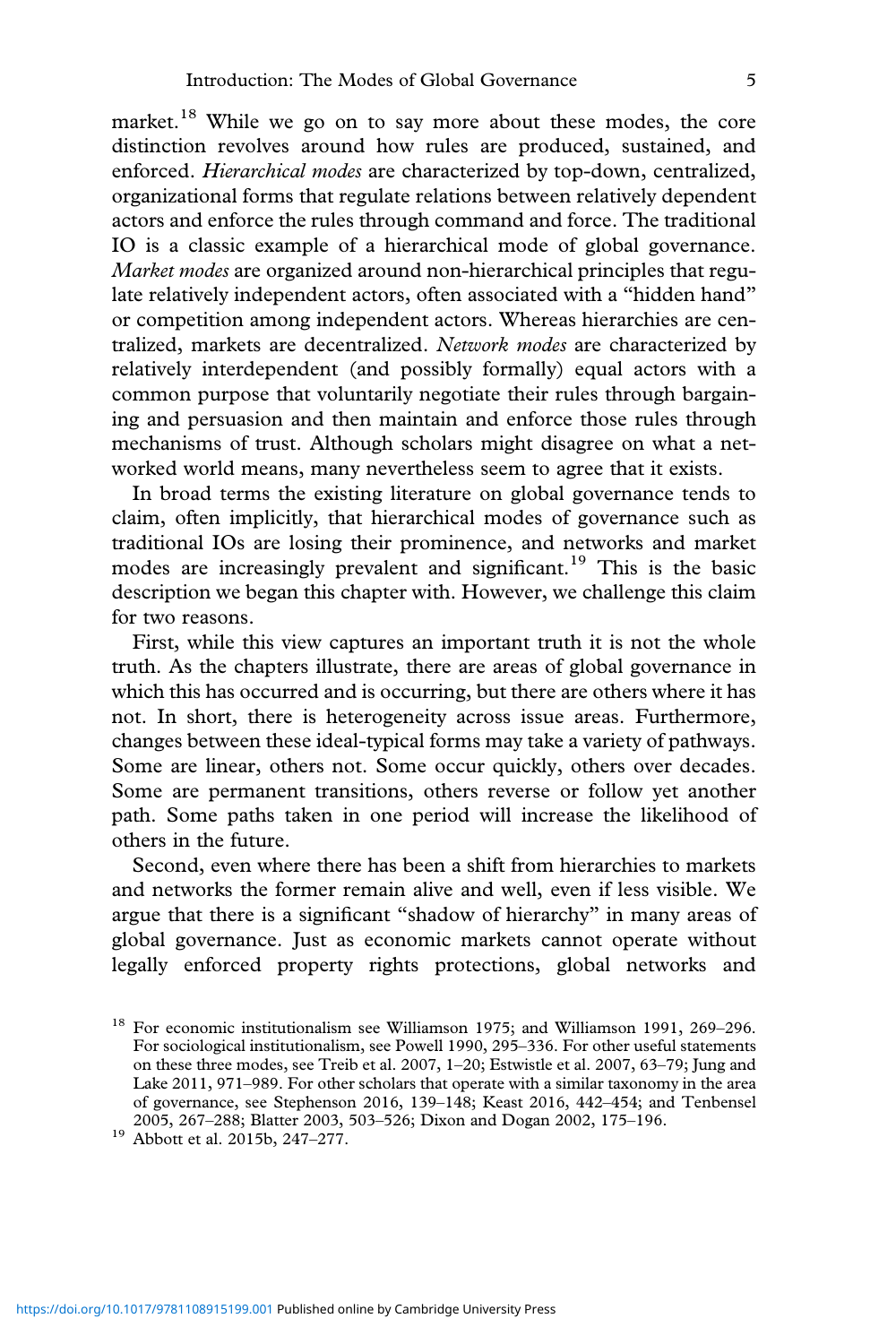market-driven governance typically require rules that have some modicum of support from states. Although we use these three modes to mark change in global governance, this volume emphasizes how they intersect and combine in complex and interesting ways.

This volume also looks to the underlying causes, or drivers, of these shifting modes of global governance. We identify nine major drivers of change that are present to one degree or another, all of which reside at the structural level: (1) geopolitical change, such as the relative decline of US power and rise of China; (2) shifts in the global economy; the sheer "crowding" in the global governance space, both in terms of (3) the number of actors and (4) the pluralization of actors; (5) the increasing complexity of global problems; (6) changes in ideology and trends in governance theory; (7) the global turn to expertise as a way to rationalize governance; (8) technological change; and (9) domestic political change, for example in the form of rising populism and nationalism.

This is a rather lengthy list of drivers, and all along we aspired to reduce it to the fingers on one hand – but the history of global governance would not play along. At this point the chapters provide no grounds for removing any from consideration. Also, these drivers also are not independent but rather interdependent. For instance, technological change has enabled the rise of non-state actors in global governance. Moreover, there also might be other factors, such as legitimacy, as suggested by Jonas Tallberg in Chapter 11 and Michael Zürn in his work, or growing legalization, that also deserve independent status and can alter the path of these drivers.<sup>20</sup> Lastly, structures can impose but actors choose, even if not necessarily under the conditions of their choosing. The history of global governance illustrates this point over and over again. There are underlying forces that help us sort through some of the important patterns in global governance, but there also are state and non-state actors, and more of them in different kinds of relationships, that create a space for creativity and agency. However convenient it might be to reduce the world to structure, the world rarely abides.

We are interested in the shifting modes of governance not only because they provide a different way of thinking about patterns and trends in global governance but also because of their material and normative consequences. The demand for change in global governance is often driven by the desire to solve major global problems. Accordingly, the major measure of outcome is effectiveness – and many of the chapters understandably make this a major concern, even if they are unable to

<sup>20</sup> Zürn 2018; Hooghe et al. 2019, 731–743.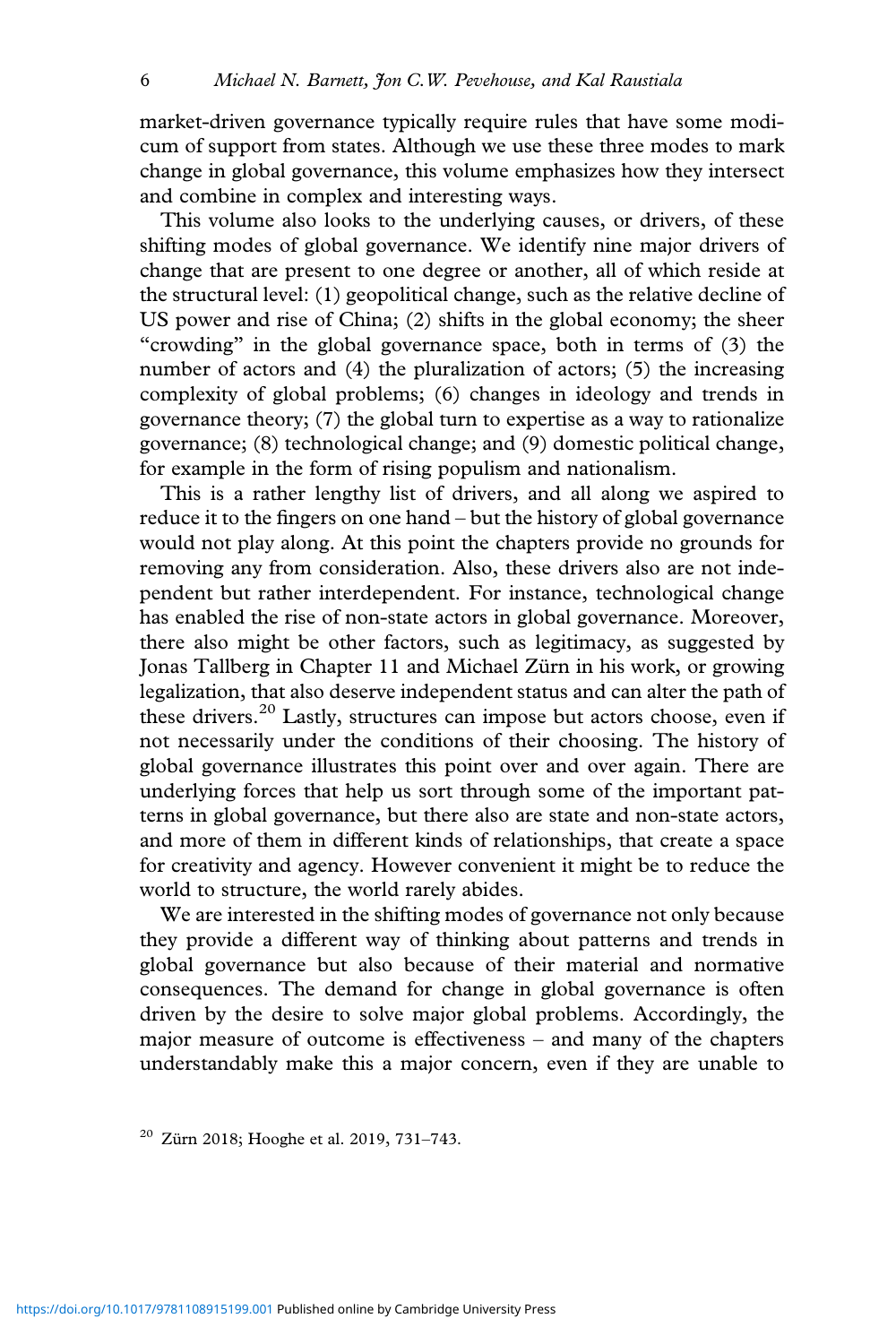provide airtight assessments one way or another. But in many instances they note how a mode of governance is judged not only on material gains but also on normative evaluations. At such moments they raise issues of legitimacy, fairness, justice, accountability, and other normative scales. And these normative measures refer not only to distributional outcomes but also to process and whether those who are affected by the decisions have a voice in shaping them.

The remainder of the Introduction is organized as follows. This first section lays out how scholars have tended to mark transformation and presents our alternative. Specifically, our view is that the transformations many have documented are better understood not in terms of changes in actors but rather *changes in relations* among actors. Consequently, we examine the modes of global governance in terms of hierarchy, markets, and networks, which almost always involves a change in actors. The second section reviews the various forces behind the change, ties these individual arguments to shifts in the modes of governance, insists on looking for multiple and interacting causes, and emphasizes the necessity of examining both structures and preferences. The third section addresses what is at stake in this debate. The fourth section provides an overview of the remaining chapters in this book.

# **Global Governance Today**

Students of global governance have used various markers of transformation, but many if not most note the often dramatic shifts in the number and kinds of actors that are involved in governing the world – at times a kind of Cambrian explosion compared to the initial postwar approach. Because there is no official "census" of "global governors" it is impossible to offer decisive evidence of demographic change.<sup>21</sup> However, the available data suggest that there has been a major quantitative and qualitative change.

Figure I.1 graphs the changing number of IOs, NGOs, networks, and transgovernmental initiatives over time. The data provide a reasonable approximation of their comparative numbers, but the population figures have to be taken as suggestive rather than definitive.

The overall story is that while states and IOs remain central to most governance relationships, they increasingly share space with other nonstate actors.

 $21$  But for an overview see Avant et al. 2010.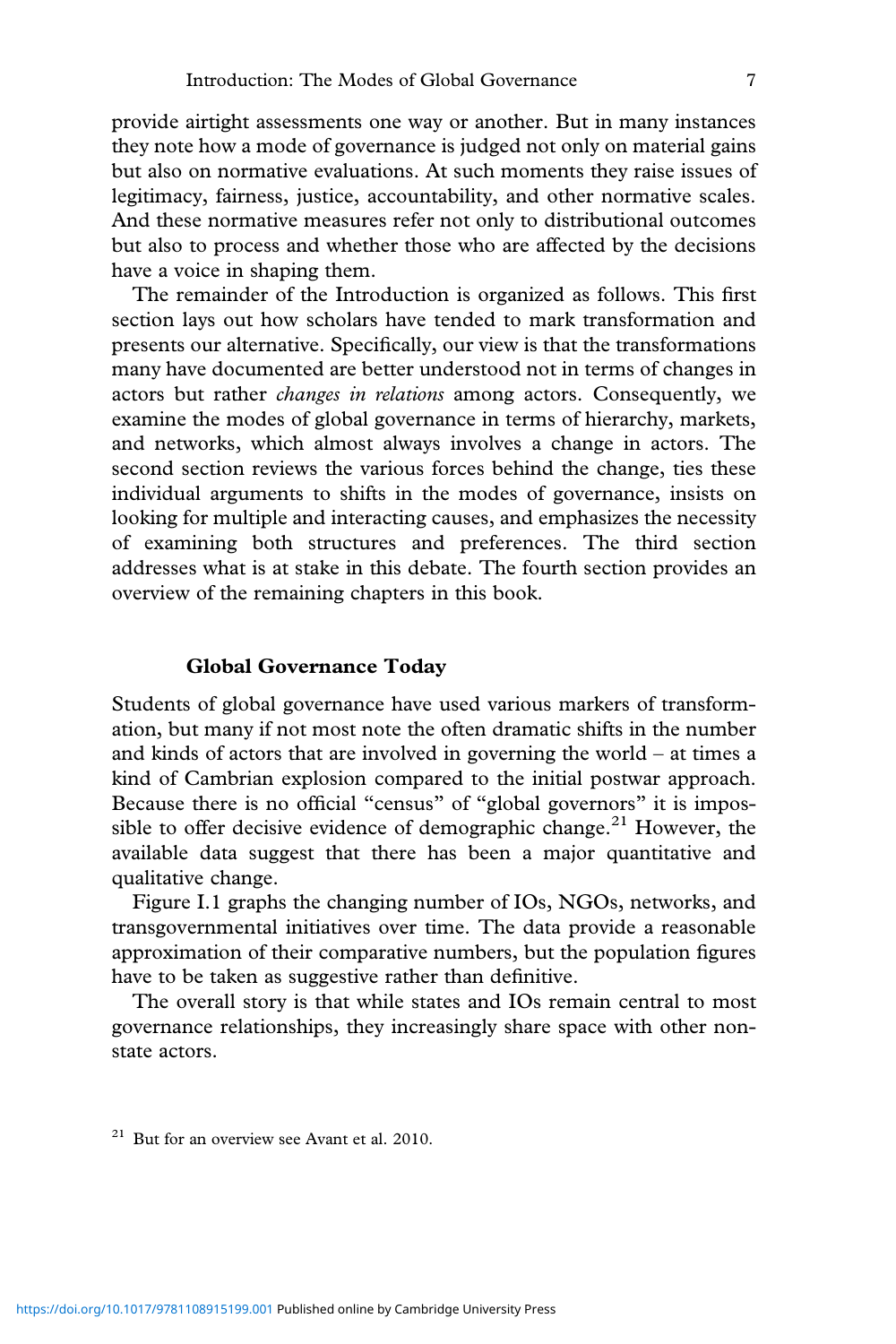

Figure I.1 Creation of new organizational types, 1945–2005.

We have an accurate count of the number of states, and we know that this number has increased several-fold since 1945. We have a reasonable approximation of the relative change in the number of IOs: their numbers grew substantially after the Second World War, and then again after the end of the Cold War, but have plateaued since then. Data on IO creation paints a comparable picture, which tells us that if the population of IOs has plateaued it is due not only to death rates but also birth rates. IOs are going through their own demographic transition.<sup>22</sup>

Although such counts tell us about the numbers of IOs they do not quite capture the variation in IOs in terms of their inclusion of non-state actors. One minimalist definition of an IO is a permanent collaborative arrangement established by three of more states, but the members of an IO can also include other IOs, NGOs, and other private actors. It has become commonplace to note that the participants in global governance have diversified – not only as formal members, but also as informal participants in a range of decision-making and discussion forums. In particular, a wide array of studies has pointed to the varied ways in which

<sup>22</sup> Abbott et al. 2015b; Pevehouse et al. 2019.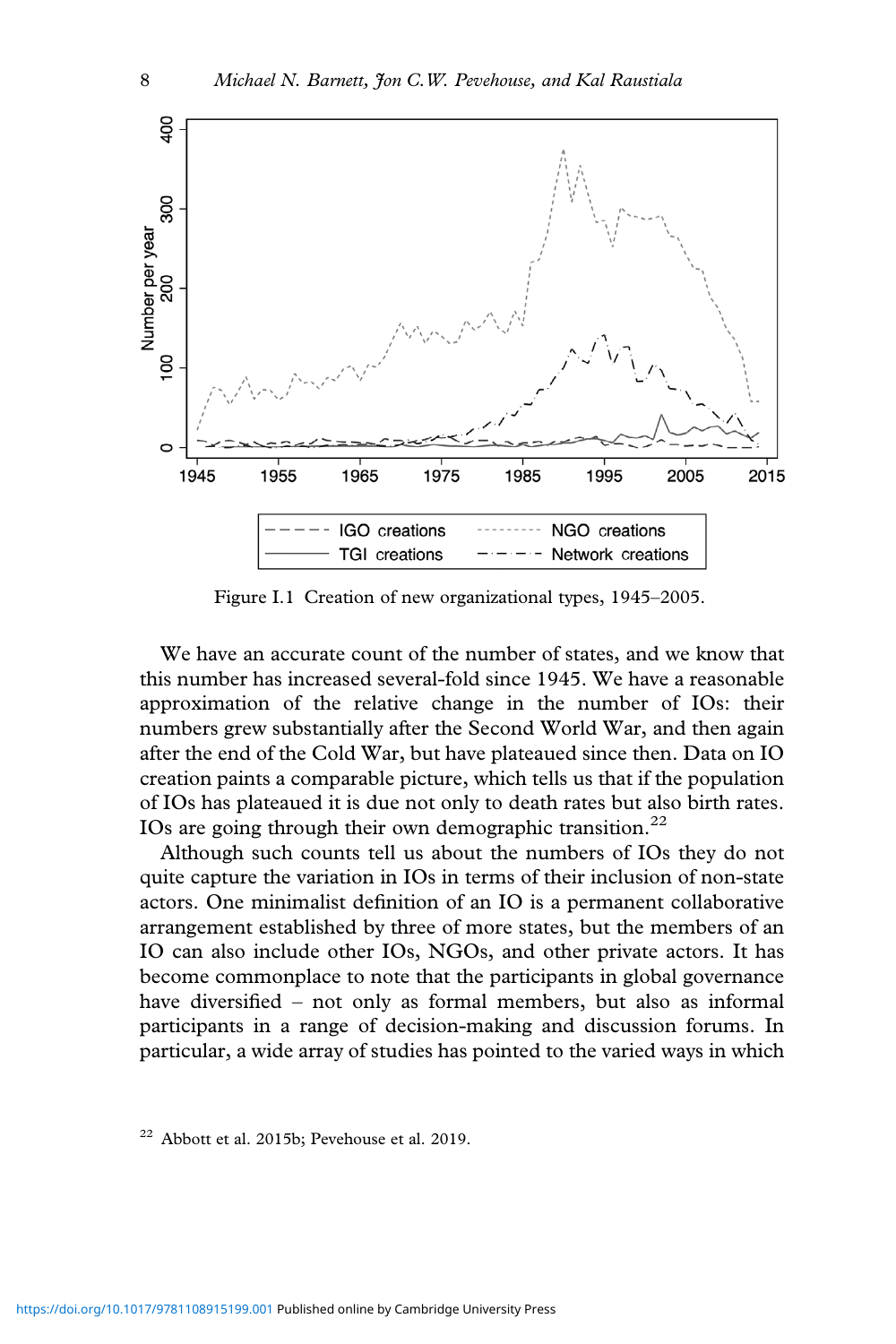NGOs and other non-state actors are participating in global governance.<sup>23</sup>

The data on NGOs support this view.<sup>24</sup> There are more NGOs than ever before, playing various roles – from shaping the agenda, to negotiating agreements, to monitoring rates of compliance by states with those agreements.<sup>25</sup> There also are more networks than ever before. There is no best way to tally the number of networks, in part because there is no consensus definition on what is a network. Assuming that selfidentification – do actors see themselves as part of a network? – provides at least a reasonable first cut, there are far more networks than ever before. As shown in Figure I.1, self-described networks significantly increased in the mid-1970s, but the rate of increase has leveled off in recent years. $26$  This strikingly large increase can be read as consistent with the argument that traditional forms of global governance are in decline – with the decline of more formal IOs in the issue area, networks rise to fill "global governance" gaps. Alternatively, it can be read as consistent with the claim that traditional hierarchical IOs are stable, but increasingly inclusive and open in their operation. In other words, perhaps traditional IOs and networks are complements, not substitutes. This line of argument, addressed in some of the chapters, suggests a denser and more complex array of institutions and actors.<sup>27</sup> In addition to networks there are other kinds of groupings, formal and informal, that are increasingly being recognized. Public–private partnerships have grown in significance and number, although as seen in Figure I.1 (where they are measured as transgovernmental initiatives (TGIs)) their numbers do not yet rival that of self-identified networks or NGOs.<sup>28</sup> Corporations have always had an important impact on global governance, but they too are increasingly visible.<sup>29</sup> Municipalities and "nation" cities" are also more active today, often because they are frustrated by the inaction of states.<sup>30</sup>

Expert communities, originally referred to by social scientists as epistemic communities, $31$  are also not new, but scholars have become more aware of the multiple functions they perform. These and other

- 
- <sup>27</sup> Bernstein and Cashore 2012, 585–604; Abbott and Snidal 2010.<br><sup>28</sup> Andonova 2017. The data on TGIs are taken from Westerwinter 2017.<br><sup>29</sup> Avant 2005; Ruggie 2017, 317–333; Eberlein 2019, 1125–1145.<br><sup>30</sup> Emanuel 2020;
- 
- 

<sup>&</sup>lt;sup>23</sup> Tallberg et al. 2013; Raustiala 1997, 719–740. <sup>24</sup> Bush and Haddon 2019.<br><sup>25</sup> Boli and Thomas 1997, 171–190; Grigorescu 2020.<br><sup>26</sup> We generated these data by scraping all organizations from the *Yearbook of Internati Organization* that self-describe as a "network." We were also able to scrape those organizations' years of origin to create this graph.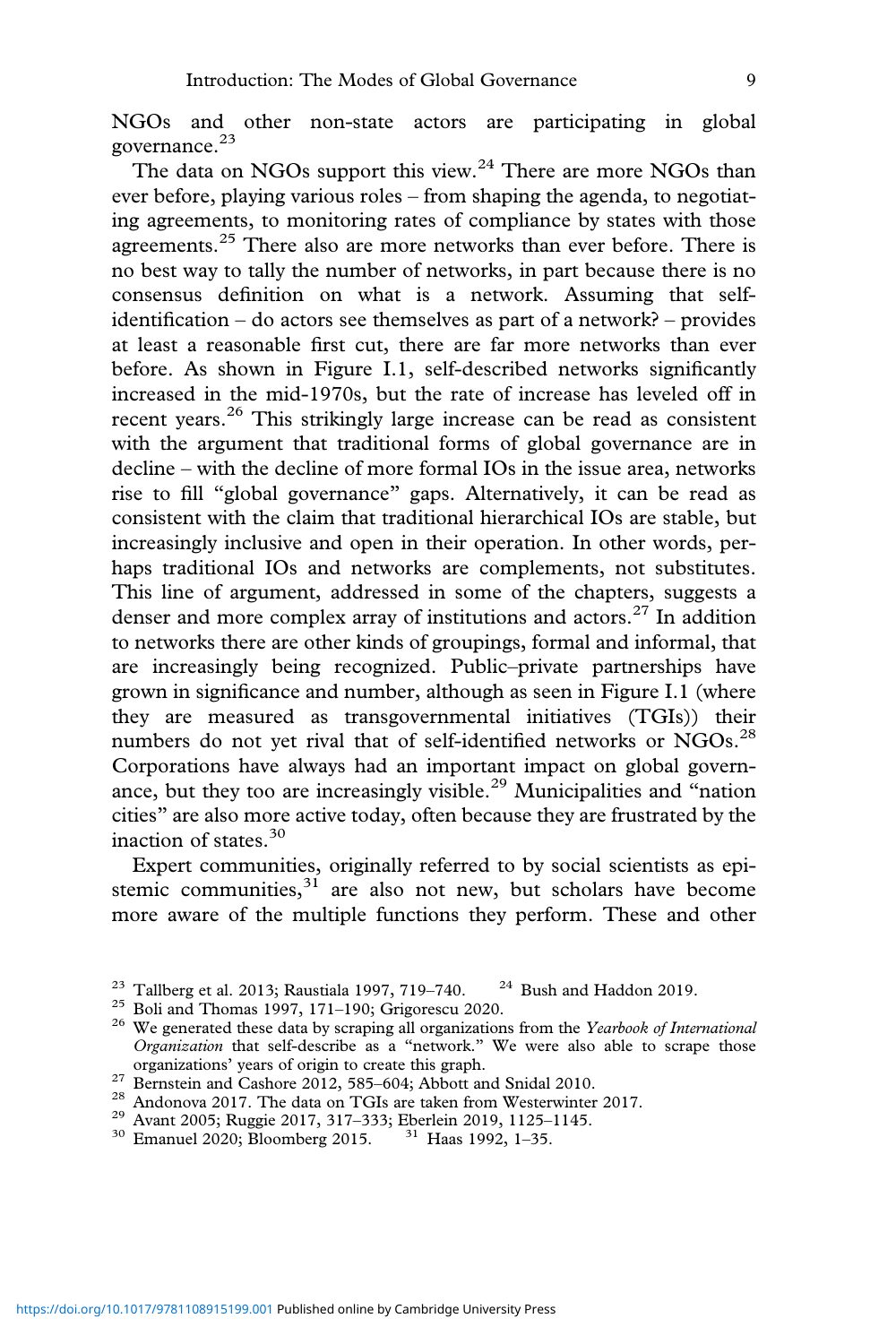associations of private actors have many informal roles. But most strikingly they have increasingly received formal roles – as full-blown members of public–private partnerships; as (perhaps nonvoting) participants in more traditional IOs; as advisors to state delegations; and as interlocutors in a range of multilateral bodies, many of which have adopted rules that allow for private actors to participate in a range of discussions and debates.

We can learn a lot from a census of global governance, but it cannot address whether there has been a change in its very organization.<sup>32</sup> A rise in the number of NGOs in and of itself tells us little unless it is embedded in an understanding of whether and how this has affected the mechanisms of global governance. Our elevation of relations over numbers is consistent with our earlier (and others') definition of global governance – how institutionalized rule systems coordinate actors. And it provides the justification for the concept we use to capture the different ways that societies can organize social relations: modes of governance.

Modes of governance can be distinguished according to various criteria, but in the interest of parsimony and comparison we highlight the primary mechanism used to coordinate social action. Following sociological and economic institutionalists we identify three modes: hierarchies, in which social action is organized through regulation and law that demand some kinds of action and prohibit others; markets, in which decentralized institutions such as markets provide costs and benefits for different actions; and networks, in which independent, purposive actors negotiate the rules that will regulate their relations.

Because we treat hierarchical, market, and network modes of governance as ideal types, we must recite a few common words regarding the conceptual and methodological advantages and limits of ideal-typical analysis.<sup>33</sup> To begin with, ideal types are the attributes associated with a social phenomenon in its purity. Observers often disagree about what these attributes are. For instance, Max Weber's concept of the state has been turned into an ideal type, but his is not the only formulation, for there are rival Marxian and liberal alternatives. Furthermore, types are often decomposed into subtypes, and the justification for doing so is because it provides a more useful, granular concept for comparison within the ideal type. For instance, scholars that draw from Weber's ideal type of the state often subdivide it into weak and strong variants. These subtypes should have distinctive attributes. For instance, the

<sup>&</sup>lt;sup>32</sup> See, for instance, Pegram 2015, 618–639; Barnett 2013, 379–398.<br><sup>33</sup> Swedberg 2018, 181–196.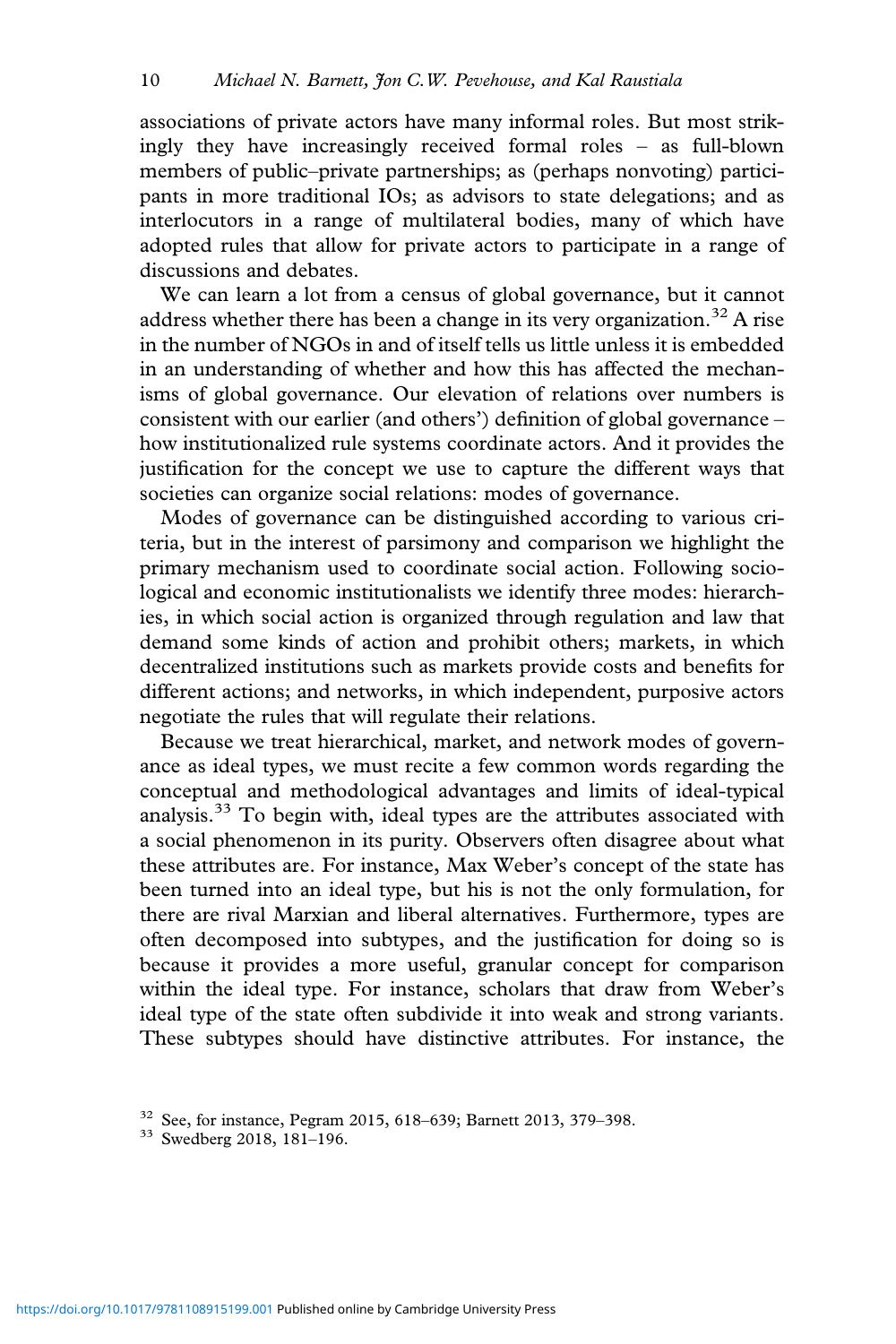attributes associated with weak states should not also define strong states. Moreover, these types and subtypes provide the basis for comparison across cases and over time. We can use the ideal types of strong and weak states to provide meaningful comparisons between the USA and Argentina at a moment in time, and also to measure historical changes in state power in the United States. Lastly, there is no assumption that any existing case will map perfectly onto an ideal type; in fact, the assumption is that such ideal types do not exist concretely. Ideal types are purified abstractions and the real world is filled with muddy complications. The USA is a strong state in some ways and a weak state in others.

This outline of ideal-typical analysis guides our use of modes of governance. Modes of governance concern how societies organize social relations.<sup>34</sup> Although there are various ways in which these three ideal types can be distinguished from each other, we focus on the mechanisms that organize and pattern their actions. Hierarchies are organized around command and control, markets on decentralized institutions that produce incentives for action by independent actors, and networks on negotiated agreements between purposeful actors. These different modes of governance provide the basis for analysis across instances and history. Has there been a change in the social organization of trade, emergency relief, pandemics, carbon emissions, or small arms? We can use these ideal types to make comparisons across these different issue areas, for example to claim that small arms is more networked while trade is largely hierarchical. We also can use these ideal types for historical analysis, for example to claim that the direction of global governance has moved from hierarchical to markets and networks, or that a single issue-area like humanitarianism has become less networked and more hierarchical. The chapters also blaze the warning that actual examples of global governance will not map perfectly onto any of the three modes of governance. Instead there is considerable overlap, blending, and layering between two or more modes. That said, these ideal types provide a

<sup>34</sup> Another possible point of differentiation regards who has authority and what kind of authority they have. Discussions of hierarchy in international politics tend to focus on the legal authority of the state and the rational-legal and expert authority of international organizations. Discussions of networks in international politics tend to rely on expert authority, with professional networks and NGOs being premier examples. We do not find a comparable form of authority associated with markets for the primary reason that authority is dependent on social recognition and is typically conferred on an actor. But markets are not actors but instead represent a way to organize social relations. However, sometimes the market is invested with "authority" and there are private authorities. We leave the concept of authority as an area for other scholars to engage with and prefer instead to focus on questions of organization.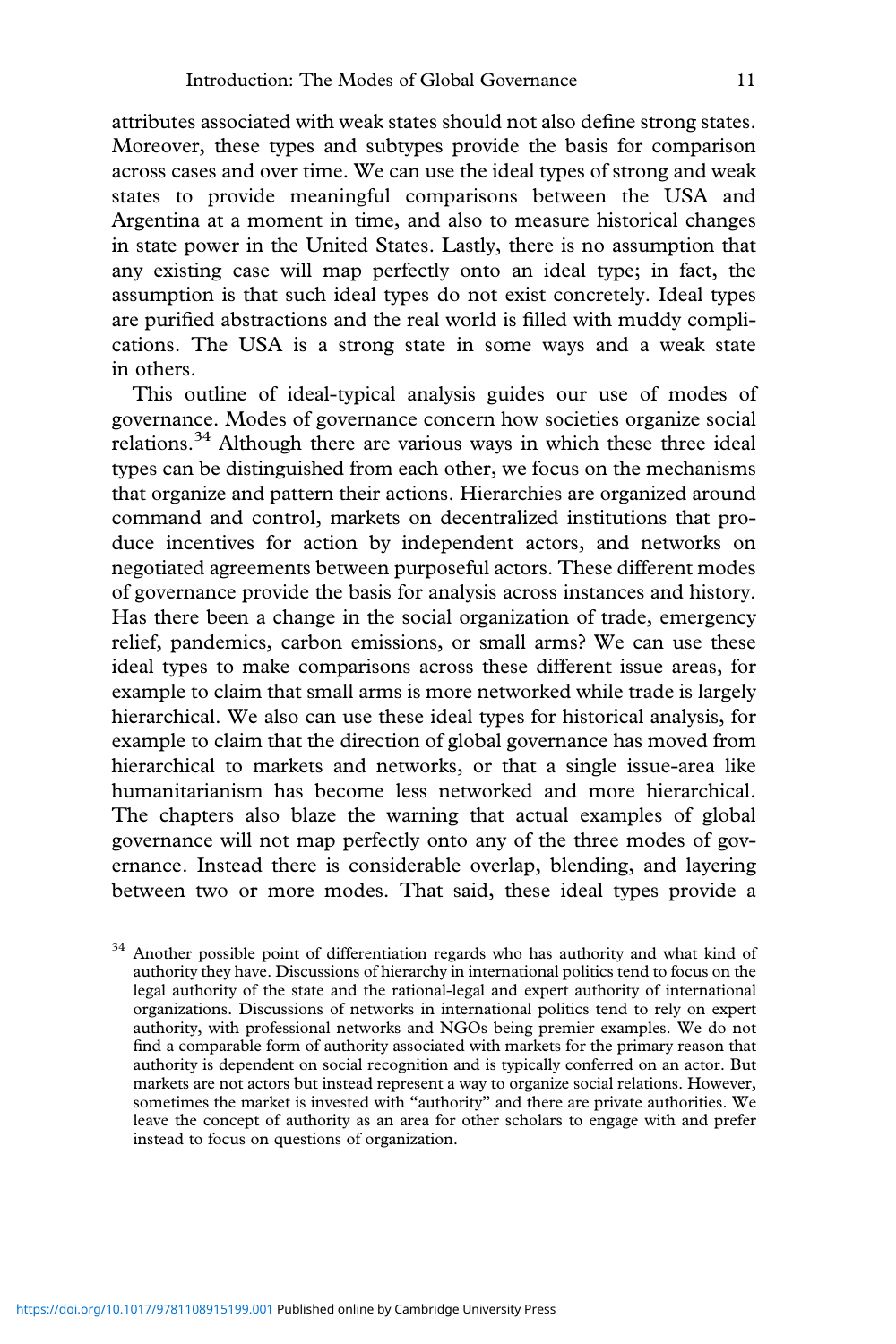common basis for judging whether and how there has been a change in the dominant mode of governance.

Although the concept of modes of governance is intended to be general enough to be applicable to almost any social setting, heretofore much of the literature deploying these modes has focused on domestic governance. International relations scholars will be quick to point out the key difference between domestic and global governance: whereas the former is defined by hierarchy because of the presence of a state, the latter is defined by anarchy because of the absence of a supranational authority. A Waltzian view might add that the absence of hierarchy does not mean that governance is organized around anarchy, but rather that states can be likened to firms and their relations are akin to firms in markets.<sup>35</sup> The literatures on global governance and hierarchy suggest that the absence of a supranational authority does not mean the absence of hierarchy in governance. In fact, one of the interesting parallels between the literature on domestic and global governance is that each, for different reasons, have observed a change from hierarchies to markets and networks.

In what follows we define the three modes in greater detail. *Hierarchical modes* are characterized by top-down, centralized, organizational forms. Or, as Herbert Simon put it, "[I]n a hierarchic formal organization, each system consists of a 'boss' and a set of subordinate subsystems."<sup>36</sup> The state, the bureaucracy, and the military are the prototypical forms of hierarchical organization. The state has the authority, legitimacy, and coercive power to issue commands and laws and expect them to be followed – or else. The bureaucracy is characterized by a head that can issue orders to subordinates with the expectation that they will be implemented. The military operates with a chain of command and can punish for failure to obey.

Two critical wrinkles must be addressed when discussing hierarchical modes of global governance. To retrace our earlier steps, the first is whether it is even warranted to consider hierarchy in a world of sovereign states. Although the concept of the modes of governance has not been widely applied to global governance, there is a substantial literature on EU governance which accepts that hierarchies can exist.<sup>37</sup> One advantage that

<sup>&</sup>lt;sup>35</sup> Waltz 1979. <sup>36</sup> Simon 1962, 140.  $37$  The concept of modes of governance has been discussed alongside the concept of governance in general, but most of its application has been to the realm of domestic governance and EU governance and differs quite substantially from ours. Eberlein and Kerwer 2002; Kohler-Koch and Eising 1999; Héritier 2002, 185–206; Knill and Lenschow 2004; Blauberger and Rittberger 2015, 367–376; Héritier and Rhodes 2011. There has been relatively little application to the area of global governance. However, see Bartolini 2011; Provan and Kenis 2008, 229–252. Héritier and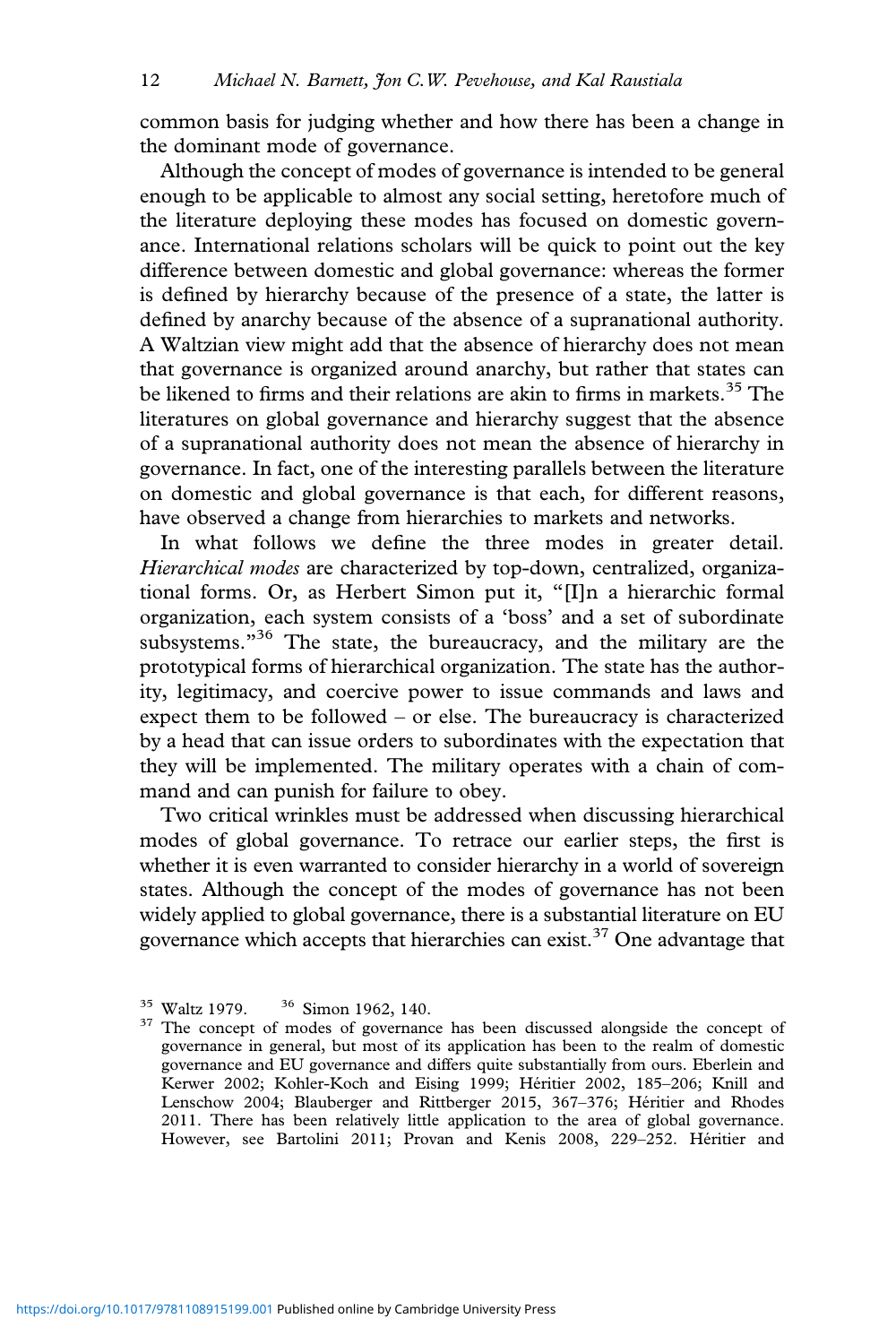EU governance has over global governance more broadly for making claims about the existence of hierarchy is the presence of law and tight linkages between the domestic and the regional. But none of our cases of hierarchy are built around such conditions. Instead they point to two alternative forms of hierarchy. One is hegemonic or imperial arrangements. The other is IOs, which is where many rules are debated, legislated, implemented, and (sometimes) enforced. The objection to considering IOs as a form of hierarchy is that they rely on borrowed authority. Simply put, (a limited number of ) states stand behind IOs and keep them on a short leash. But there are four justifications for treating IOs as a form of hierarchy: they operate on delegated state authority; they regulate through norms and soft and hard law that impose rules on states and others; they are organized around the bureaucratic form; and they often have (or work to create) considerable discretion and even the authority to make nearly unilateral decisions that shape social action.<sup>38</sup>

The second and related wrinkle regards the distinction between formal and informal arrangements. IOs are formalized arrangements, which are most of the cases in the volume, but there are two cases in this volume of informal hierarchies. In Chapter 2 Kahler points to the interesting case of cartels, which exist when a small number of actors create an agreement that regulates the actions of others for private and public interests. Cartels are informal (though often quite visible) because they are not typically created through a legal agreement. Consequently they do not regulate in a heavy-handed way but rather, in his case of trade, use softer rules and prices to do so. Barnett uses the concept of a club to capture how a set of states, IOs, and nongovernmental organizations create a set of rules and norms among themselves that are then intended to regulate the broader network of humanitarian governance. And beyond the two cases of informal hierarchy in this volume a growing number of scholars now point to the power of informal organizations, possessing many of the characteristics one would come to expect of traditional hierarchies.<sup>39</sup>

*Market modes* of governance are organized around non-hierarchical principles, often associated with a "hidden hand" that steers action through incentives. Hierarchies command; markets incentivize. Central to the market is price, which contains information about costs and

Lehmukhl offer a definition of modes of governance that is quite different from ours because it focuses not on social organization but rather on actors – the inclusion of private actors outside the normal democratic channels. Héritier and Lehmkhul 2011, 49–51. Koenig-Archiburgi and Zürn 2005 use the concept of modes as another way to express the growing diversity of governance arrangements. Koenig-Archiburgi and Zürn

<sup>&</sup>lt;sup>38</sup> Barnett and Finnemore 2004. <sup>39</sup> Vabulas and Snidal 2013, 193–220; Stone 2011.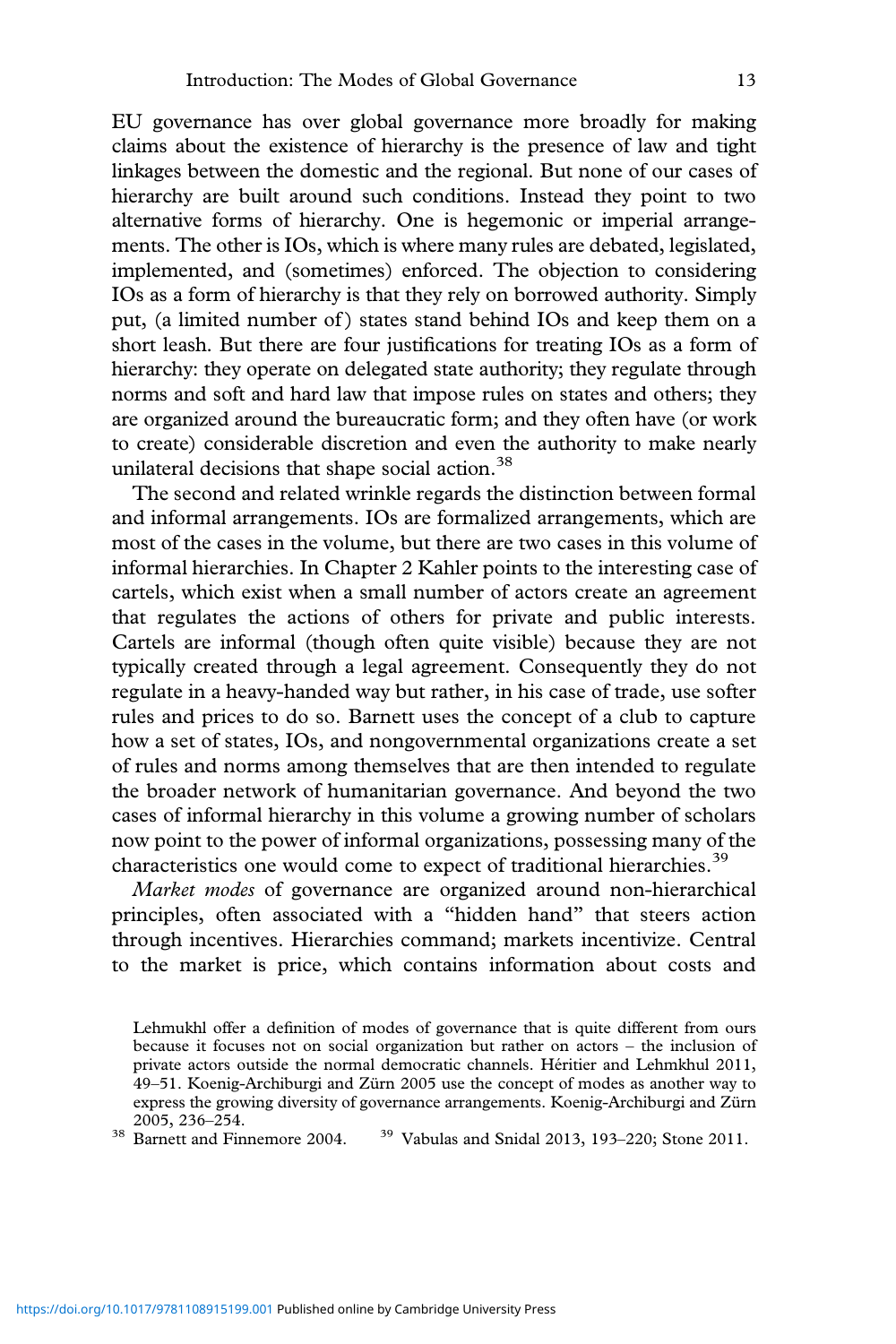benefits and creates incentives and disincentives for different actions. There is no need for a regulator to command the merchant to lower the price because the market communicates what to do. One of the distinct advantages of markets, therefore, is that they are efficient; a "hidden hand" is cheaper than law and machinery to enforce the rules. Yet, under some conditions, especially when transaction costs are high, hierarchy can be even more efficient. This is one reason firms exist.<sup>40</sup> Furthermore, markets require some form of hierarchy – usually in the form of law, property rights, and courts – to function.

Market modes of global governance are quite common. One of the most famous uses of markets for governance is cap and trade in the area of climate governance (as discussed by Green in Chapter 3); in this instance there was no existing market for  $CO<sub>2</sub>$  emissions – it was created specifically for the purpose of trying to reduce its level. Similarly, in Chapter 10 Andonova outlines efforts by private firms using market mechanisms in the area of clean energy. Various NGOs want to regulate firms through certification measures, such as fair trade or the living wage; in doing so they create incentives for firms to alter their behavior to conform with international norms. Other examples of market modes of governance include benchmarking and rating systems, which can cause actors to change their behavior to maintain or elevate their reputation, thereby altering their stream of benefits.<sup>41</sup> Some of the most interesting innovations in global governance, such as forest certification, are built on the logic of markets. $42$ 

*Network modes* consist of a "set of actors, or nodes, along with a specific set of relations that connect them. $143$  In this broad definition, markets and hierarchies also can count as networks – the former have enduring ties and the latter are tied formally. We follow those scholars and practitioners that use the concept of network to capture not the fact of ongoing exchange but rather the quality of the exchange and how governance is produced.

Specifically, networks have the following characteristics. The actors that form a network are interdependent, in contrast to hierarchies (defined by dependence) and markets (defined by independence). There is a common purpose or interest among the actors. There is relative and formal equality between the participants. They create agreements that are voluntary or quasi-voluntary, are negotiated with little or no coercion and are freely entered into. Disputes and differences of opinion are arbitrated and

<sup>&</sup>lt;sup>40</sup> Coase 1937, 386–405. <sup>41</sup> Kelley and Simmons 2015, 55–70; Kelley 2017. <sup>42</sup> Cashore et al. 2004. <sup>43</sup> Seabrooke and Henriksen 2017, 3.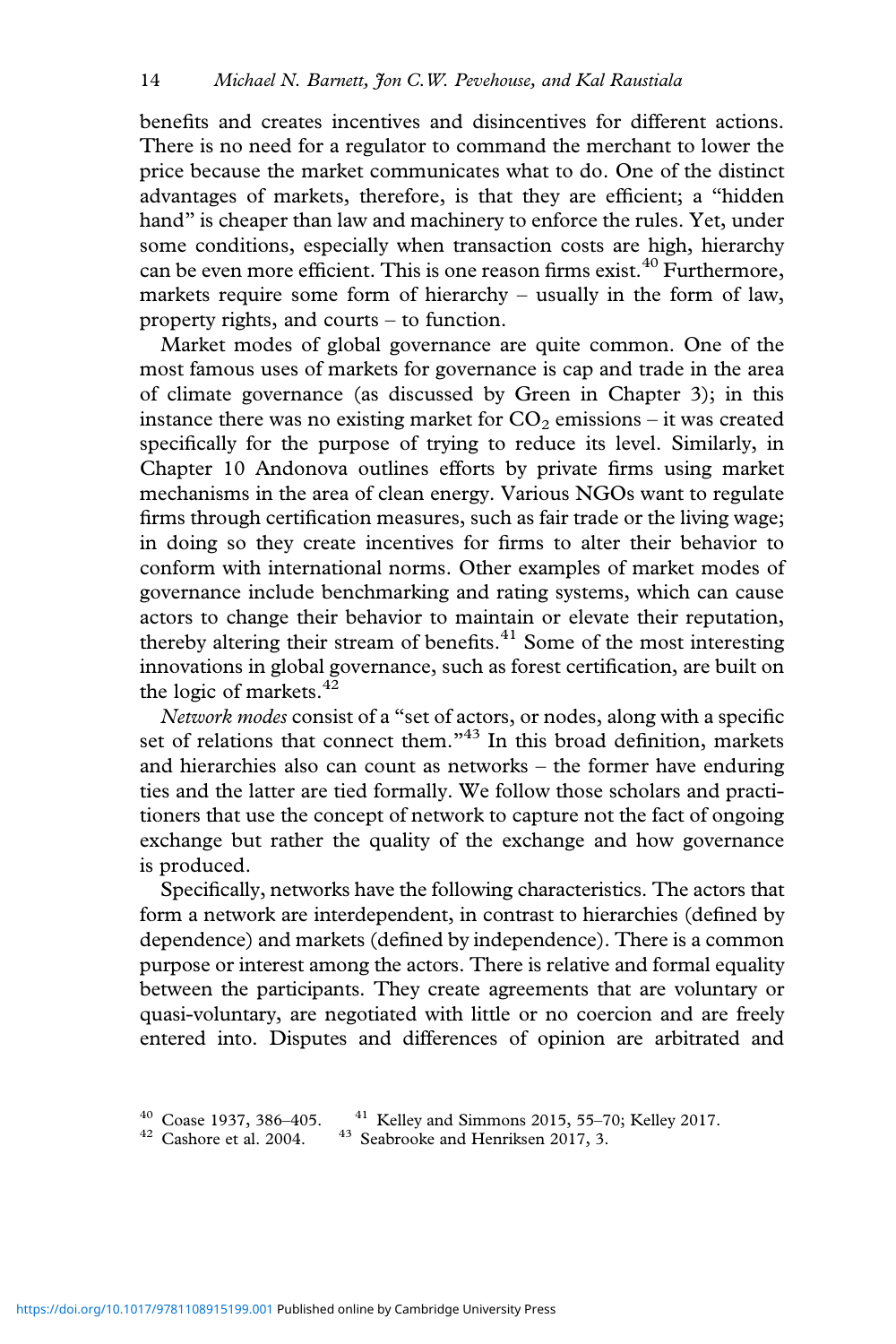resolved through negotiation and persuasion.<sup>44</sup> Because of the voluntary, interdependent nature of the exchange, and the absence of any enforcement mechanism, trust is central for producing order.<sup>45</sup>

There has been a visible rise of networks in global governance.<sup>46</sup> There are human rights networks, in which various NGOs and other non-state actors collaborate to create, monitor, and enforce human rights. Networks are credited with helping to put and keep climate change on the global agenda. In Chapter 9 on the International Committee of the Red Cross (ICRC) Bernard and Quintin argue that a coalition of networks, led by the ICRC, working in conjunction with a select number of allied states, shaped the regulation of armed conflict – including banning landmines.<sup>47</sup>

By conceptualizing the transformation of global governance through hierarchies, markets, and networks the volume addresses four central issues. The first is the considerable diversity in global governance arrangements. This is not a novel claim, but the focus on the social relations and organizing principles in this volume offers additional light on this development.<sup>48</sup>

Second, by treating the three modes of governance as ideal types we are able to provide an assessment of change in global governance. As suggested earlier, we do not assume that these ideal types correspond exactly to what exists in empirical reality. The world is always more complicated than our models. Accordingly, our analysis is attuned not only to whether there has been a change in the mode of governance but also the changing relationship between the modes of governance, with the possibility that they might become layered, entangled, and intersecting.<sup>49</sup> In this way, and following on Rhodes's observation two decades ago, "it's the mix that matters."<sup>50</sup> And indeed many of our authors, including Avant, Moon, Barnett, and Seabrooke and Sending, find that their issue area is now characterized by hybrids of our ideal types.

Third, the same issue area might exhibit different modes across different functions of governance. Conceptually speaking, effective governance requires several core functions, including: the identification of the problem to be governed; the creation of a forum where parties can negotiate and legitimate the rules; a body (however skeletal) that implements and interprets the rules; the monitoring of compliance with the

<sup>&</sup>lt;sup>44</sup> Podolny and Page 1998, 59.  $45$  Thompson 2003, 31; Rhodes 2000, 61.<br><sup>46</sup> Kahler 2009; Kendall 2004.  $47$  A developing literature in international relations explores the hierarchies that exist within networks, particularly as some actors have more authority and perform various gatekeeping roles. Carpenter 2011, 69–102; Stroup and Wong 2017.<br><sup>48</sup> Kahler and Lake 2003. <sup>49</sup> Also see Heupel 2008, 7–29 <sup>50</sup> Rhodes 1997, 40–53.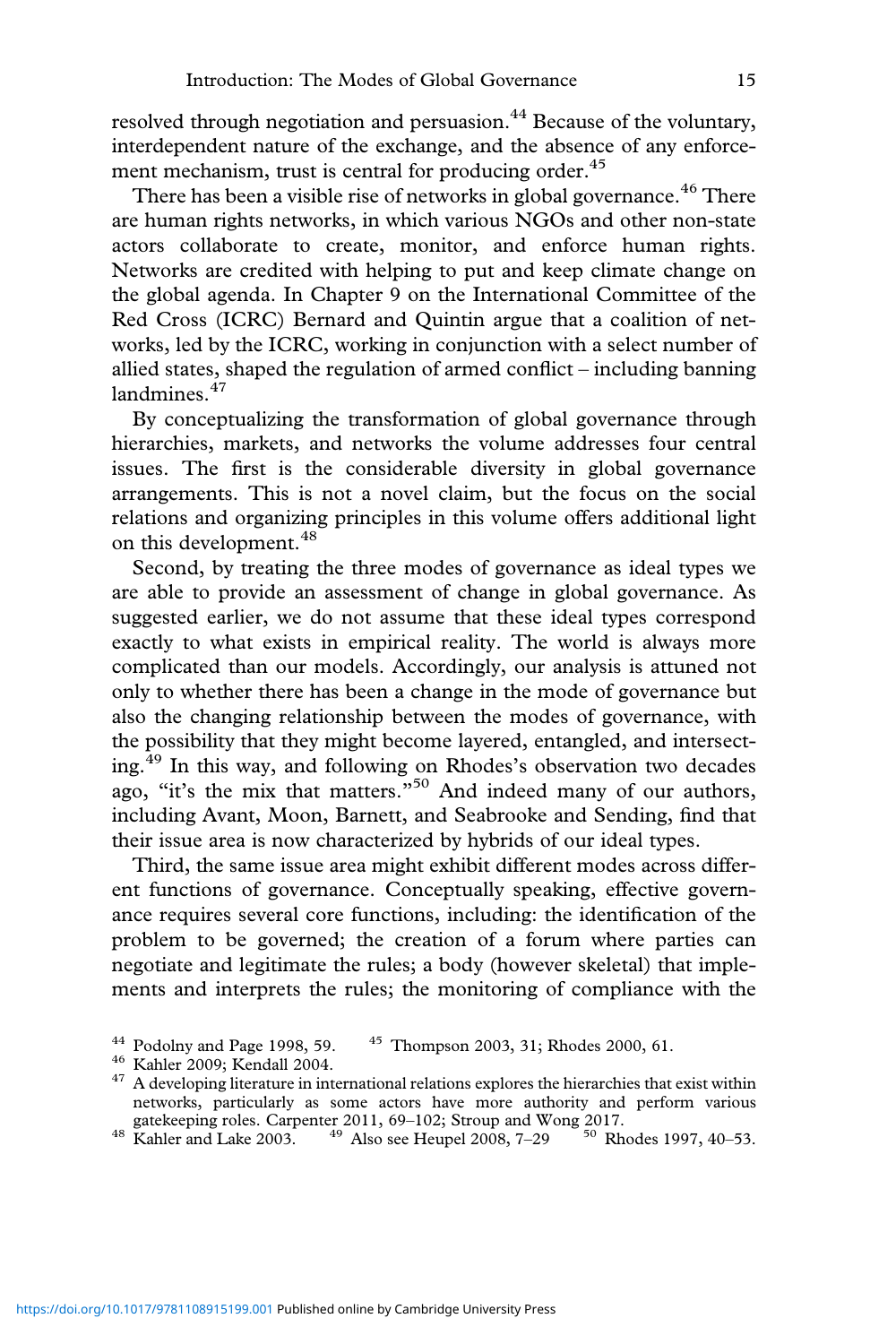rules; and enforcement. Theoretically speaking, different modes of governance can coexist in these different functions in a single field. For instance, hierarchies might be important for problem definition and normative legitimation, but networks for monitoring. For example, in Chapter 4 Mueller and Pevehouse argue that hierarchical arrangements still dominate rule-making in trade, but that networks have become more common in compliance monitoring.

The fourth is the "shadow of hierarchy."<sup>51</sup> The claim is critical: even when markets and networks appear to dominate there is almost always a hierarchy casting a shadow and doing important work.<sup>52</sup> Or said otherwise, it is possible to imagine hierarchies without markets and networks, but nearly impossible to imagine networks and markets operating effectively without some form of hierarchy. Even the austere Austrian school of economics, led by Friedrich Hayek, had difficulty conceptualizing a stable, globalizing market without international law (and courts) standing behind it.<sup>53</sup> Summarizing the literature on economic governance, Robert Jessop similarly observes "meta-governance":

Political authorities (at national and other levels) are more involved in organizing the self-organization of partnerships, networks, and governance regimes. They provide the ground rules for governance; ensure the compatibility of different governance mechanisms and regimes; deploy a relative monopoly of organizational intelligence and information with which to shape cognitive expectations; act as a "court of appeal" for disputes arising within and other governance; seek to rebalance power differentials by strengthening weaker forces of systems in the interest of system integration and/or social cohesion; try to modify the self-understandings of identities, strategic capacities and interests of individual and collective actors in different strategic contexts and hence alter their implications for governance failure. This emerging meta-governance role … take[s] place "in the shadow of hierarchy."<sup>54</sup>

But what counts as the shadow of hierarchy? In market and network modes of governance the shadow is often quite latent, such as the existence of property rights and law that allow these modes to function. But it can become much more present and much less shadow-like when there are trends that threaten the continued pattern of regulation.<sup>55</sup>

<sup>&</sup>lt;sup>51</sup> Héritier and Lehmkhul 2008, 1–17; Jessop 1997, 561–581; Rhodes 1997, 40–53.<br><sup>52</sup> For a comparable claim, see Granovetter's 1985, 481–510 concept of embeddedness.<br><sup>53</sup> Slobodian 2018. <sup>54</sup> Jessop 1997, 575.<br><sup>55</sup> The m constitute actors. In other words, rules can be regulatory and produce self-regulation. This is consistent with both Gramscian notions of hegemony and Foucaldian notions of governmentality. For Gramscian approaches see Nelson 2015; Cox 1993, 259–289; Rupert 2000; Murphy 1994. For Foucauldian approaches, see Guzzini and Neumann 2012; Joseph 2012; Jaeger 2007, 257–277; and Sending and Neumann 2006, 651–672.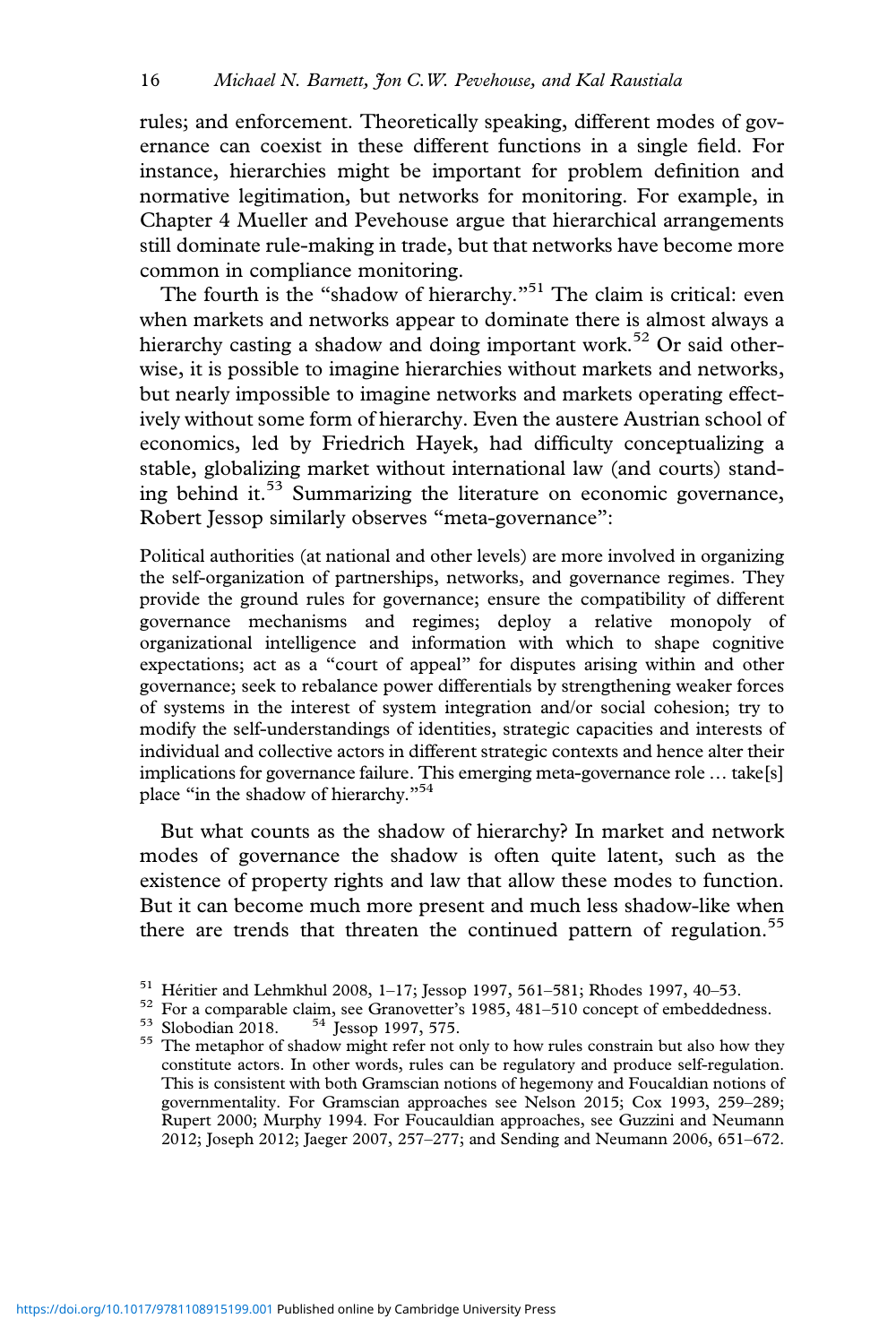In situations of domestic governance it is the state that provides that shadow, looming over networks and markets armed with coercive and legal tools of enforcement. In global governance this "backstop" is often the function of powerful states working on their own or through IOs. In this vein, Barnett argues that while the humanitarian sector has networklike attributes, IOs and the states that fund them can use their funding (and the threat of its withdrawal) to bring aid agencies into line.

# **Explaining the Transformation**

We use modes of governance to measure change. For the purposes of simplicity and clarity we consider adaptive change to be slight alterations in a particular mode of governance and transformational change to be a salient shift from one mode to another. Most of the chapters document transformations, but of varying magnitude. Manulak and Snidal, focusing on the supply side of global governance, observe a modest but significant shift from formal hierarchies to informal hierarchies plus networks. Andonova chronicles an energy field that was largely dominated by a few major states to a much more complex and networked system of governance. Moon traces global health governance that seems to move from hierarchy to networks to a modest return to hierarchy. Seabrooke and Sending observe the rise of a transnational expert network on post-conflict reconstruction in the midst of a presumed UN hierarchy. Avant compares two different areas of security: in the area of small arms it remains lightly regulated and has the characteristics of a market, whereas in the realm of private security it has moved from market to hierarchy. Green argues that climate governance has become more reliant on markets and networks.

In other areas, though, change has been muted. Kahler argues that economic governance has been relatively hierarchical over the decades, though the form of hierarchy has changed from cartel to regimes and beyond. Mueller and Pevehouse also note the continuity of hierarchy in trade, though with the important qualifier of a shift from global to regional hierarchies. Bernard and Quintin argue that despite many wars and changes in the international order the ICRC remains at the center of a hybrid form of governance that combines hierarchies and networks. And Barnett argues that emergency relief has evolved from a disorganized and disjointed sector to have hierarchy-like characteristics in a club of Western-based actors, and proven quite adept at fighting off any push to make the club more inclusive.

Our nine drivers described later in this section (geopolitics, global economics, technological change, a rise in the number of actors,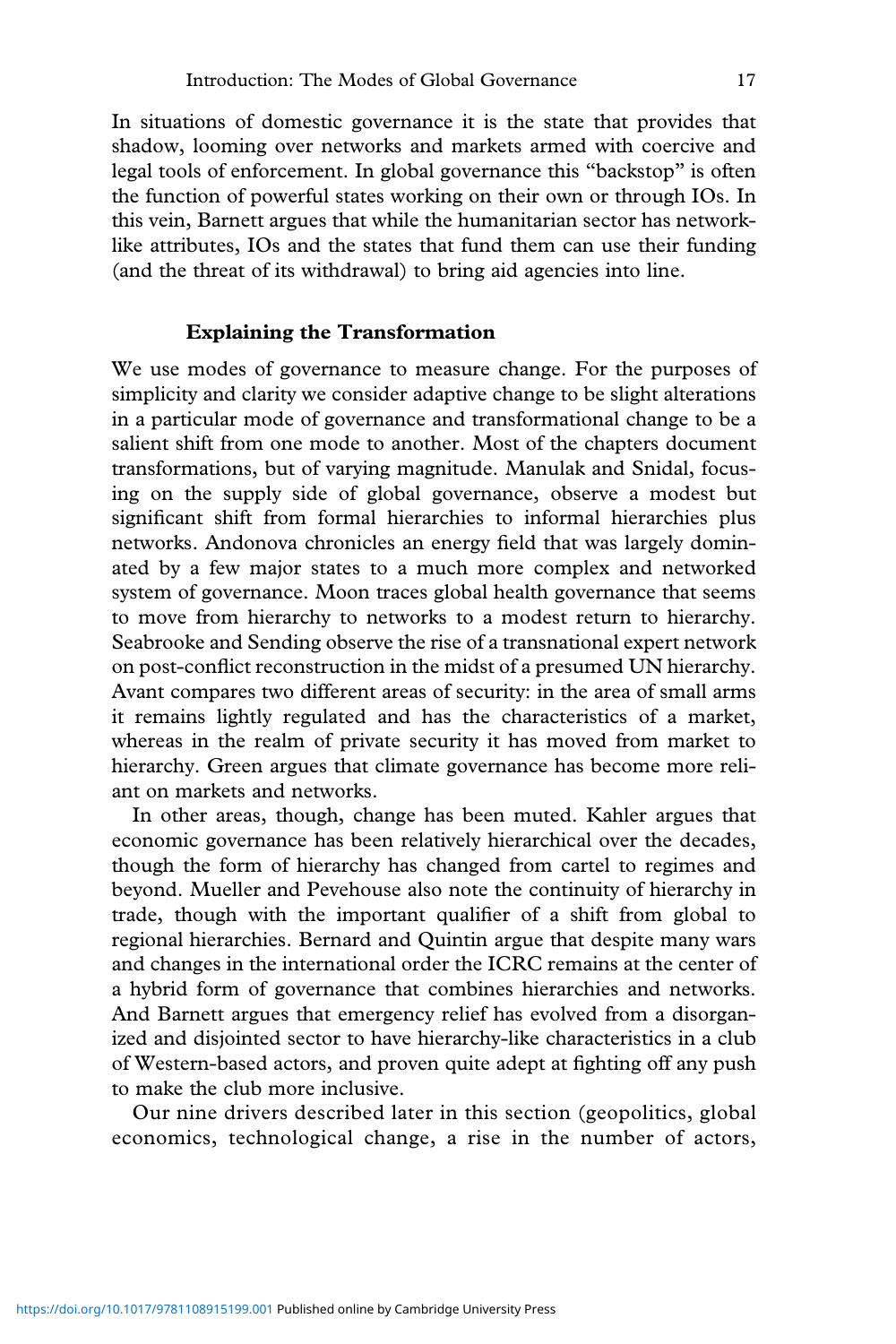a pluralization of the kinds of actors, low-hanging fruit, ideologies of governance, global rationalization, and domestic change) account for many of the changes examined by the authors. Not all nine are equally prominent across the chapters. Instead, many of the chapters identify a primary and secondary factor. In other words, transformation is rarely the result of a master cause, but rather is a product of conjunctural causation. For example, the end of the Cold War was a great disrupter, but it alone would not have produced many of the shifts in modes of governance; instead, the end of the Cold War created space for these other factors that were already quite present.

Again, our drivers are largely structural. How states and other agents respond also plays an important role. All the chapters reference how states and non-state actors engage in strategic choice as they consider the desirability of one mode over another in the context of the structural changes we outline. There is no single environment that shapes equally all areas of global governance. Trade, security, and climate, for instance, are nested in distinct contexts, with the implication that there will be different drivers interacting in different ways. Nor will one kind of driver produce one kind of change. The most that can be said is that certain drivers will create the underlying conditions for the likelihood of change from one mode to another. For instance, new forms of technology are associated with a shift from hierarchies to markets and networks. But, as Manulak and Snidal suggest, these new forms of technology may produce only a shift from formal to informal hierarchies. Technological determinism is tempting, but power and politics usually have a say. Drivers can also shape one another. The complex interaction between drivers is found in several chapters in this volume. Avant identifies how policy gridlock in the area of security led to policy entrepreneurship, which, in turn, created opportunities for policy innovation and multi-stakeholder arrangements. Seabrooke and Sending examine rationalization and transnational expertise in the context of global ideology and geopolitical changes to produce greater reliance on networks. Green identifies shifts in great power interests and rationalizing processes that led states to consider climate change to be a technical issue and to open up new forms of governance. Kahler highlights how postwar economic and political developments led to a growing regulatory state. Andonova points to the growing intersection of different markets and spaces of governance for driving more hybrid forms of global governance.

In what follows, we examine each of the nine drivers we identify in greater detail.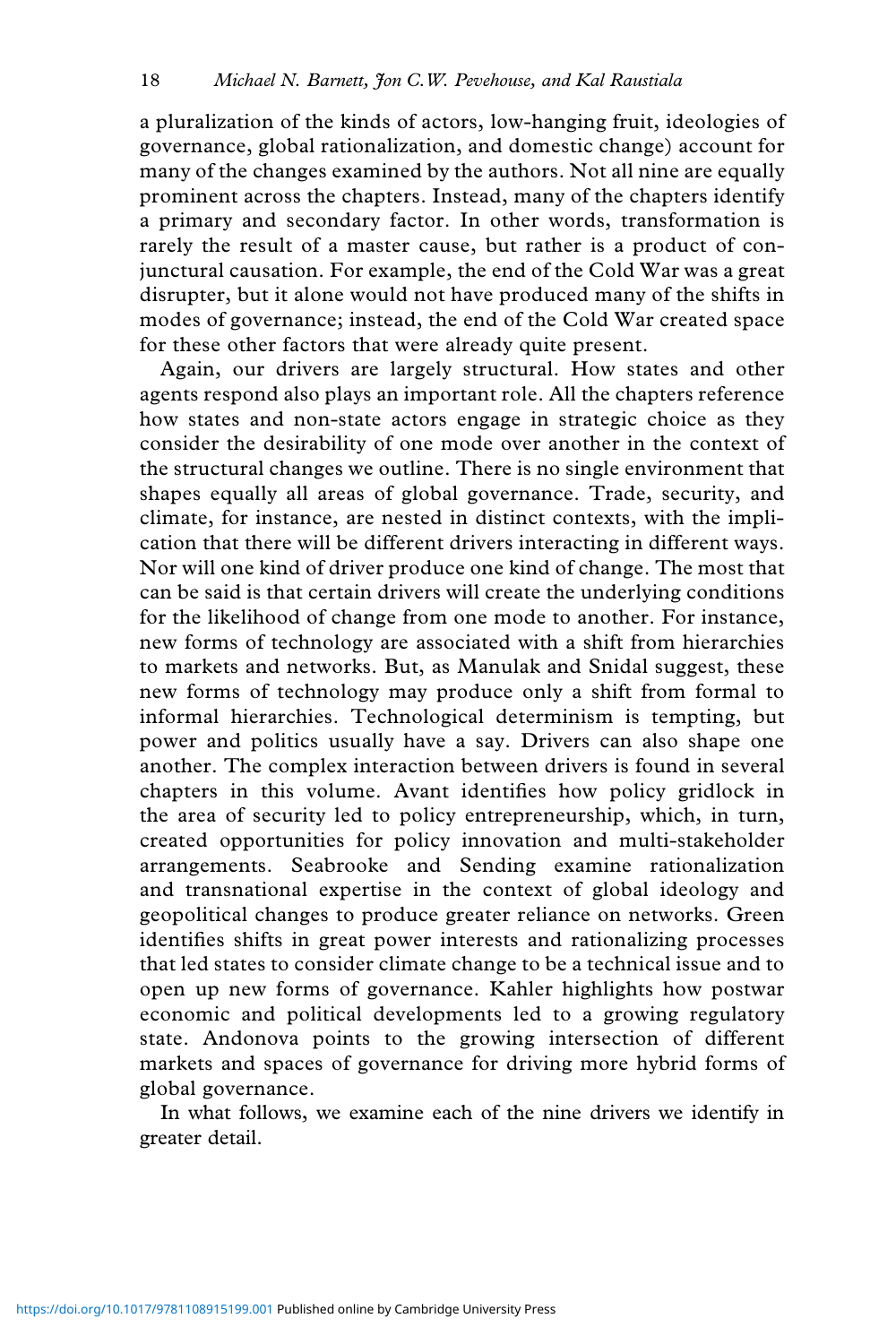## *Geopolitics*

For many international relations theorists there is no more intuitive explanation for changes in global governance than shifts in the distribution of power. A standard argument is that hegemony or a coalition of powerful states will create a hierarchical global governance, and that a shift in the distribution of power will lead to a shift in the pecking order of the hierarchy and the rules of governance.<sup>56</sup> This argument informs many discussions of contemporary global governance.

After the Second World War, the USA enjoyed an unprecedented degree of power. The USA used this power to reshape the global order and create a set of institutions that reflected its interests and its belief that multilateral institutions were the best way to promote cooperation and secure its hegemony at the lowest possible cost. Although it encountered turbulence in the 1970s, the existing global governance institutions endured because of American "go it alone" power.<sup>57</sup> After the end of the Cold War the USA used its relative power to help sponsor a new round of institution building, but arguably for different reasons – to slow its relative decline, spread the costs of cooperation through burdensharing, and freeze the existing order.<sup>58</sup> Importantly, the USA and its allies began to turn away from hierarchies and toward both smaller groupings and multistakeholderism in part because they believed each would better preserve their power in a time of change.<sup>59</sup>

At the same time there were rising powers in the post-Cold War world who imagined a different kind of change. The rapid rise of China and other BRICs (Brazil, Russia, and India) created considerable uncertainty regarding the future of global governance. $60$  Would China be a status quo or revisionist state? Would it play by the existing rules or would it want to change the rules? Would it choose to work with the existing institutions or choose to develop its own? Although many Asian states are nervous about China's growing power, its economic policies, including the Asian Infrastructure Investment Bank, are attractive at a moment when the existing institutions appear weak or strained.<sup>61</sup>

Several of our authors note the importance of shifts in power. For Tallberg the diffusion of material power after 1945 led to increasing questions about the legitimacy of the existing order. For Green and for

<sup>&</sup>lt;sup>56</sup> This view is not limited to realists; see e.g. Ruggie 1982. <sup>57</sup> Gruber 2000.<br><sup>58</sup> These arguments are nearly owned by Ikenberry. See, for instance, Ikenberry 2012.<br><sup>59</sup> See e.g. Raustiala 2016.<br><sup>60</sup> Mukherjee and Ma Mandrup et al. 2016. <sup>61</sup> Acharya 2011, 851–869; Hanquin 2007, 83–93.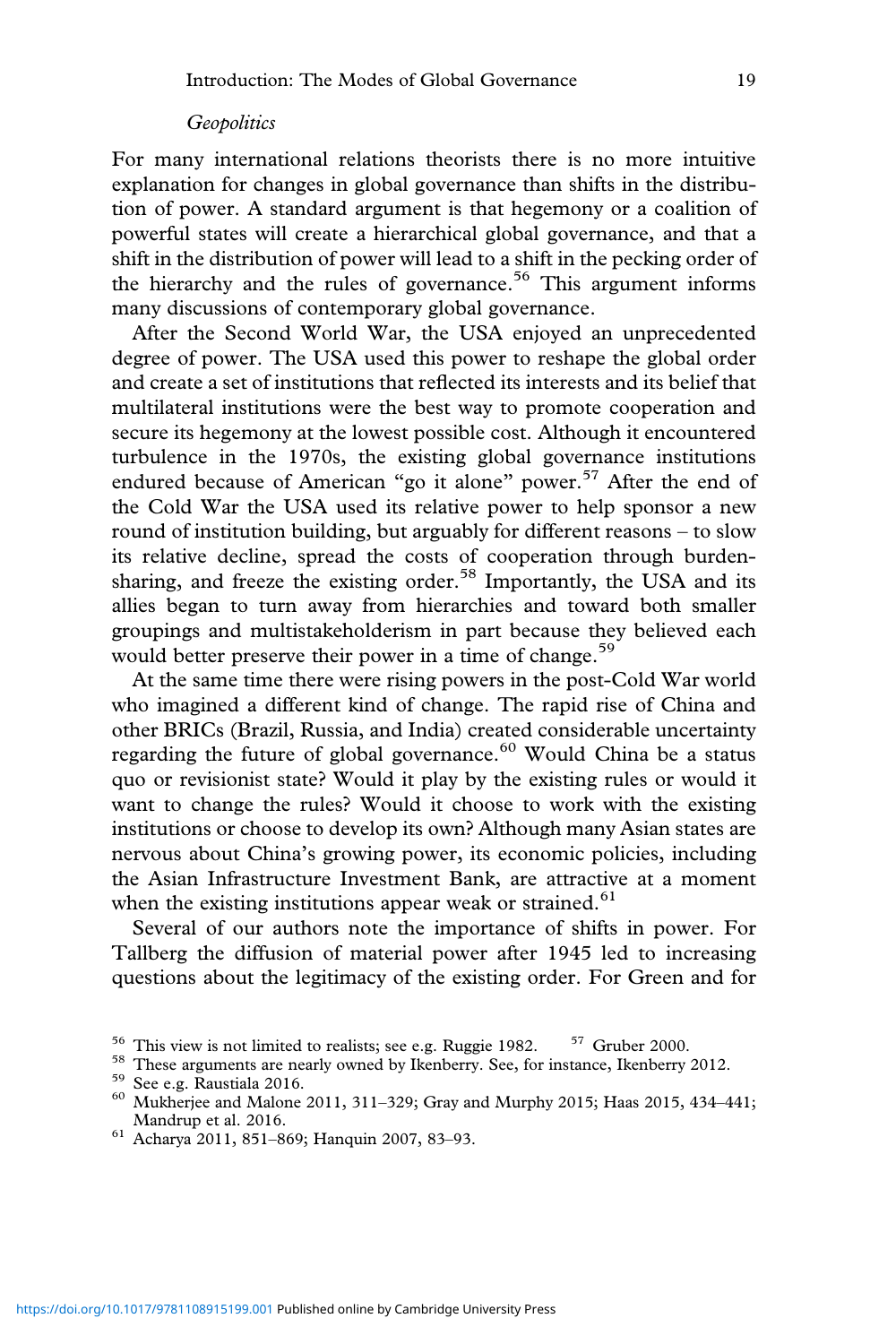Mueller and Pevehouse the growing voice of the developing world brought new demands to climate governance and harder negotiations over the trade regime, respectively. For Avant the relevant geopolitical shift was the end of the Cold War – the move from a bipolar distribution of power – creating new demands for governance. Seabrooke and Sending argue that the end of the Cold War led to calls for governance in heretofore unexplored areas.

## *A Changing Global Economy*

Global economic change is associated with some of the most important shifts in global governance.<sup>62</sup> Arguments about interdependence often highlight how changing patterns of trade, finance, and capital lead to changing rules of the international economic game. (Labor is rarely included in these discussions, but recent political upheavals around immigration have led to some attention.) The nearly twenty years of failures in the Doha Round of trade talks has encouraged more states to consider minilateral and bilateral trade arrangements. The changing structure of international trade with its complex supply chains and high levels of intrafirm trade have led some to question whether existing governance hierarchies should be fundamentally transformed.<sup>63</sup> Kahler echoes this argument, as he contends that globalization – with its attendant changes in cross-border flows – brought pressures on governance hierarchies that they were not able to withstand.

Marxist-oriented scholars take a different tack, tracing the relationship between transnational capitalism, global governance, and imperialism.<sup>64</sup> There are a host of arguments that link various configurations of capitalism to global governance, including how the postwar governance institutions were intended to produce a "compromise" between labor and capital that would unequally benefit the latter. Some argue that the phases of industrialization led to changes in international organization.<sup>65</sup> The rise of neoliberalism promoted an influential vision of how to encase the market in society.<sup>66</sup> The Washington Consensus became a central dimension of the policies of international financial institutions, profoundly benefiting foreign and domestic capital at the expense of the poor and marginalized.

- <sup>62</sup> See, for instance, Taylor 2004, 773–789.<br>
<sup>63</sup> See Chapter 4. Also see Baldwin 2014, 261–283.<br>
<sup>64</sup> Callinicos 2002; Rupert 2005, 205–222; Chimni 2017, 41–78; Biel 2003, 77–88.<br>
<sup>65</sup> Murphy 1997; Tooze 1990, 273–280.
-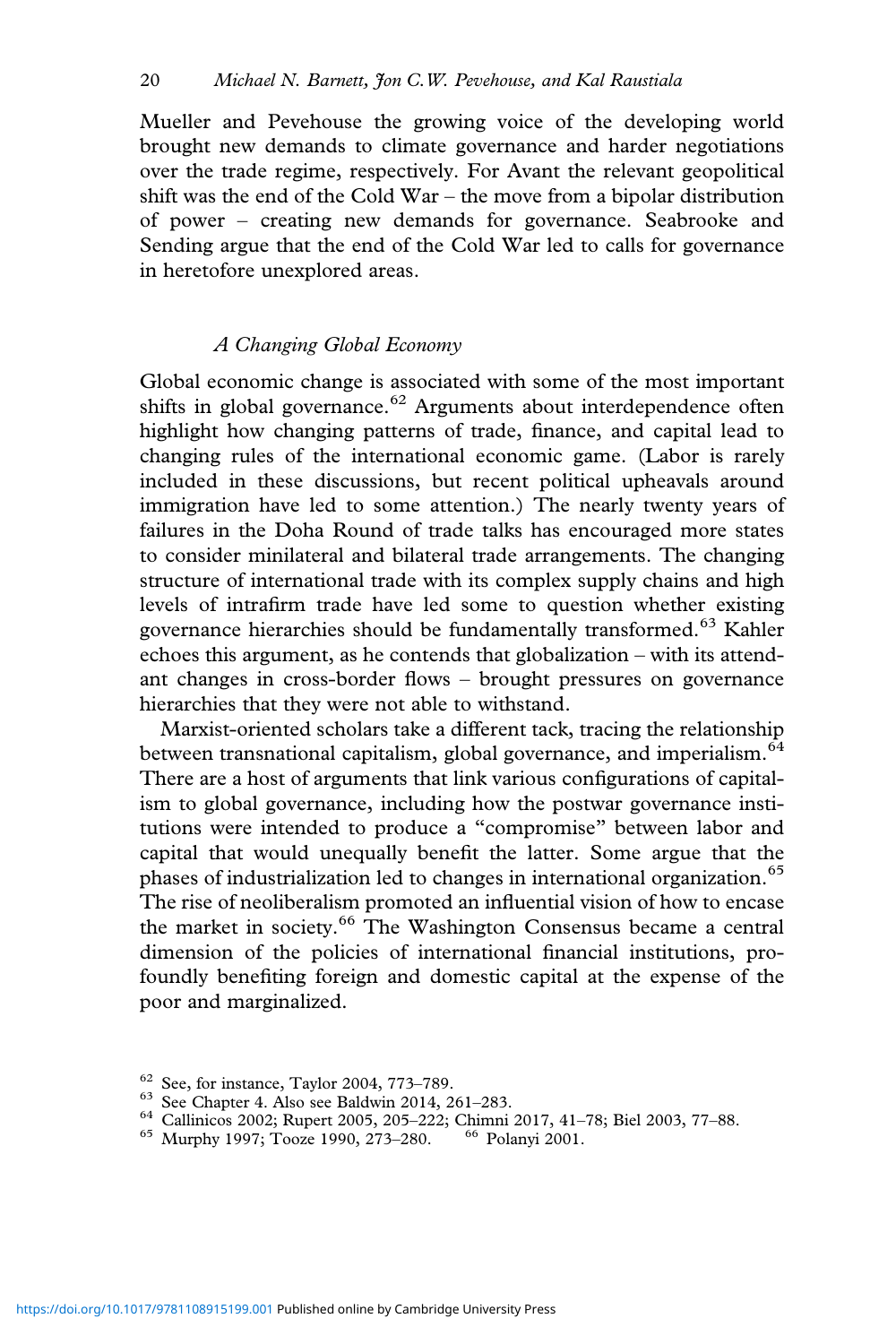# *Increase in the Number of Actors*

It has become part of the conventional wisdom that the rising number of states in the international system will slow down if not clog global governance.<sup>67</sup> At the signing of the UN Charter in San Francisco in 1945 there were only fifty states present. Today the membership stands at 193, and the degree of difficulty is not additive but logarithmic. Because of this gridlock states often try to form smaller, more manageable groupings (which in theory could possess a hierarchical character).<sup>68</sup> Increasing numbers may also account for more informal and networked modes of governance.<sup>69</sup> But it also has led to more obstacles on the way to "yes." It is no surprise that alongside "multi-stakeholder dialogue" phrases like "conference fatigue" and "treaty congestion" began to be widely invoked in the 1990s. In short, not only were the problems of the post-Cold War era likely harder to tackle, there were many more –and more diverse – actors that were at the table and had to be satisfied in some fashion.

# *Pluralization of Kinds of Actors*

Does the rising diversity of the actors in global governance presage a shift in the modes of governance? While states have traditionally preferred hierarchical arrangements, other actors, such as corporations, are more likely to prefer markets, and NGOs and transnational actors are likely to prefer networks. The creation of hierarchical governance has also carried the seeds of pluralization. As states created (hierarchical) IOs this encouraged the emergence of new actors relating in different modes.<sup>70</sup> A variation on this theme is that the staff of IOs will create emanations (non-independent organizations) or ally with NGOs to evade their state masters.<sup>71</sup> Thus, the shift to more networked forms of governance could be driven (ironically) by bureaucracies attempting to reduce the shadow of hierarchy. Private and public authorities now frequently mingle, as emphasized by Andonova's and Avant's chapters, creating hybrid forms of governance that defy easy categorization. $^{72}$ 

<sup>&</sup>lt;sup>67</sup> Hale and Held 2013. <sup>68</sup> Naím 2009, 136.<br><sup>69</sup> Hale and Held 2017 argue that gridlock could be dissolved by several forces, including a change in great power interests, adaptive international institutions, expert groups, and

the convergence of different kinds of actors around common goals and norms. <sup>70</sup> According to Seabrooke and Sending, this is the case in the area of post-Cold War security policy – as professional networks engaged in advocacy to respond to % $71$  Tohnson 2015.  $72$  Büthe and Mattli 2011.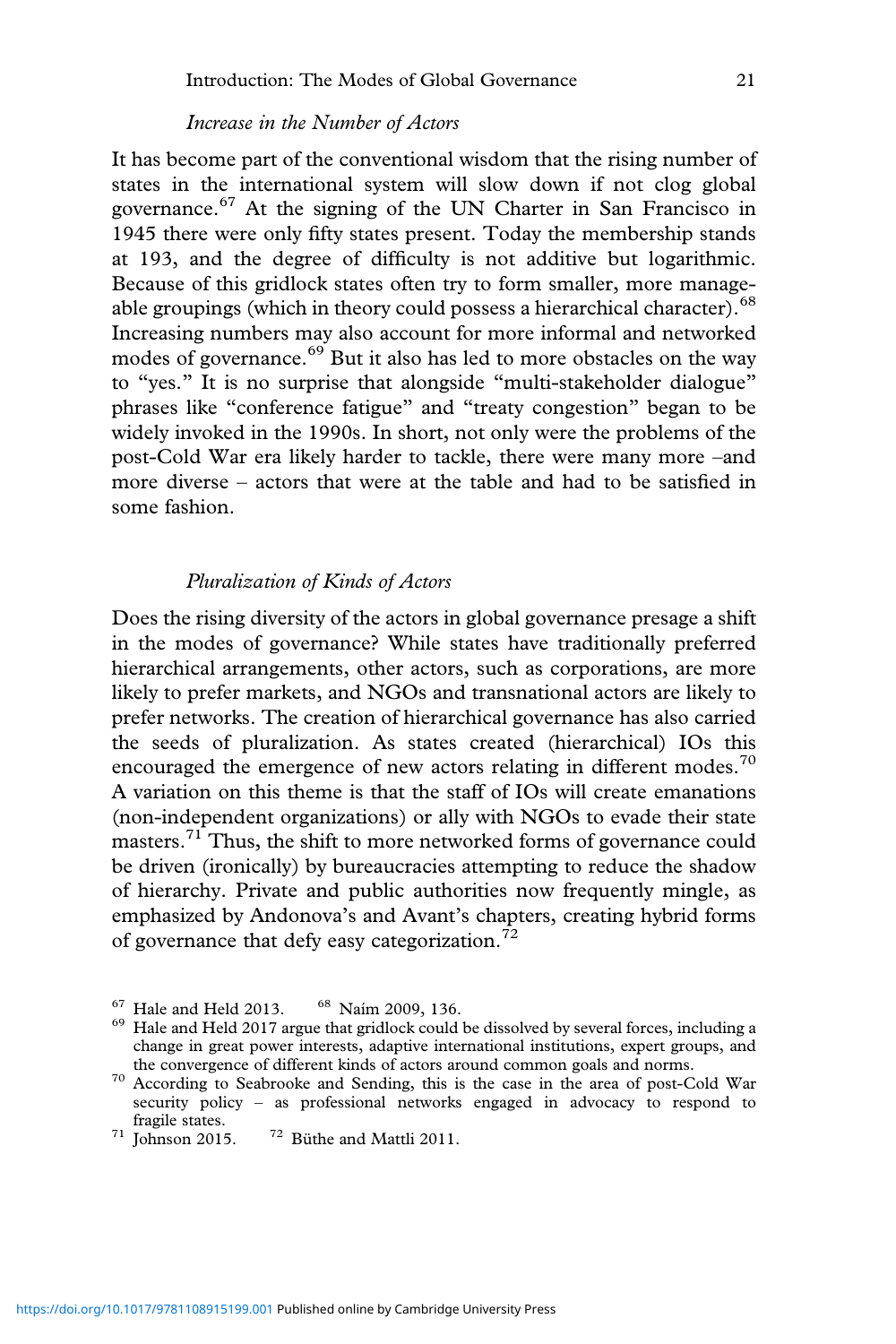Another nascent but profound change is that private actors, as well as substate actors, have increasingly circumvented the traditional negotiating forums and taken the lead in designing their own governance structures. As Moon notes, the Gates Foundation was instrumental in getting Gavi and the Global Fund off the ground. And a new wave of networks, often in the regulatory arena, began engaging globally without going (directly) through their foreign policy apparatus. The International Organization of Securities Commissions (IOSCO) is one of the many transnational regulatory networks that illustrate this process.<sup>73</sup> IOSCO is largely standard-setting and consensus-based; the participants coordinate domestic actions but importantly coordinate principles and norms and share best practices. Thus, the rise in the number of NGOs, private actors, and public–private networks suggests a potential diffusion of authority away from the top of the hierarchy into networks and market-oriented modes.

## *Low-Hanging Fruit*

Fruit and its height on the tree are often in the eye of the beholder, but a widely accepted observation is that negotiated agreements were easier to achieve in the early postwar years than in the later years because there were clear overlapping interests. But as the difficulties increase, the desire to find alternative governance modes increases. One scenario is that because states do not want to spend time and resources on difficult problems they delegate authority to non-state actors to solve these problems. This could be especially true in issue areas that were traditionally considered "low politics" – why spend scarce resources on issues which are viewed as unimportant or marginal? Note that the logic of these arguments are akin to an adverse selection problem: these newer, or at least later-tackled, problems typically require much more detailed coordination and compromise and agitate new sets of interest groups.

Mueller and Pevehouse note how the General Agreement on Tariffs and Trade (GATT) initially dealt with tariffs and trade in goods, leaving aside far touchier areas such as trade in agriculture, non-tariff barriers, services, and cultural goods. There were plenty of issues to fight over, but also a relatively clear path forward and broad consensus on goals. In short, the low-hanging fruit was there to be picked, and for many decades the harvest was good. In contrast to the first four trade rounds that lasted an average of six months, Doha has run for twenty years – and counting.

<sup>73</sup> Gadinis 2015, 1–57; Raustiala 2002.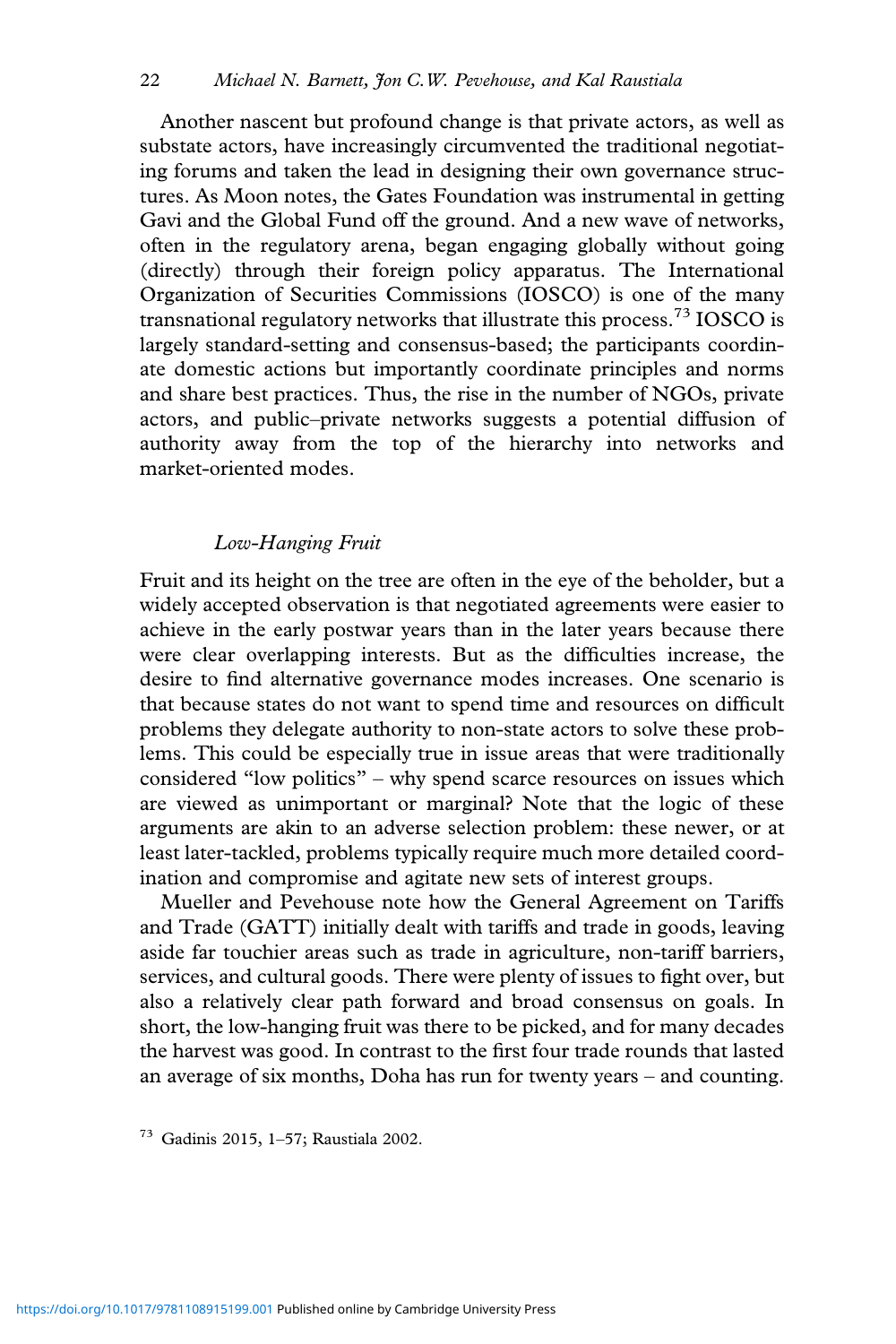Among the reasons are disagreements over intellectual property provisions (something no early GATT negotiator paid attention to) and agricultural trade (something GATT negotiators left off the table for political reasons). As Manulak and Snidal note, it is the issues that are nettlesome and not well defined that have forced changes in solution concepts in governance.

## *Ideologies of Governance*

Ideologies of governance can be shaped by cultural expectations regarding what kinds of governance solutions are generally most efficient and appropriate. As we noted at the beginning of this chapter, modes of global governance are often said to have shifted from hierarchies to networks and markets. Changes in ideologies of governance can help explain this transformation. In the early postwar years the assumption was that governance required a strong role for the state.<sup>74</sup> As Kahler argues, it was this mid-century victory of the "regulatory state" that also gave rise to strong hierarchies in global governance. Beginning in the 1980s, and especially evident with the rise of neoliberalism, there was a growing belief that governance is done best and is most efficient when the state steps back. Moon notes that beliefs about efficacy help account for the shift from hierarchical to market and network modes of governance in global health. To many this represents a positive development that produces a more efficient, democratic, and effective system of governance. There is a greater interest in having business and technological sectors' solutions applied to longstanding global problems such as poverty. The recent US assault on the existing global governance system also reflects ideologies of governance. A small government, pro-sovereignty worldview is almost necessarily anti-global governance. The Trump White House was championed by nationalists who saw globalism as a threat to the identity and interests of the USA.<sup>75</sup>

# *Global Rationalization*

Among the various explanations for the changes in global governance, global rationalization is the most "cultural." Rationalization is a multilayered process that broadly refers to the movement of societies from tradition to modernity. For our purposes it underscores some features that help explain the shift toward networks. To begin with, rationalization

<sup>74</sup> Slaughter 1992. <sup>75</sup> White House 2018; Bolton 2000.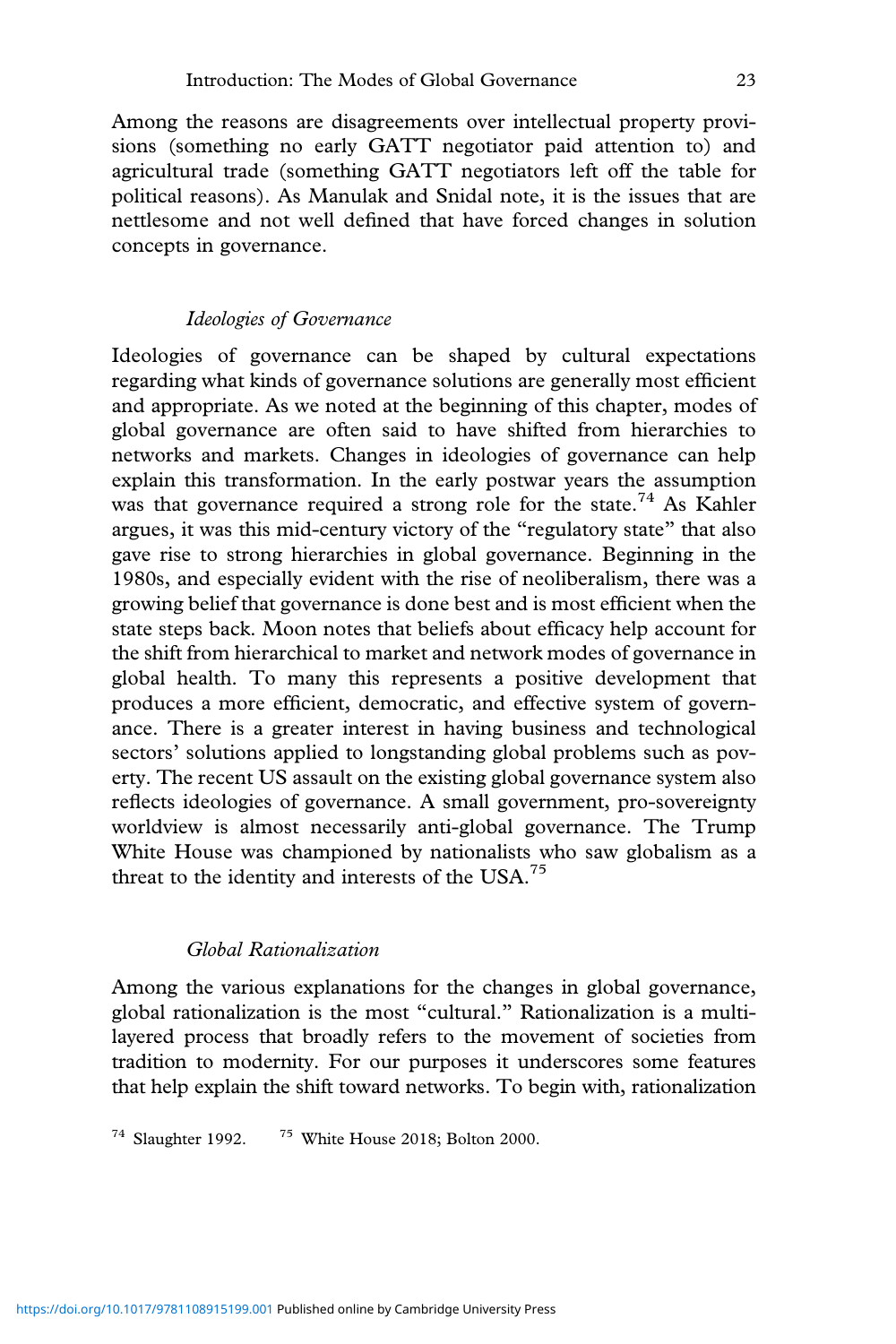is bound up with a new kind of authority – a rational-legal authority whose authority claims derive from being constituted by law and following sound, scientific objective reasoning. Rational-legal authority is both rational and legal. The preferred manner of making decisions is through standardized calculations that can produce more efficient and effective responses to environmental demands. Modern governance of all kinds displays this type of reasoning and authority. Additionally, legitimacy is increasingly conferred on bureaucratic principles such as hierarchy, specialization, and routinization. In other words, it is not just hierarchy that matters, but hierarchy that conforms to specific organizing principles. IOs, in this view, are increasingly valorized to the extent that they present modern bureaucratic characteristics.<sup>76</sup> And law, whether it is hard or soft or something in-between, figures more importantly in global governance than ever before. Indeed, it is often viewed as the gold standard for the legitimation of rules, the paragon of objectivity, and the depoliticizing mechanism that any enduring order needs.<sup>77</sup>

Via rationalization expert knowledge is increasingly valued over lived or learned knowledge. Governance authorities are not only supposed to be staffed by experts with the right training and advanced education, but experts can become something of a class unto themselves and form their own networks that circulate in the environment and influence global governance.<sup>78</sup> Moreover, expertise, standardization, and specialization has led to the emergence of distinct fields that define rules for regulating activity, standards of legitimacy, and notions of competence and best practices.<sup>79</sup> Rationalization processes are also associated with standardsetting, benchmarking, and governing through indicators.<sup>80</sup>

# *Technological Change*

While the emergence of new issues and the pluralization of participants has soured many on solutions based on large, bureaucratic multilateral organizations, technological change has created the possibility for more networked, flexible, and innovative governance solutions. As Manulak and Snidal argue, one no longer needs a formal secretariat convening meetings in a headquarters to facilitate governance. The influence of

<sup>&</sup>lt;sup>76</sup> Barnett and Finnemore 2004. <sup>77</sup> Roger 2020.<br><sup>78</sup> Sending 2015; Cross 2013, 137–160; Barnett and Finnemore 2004; Cutler 2010, 157–185; Dezalay and Garth 2010, 113–130.

 $^{79}$  Bernstein and van der Ven 2017, 534–556.<br><sup>80</sup> Davis et al. 2012; Larner and Hue 2004; Cooley and Snyder 2015; Kelley 2017; Broome and Quirk 2015, 813–818; Best 2017, 163–181.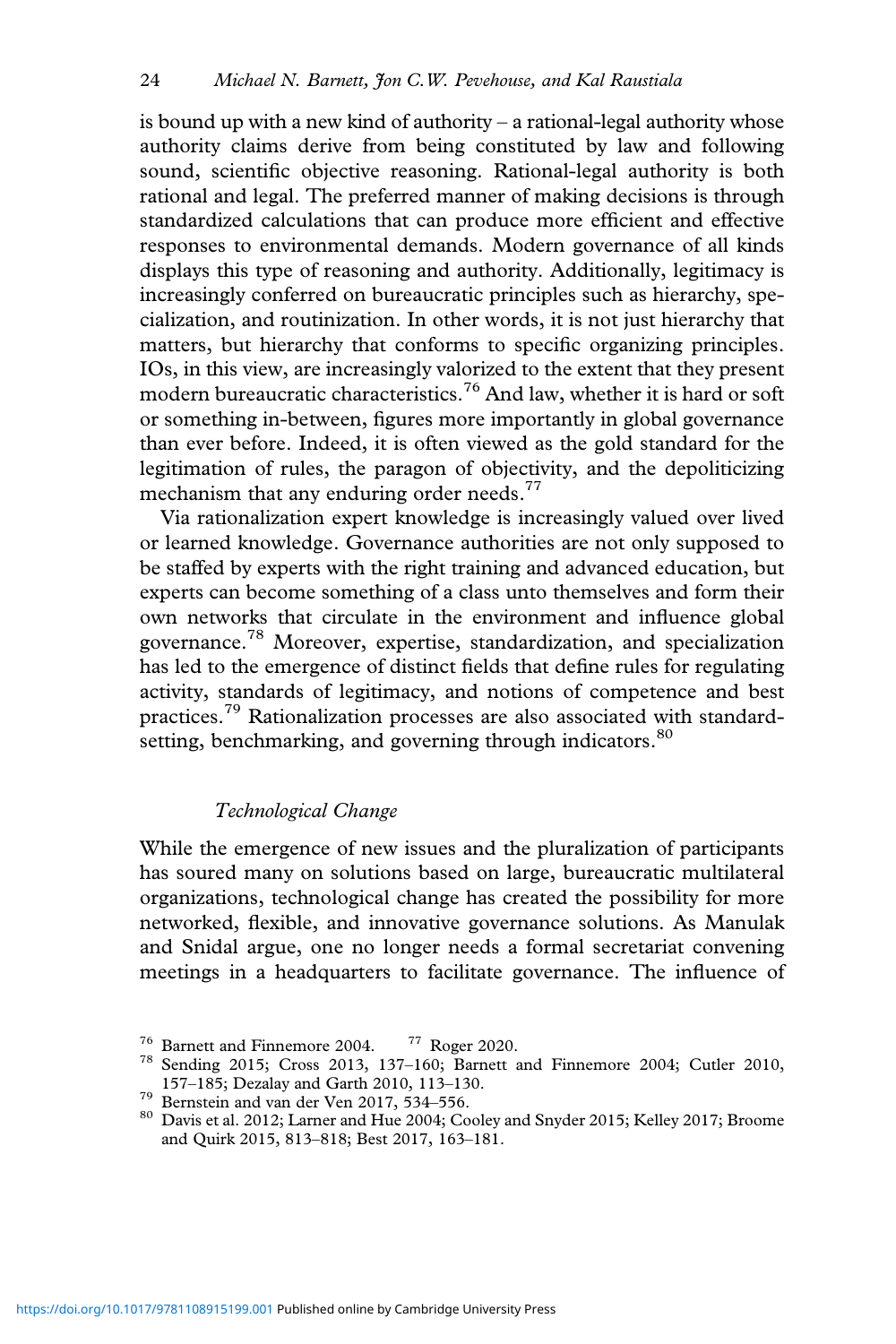technology goes beyond methods of communication, however. Information that was once hard to get is now easily grabbed with Google, and easily crunched by cheap computing. Social media facilitate communication, lower monitoring costs, and ease the implementation of programs and policies.<sup>81</sup> Air travel makes it much easier for groups of various sizes to gather. Technological changes have revolutionized communication and coordination, even making it possible to gather in a virtual space: Zoom governance as the new global governance. Governance once limited to vertical links has become increasingly horizontal; and horizontal and vertical links have begun to coalesce into networks. One consequence is that network governance has become the (hyped) solution, touted as more democratic, flexible, and innovative, more capable of learning, and more efficient. All of these developments permit, or encourage, new forms of governance.

And as these technological changes pervade the globe they enable nonstate actors to coordinate more easily. Setting aside the question of whether NGOs have wrestled any real power or authority away from states, technology has allowed them to level the playing field in the areas of coordination, information, and even resources. Some of these changes are closely linked to the shift in reigning ideologies of governance discussed earlier in this section. It is hard to say what came first, and perhaps this is a chicken and egg question never to be answered. But it seems clear that as technology has shaped the sense of the possible in governance, so too have ideas about the best models for governance shifted.

## *Domestic Change*

The first eight drivers introduce the role of domestic forces but without necessarily giving it its proper due. There is, however, an established literature in international relations that considers the "second image" and its effects on international order in general and on global governance specifically. Changes in voting patterns, coalitions, regimes, and governments are often attributed to a shift in the state's strategy toward specific agreements and global governance possibilities. These strategies are molded by domestic actors in power. There also is the "second image reversed" that considers how various global forces – growing interdependence, responses to specific treaties, multilateral arrangements, and

<sup>81</sup> Castells 2009; Shirky 2011, 28–41.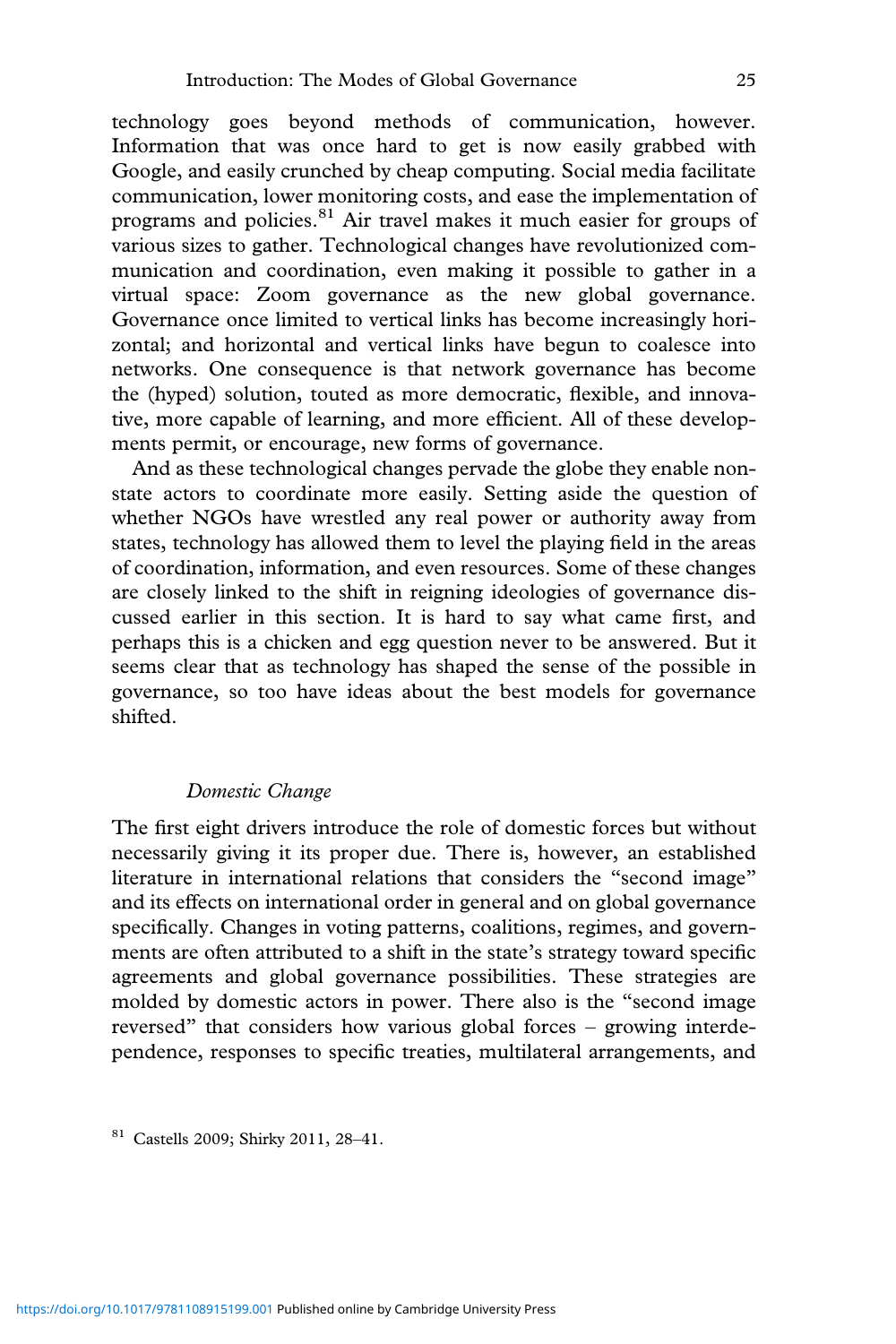international financial institutions – can influence domestic politics and institutions.<sup>82</sup>

Some of this literature hits closer to the subject of this volume, particularly as it considers how domestic coalitions prefer one governance mode over another. There is, for instance, a growing literature on the role of domestic actors in the shift from hierarchies to networks and markets. Illustrative are the groups that have called for an end to hierarchical arrangements altogether (e.g., the International Criminal Court or Trans-Pacific Partnership) or to renegotiate them (e.g., the North American Free Trade Agreement), and the growing role of municipalities and regional governments in transnational networks on climate governance.

The chapters suggest various reasons why domestic actors might become mobilized around governance. For example, Moon argues that the HIV/AIDS crisis and its resulting domestic social pressures led directly to the evolution of governance in global health. Domestic activists might perceive the existing arrangements as inadequate to solve the global problem or want to create arrangements that give them a greater voice. On the other hand, some domestic actors, such as corporations, may wish to preserve hierarchical arrangements because they shut out other non-state actors – a form of regulatory capture. And then there is rising nationalism, which tends to target hierarchical modes of governance because they appear most threatening to sovereignty, because they are the most visible symbols of global governance, or because they are blamed for the perceived degradation of economic welfare and the "purity" of the nation. The two infamous examples are Brexit and the election of Donald Trump, and in both cases a particular form of domestic politics led to a desire to cut the taut ties to global institutions. $83$ However, in contrast to the prevailing wisdom that global institutions are losing their legitimacy and popularity, Tallberg argues that they actually retain considerable support.

One last but critical point is that when accounting for a change in the modes of global governance the chapters rely not only on the drivers we have detailed but also on actors' preferences, interests, and strategies. Indeed, because these drivers are structural they create underlying conditions of possibility and impossibility, tightening and loosening constraints for particular kinds of action, and recalculating strategies for maintaining and extending power. All the chapters acknowledge how actors are central to the story of change, whether the actors are the

 $82$  Gourevitch 1978.<br>  $83$  For a review of this narrative, see Copelovitch and Pevehouse 2019.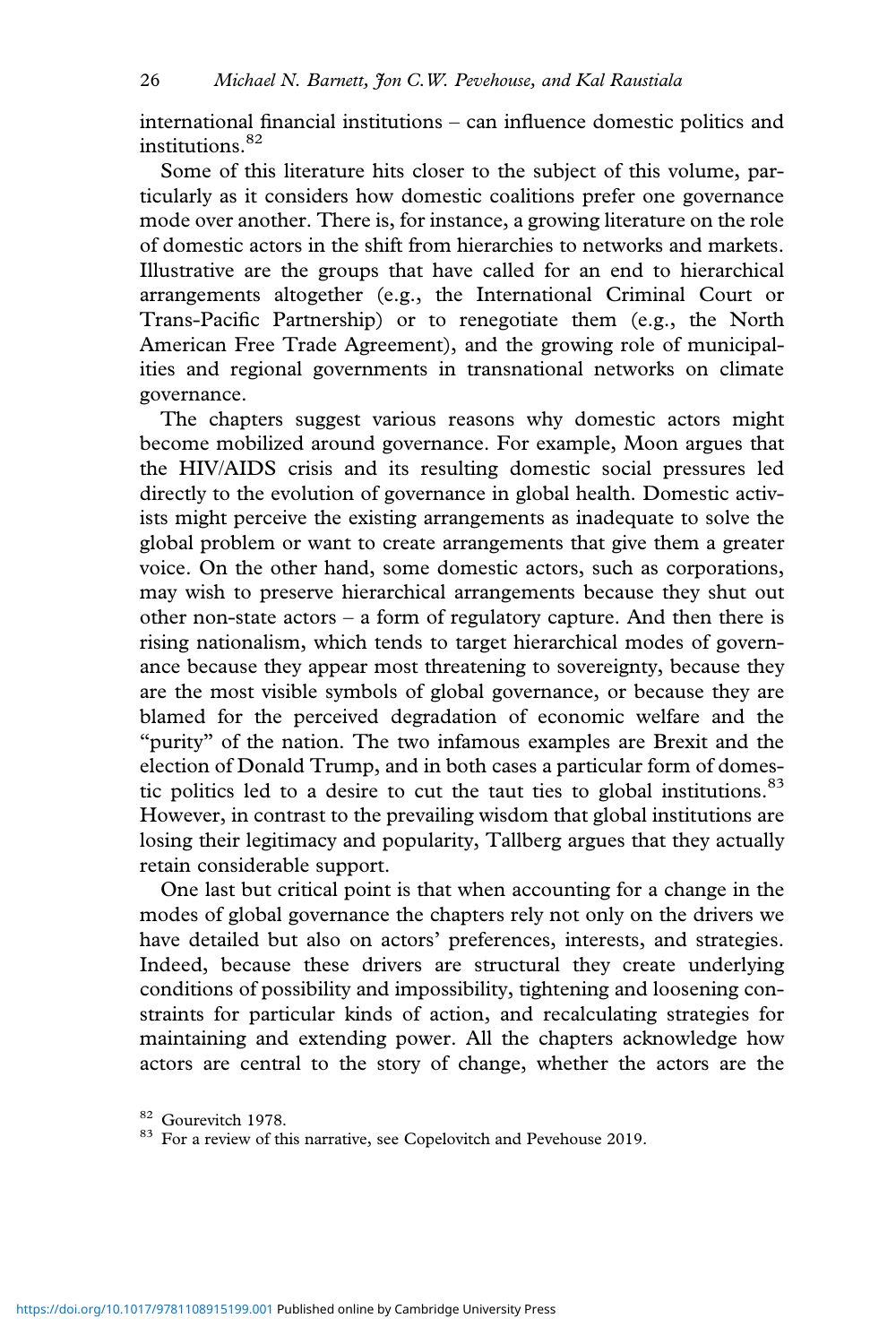USA, the ICRC, professional networks, corporations, NGOs, or UN agencies. Both stasis and change are produced not only by environmental forces, but also by actors that believe that a shift in the mode of global governance must be resisted or engineered. And the reasons for their positions reflect not only a desire to produce more efficient and effective global governance, but also to protect and advance their private interests.

## **What Is at Stake?**

We began this project because we wondered about the state and the trajectory of global governance. Like many before us we were struck by the transformation of global governance, frequently described as "old" and "new." But the more we dove into the attributes that seemingly marked the change between the past and the present the more convinced we became that, while important, they did not adequately capture the "how" of global governance and the ways it had evolved. Modes of governance provided an alternative way of approaching this critical issue. But what does our focus on modes say about the state of global governance? We reject pat conclusions that might suggest the new is better than the old, or that one mode is necessarily superior to the others. As with everything in life, it depends. For those seeking verdicts we have only hung juries.

But the chapters provide varied ways to unpack the current state of global governance. Each engages, in its own way, two separate but entangled dimensions of the quality of global governance: effectiveness and ethics. Consider effectiveness. Many chapters note that actors sought change because the existing mode was perceived to be ineffective. Did they get what they hoped? The results were mixed. In Andonova's study of global energy governance, earlier state-dominated governance was unable to produce the kind of collaboration required. Yet it proved difficult for non-state actors to figure out how to slot into a much more decentralized governance framework. Almost all the chapters capture some sort of trade-off that both advances and frustrates the ability to mobilize effective action. Effectiveness is of course a notoriously difficult concept to operationalize, and its evaluation is inherently value-laden: effective for what? Still, the chapters suggest, perhaps unsurprisingly, that clear advances in effectiveness are rare.

Complicating any evaluation of effectiveness, moreover, is that the authors adopt different definitions of effectiveness. Rather than seeing this as a problem, we treat this as an important finding. Effectiveness is an inherently varied concept. For the participants in a given regime effectiveness could mean shaping outcomes, establishing norms or laws,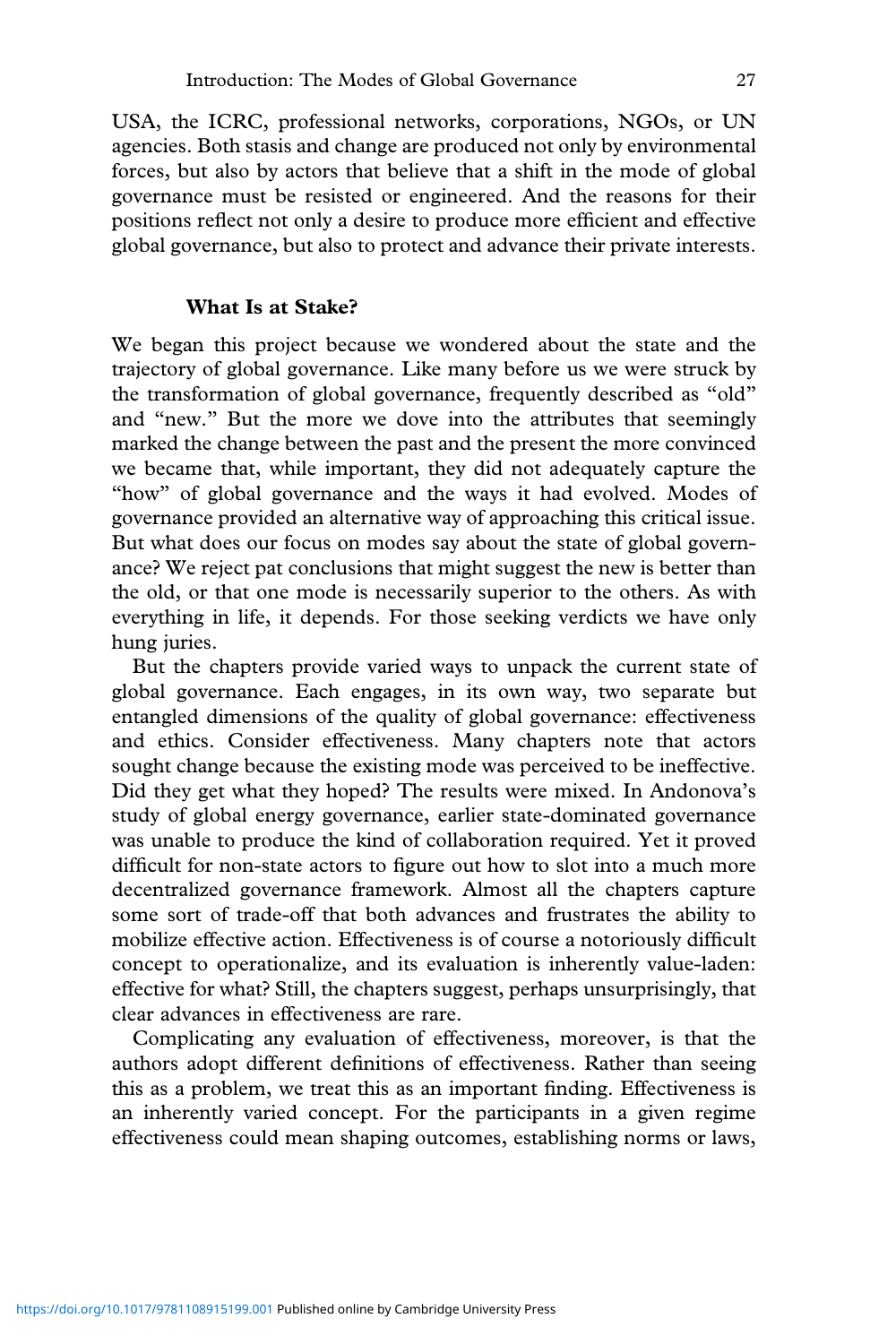or even changing the mode of governance. Green echoes this sentiment on the issue of climate governance: the change in mode of governance itself is often seen as an effective outcome, yet its long-run influence on the ultimate goal, reversing climate change, is still unknown. Perhaps this is an example of the weary embrace of "good enough governance," or perhaps it reflects a more meaningful belief that gains in process are critical for gains in substance.

Further complicating any evaluation of effectiveness is that shifts in the modes of governance often led to a change in *what* was governed. Many of the chapters note how debates about the mode of governance often had the knock-on effect of changing the subject of governance. As Seabrooke and Sending observe, for example, the substance of governance is not independent of the mode. And if the content has changed, then presumably so too does the meaning of effectiveness. Moon notes a similar dynamic in global health: as new modes of governance have led to more effective responses to certain types of crises, other aims have fallen off the table, making net effectiveness difficult to determine. Moreover, some of the push for new modes in global health are as much a reflection of an effort at retaining power (on the part of traditionally powerful actors) as an effort at improving effectiveness.

The second dimension of quality includes ethics: legitimacy, fairness, accountability, transparency, and democracy, among others. Many studies of global governance tend to fall into a depoliticized stance, to treat governance as a technical accomplishment: all means to the neglect of ends. But ethics is always in the background, and often in the foreground, of global governance. The chapters often refer to legitimacy, accountability, and other normative claims. Legitimacy is not incidental to global governance but central, because it focuses on whether global governance and its institutional arrangements are accepted and decisions followed. In this sense legitimacy is both a deontological concern and an aspect of effectiveness: more legitimate systems tend to be more effective and, perhaps, more efficient. Indeed, it is worth remembering that the concept of global governance became the term of choice for describing new forms of cooperation that were presumed to represent a more legitimate form of international order. The question of legitimacy is expansively covered by Tallberg, so we need not say much here.

Legitimacy traditionally has two components. Process legitimacy regards whether decisions go through the right process. In contemporary international society the right process is often assumed to be participatory and democratic. Output legitimacy asks whether decisions are largely consistent with the values of the community. It is possible to have one and not the other but legitimate institutions ideally have both.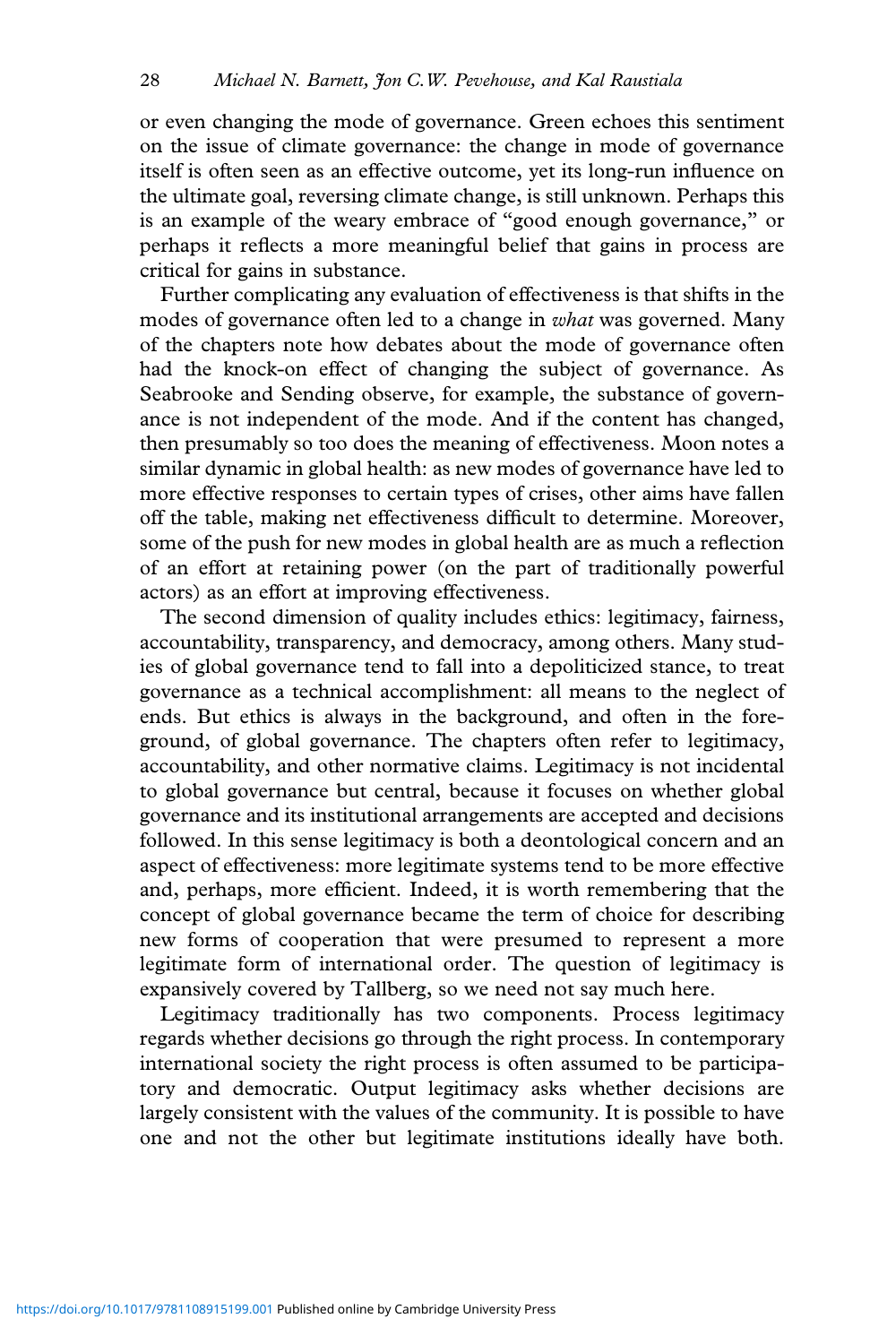Hierarchical modes of governance may be effective but they are routinely accused of lacking legitimacy and running a democratic deficit. In response, demands for inclusivity have risen.

But does inclusion necessarily generate more legitimacy? Many of the players newly included claim to speak on behalf of the "public good" or the "people" but this self-presentation seems to be based on a combination of self-assuredness, ideology, and hubris. Kahler reminds us that private modes of governance, once considered normatively acceptable and legitimate at the beginning of the twentieth century, have become more contested in the twenty-first. Manulak and Snidal point to a variant of the inclusion–legitimacy relationship: that transnational actors can themselves be legitimized by their inclusion in informal international organizations. This has implications for effectiveness but from a particular standpoint: the head of government, who can now avoid a potentially complex and stultifying domestic bureaucracy.

Expanding the circle of inclusion is not infinite but rather has clear boundaries – some actors or stakeholders are always left out, and these exclusions shape whose interests are represented and whose voice counts. Moon points out how the inclusion of drug companies as part of multi-stakeholder efforts in global health has the potential to delegitimize governance efforts in the eyes of some. Similarly, Barnett suggests that a combination of hierarchy and networks dominates in the area of humanitarianism, but important actors in the Global South are summarily excluded from what he labels as the Humanitarian Club. This is consonant with those who claim that global governance lacks legitimacy because it fundamentally represents Western interests and values. As Amitav Acharya and others have emphasized, global governance, and its sidekick the liberal international order, were never very legitimate in the eyes of the Global South.<sup>84</sup>

The chapters reinforce the growing sense that global governance will also be judged on other normative standards. A global governance arrangement might be effective but nevertheless rejected if it is seen as unfair or unjust. But the chapters also reinforce the view that it is difficult to harmonize these culturally and historically bound judgments. Trade agreements have to provide economic gains for both sides, but there are instances in which a trade proposal is rejected by one side because it is seen as insulting. The International Criminal Court has run into various situations in which "global justice" is in tension with "local justice."

<sup>84</sup> Acharya 2018.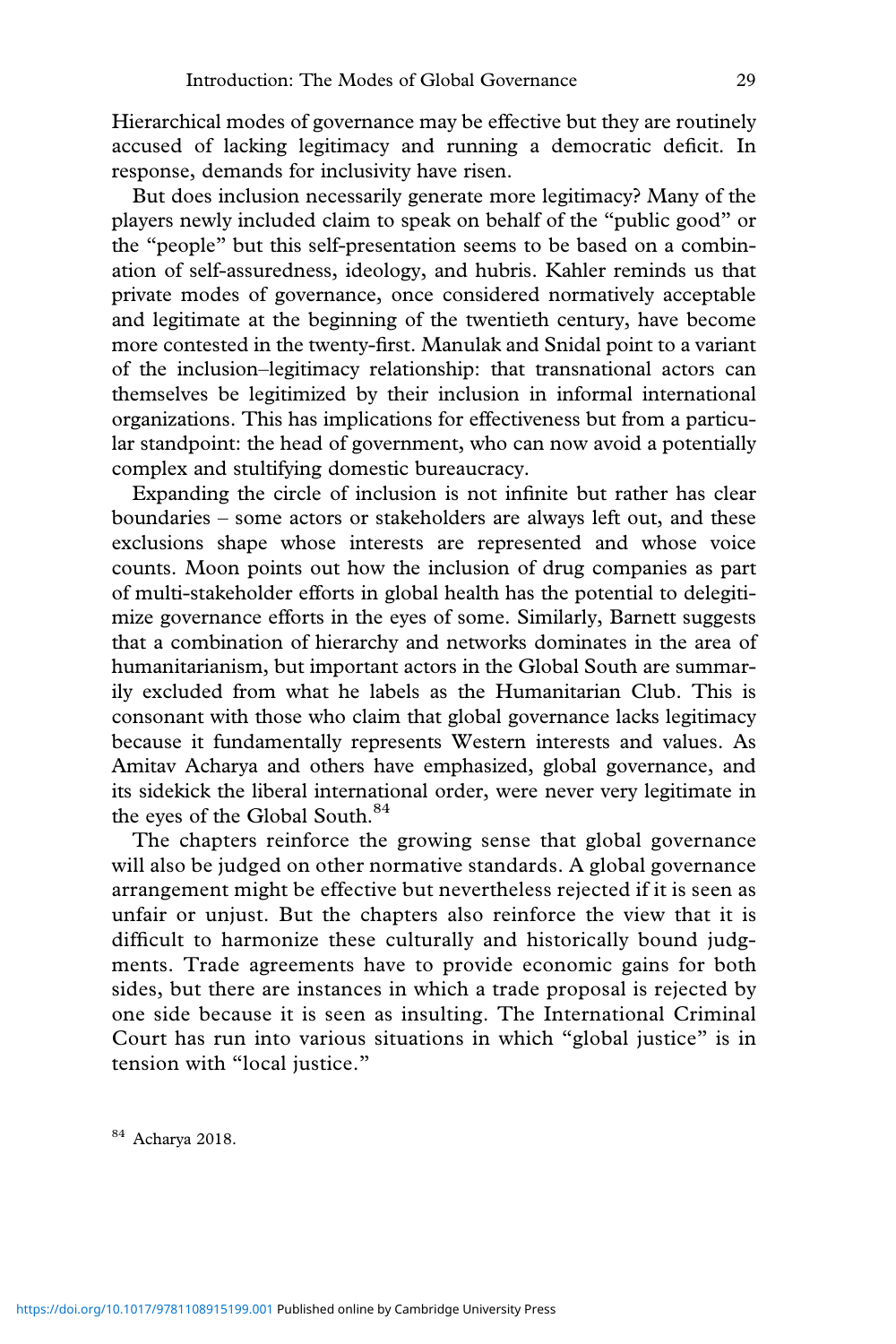Power can also be understood as part of the normative dimension of global governance. Although in many of the chapters forms of power are used to discuss why some actors were able to achieve their preferred mode of governance, considerations of power also figure centrally in the consequences of a change in the mode of governance. There are distributional consequences, which of course link to questions of fairness. There are questions of arbitrary power, which is most apparent in the growing demand for accountability and transparency and the desire to ensure that there are mechanisms in place so that those who are in power can be held to account by those who are affected by their decisions.<sup>85</sup> And, as just noted, there are matters of representation. Many of the chapters point to the demand for greater inclusion to limit the influence of the powerful. Sometimes this happens within hierarchy, as when a small group of states move to include other states. Sometimes this happens within networks. Several of the chapters question whether these moves toward greater inclusion present a real opportunity for giving voice to the marginalized, or rather are merely ways of giving the appearance of growing equality while maintaining the status quo.

Do effectiveness and normativity reinforce or undercut each other? Avant suggests that a more inclusive global governance will be more effective. Other chapters suggest that while more voices might lead to improved outcomes, they could also lead to the lowest common denominator or simply more veto players. In many of the chapters the search for more effective global governance arrangements went in the direction of markets and networks, which appeared to unleash more activity than ever.

The big question is whether change has actually increased the prospects of solving global problems or instead provides only the illusion of improvement. Some argue that there is no substitute for hierarchies when it comes to solving big global problems, and often point to the golden years of global governance after the Second World War and the end of the Cold War. Mueller and Pevehouse echo this idea when they question the move to regionalism in trade: the classic building blocks versus stumbling blocs debate in trade liberalization. Regional arrangements may have advantages in terms of legitimacy and perhaps effectiveness for participants, but from a global welfare perspective economists would argue that such regional arrangements are suboptimal. The question of effectiveness for what or whom is always present.

<sup>85</sup> Slaughter 2004; Bexell et al. 2010, 81–101; Dutta 2012; Grant and Keohane 2005, 29–43; Koppell 2010; Keohane 2015, 343–353; Pillinger et al. 2016, 70–86.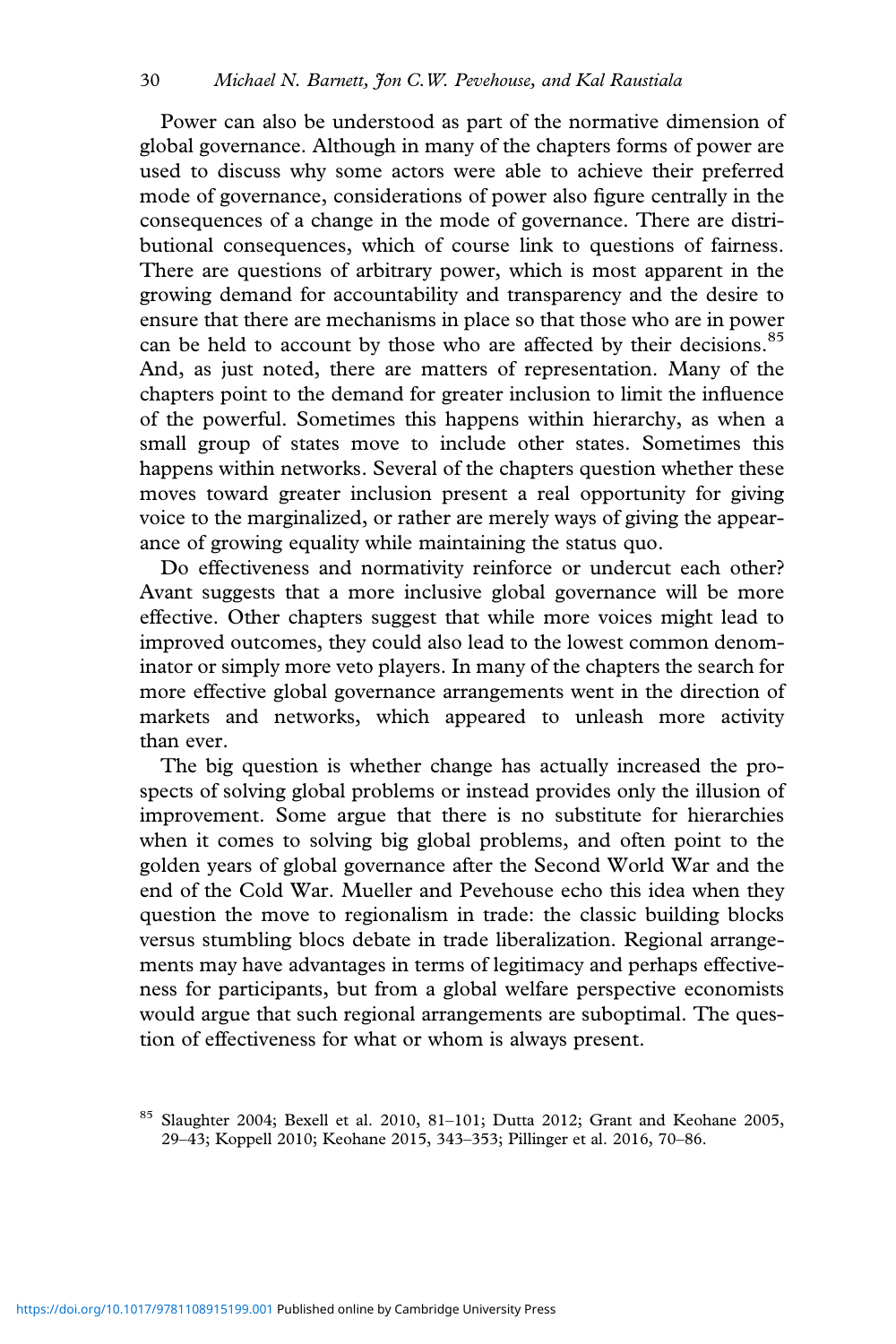Others argue that these hierarchies are part of the problem – lumbering dinosaurs that must yield to nimbler, fluid, and inclusive networks and markets to deliver the goods.<sup>86</sup> Hierarchies are for planners, while markets and networks are guided by searchers.<sup>87</sup> Hierarchies are antidemocratic while markets and networks are more inclusive and capture the wisdom of the public. But are the major challenges of today fixable or even manageable via piecemeal, incremental, and disorganized efforts?<sup>88</sup> Moreover, if the "shadow of hierarchy" is omnipresent this mode of governance can never be replaced in an anarchic world, only managed. In sum, hierarchical modes just might prioritize effectiveness through a concentration of power – a concentration that is increasingly considered illegitimate. Whether this is an insurmountable tension is not clear.

Market modes of governance promise greater efficiency and effectiveness, and (usually) the diffusion of power across units within markets. Yet, except in abstract models, markets are never perfect. Markets require property rights and regulation to remain robust from predation (and the illegitimacy that follows) and competitive. Property rights and regulations are never value neutral and often have their own mechanisms of inclusion and exclusion, creating their own forms of hierarchy. Networks modes of governance are frequently championed as legitimate and effective: offering a voice for many, efficient allocation of expertise, local expertise for legitimacy, and the diffusion of power away from traditional stakeholders. But some of our authors suggest that the sum may not be more than the whole of the parts. Decentralization can lead to a lack of efficiency and worse: to competition and cross-purposes. And where is the accountability point in networks? A boss may be more easily tamed than a hydra-headed monster.

Actors are constantly tweaking and sometimes attempting to transform modes of governance with the hope that they will improve their effectiveness and be more fair, accountable, and just. But the chapters suggest that effectiveness and ethics are something of a balancing act in global governance, and rarely do all good things go together. And what might be prescribed as the best fit for the social situation is often elusive. Studies of global governance have been quite good at spinning prescriptions, but the empirical reality is often quite different because states care about more than just effectiveness and ethics; in fact, an argument can be made that often effectiveness and ethics is the last thing on their minds. Perhaps the world gets the global governance it deserves.

<sup>86</sup> Plesch and Weiss 2015, 197-204. <sup>87</sup> Easterly 2006 <sup>88</sup> Hale and Held 2013.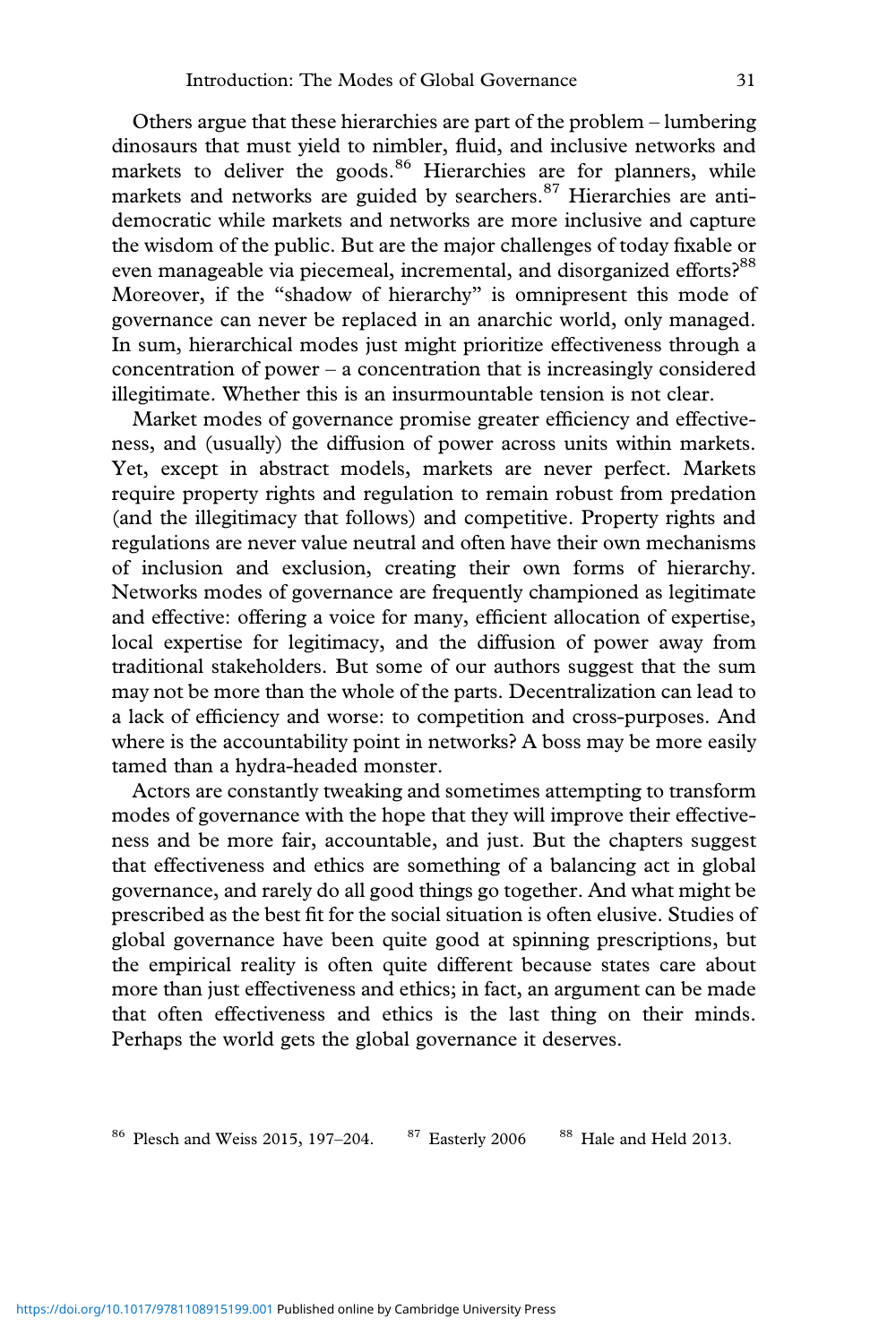#### **Overview of the Chapters**

Global governance is a huge topic and this is an ambitious book. Yet there is much we left out. Although the volume has a fixed set of concerns and questions we decided to avoid the focus-structured comparative method in favor of allowing the contributors to address the foundational questions we raise in this Introduction in the manner that made the most sense to them. Although the obvious disadvantage of this open-ended approach is that we lose something in the ability to draw firmer generalizations, the decisive advantage is that we open the aperture and possibly capture processes that might otherwise be overlooked.

Perhaps the most difficult decision was selecting the featured areas of global governance. This was complicated for a few reasons. First, the standard way of dividing global governance is by issue area, but there are issues areas that have expanded, converged, and layered (which is one reason we have regime complexity), and there are some issue areas that are so large, such as the environment, that it makes greater sense to disaggregate into different subareas, such as climate change, energy, biodiversity, and so on. Second, this is a book that is about the transformation of global governance writ large and not the individual stories of different issue areas. Those stories are important, but we want to keep a focus on the forest as much as the trees. Consequently, while it might make sense to pick the "superstars" of global governance, such as climate change, arms control, financial regulation, peacekeeping, and so on, it is difficult to know a priori whether these issue areas tell us everything we want to know about the transformations that are taking place. For instance, one of the major innovations in global governance occurred decades ago with the establishment of the World Commission on Dams (a coalition of NGOs and international financial institutions), which was not exactly a marquee issue at the time.

Given these very important limits on case selection we decided in favor of something much more practical, inductive, and intuitive: to identify some of the important areas of global governance, with importance defined in terms of what they might say about the evolution of different modes of global governance. The consequence is that we believe the chapters provide a sufficient range of coverage, but there are areas that are not covered that we wish had been, for instance gender, development, cybersecurity, and refugees. Our claim is not to be comprehensive. Rather, we (hope to) demonstrate the importance of the question of transformation in the architecture of global governance and, in the chapters to come, map out the broad contours of that phenomenon. We are demonstrating and beginning to map out a phenomenon, not testing a theory.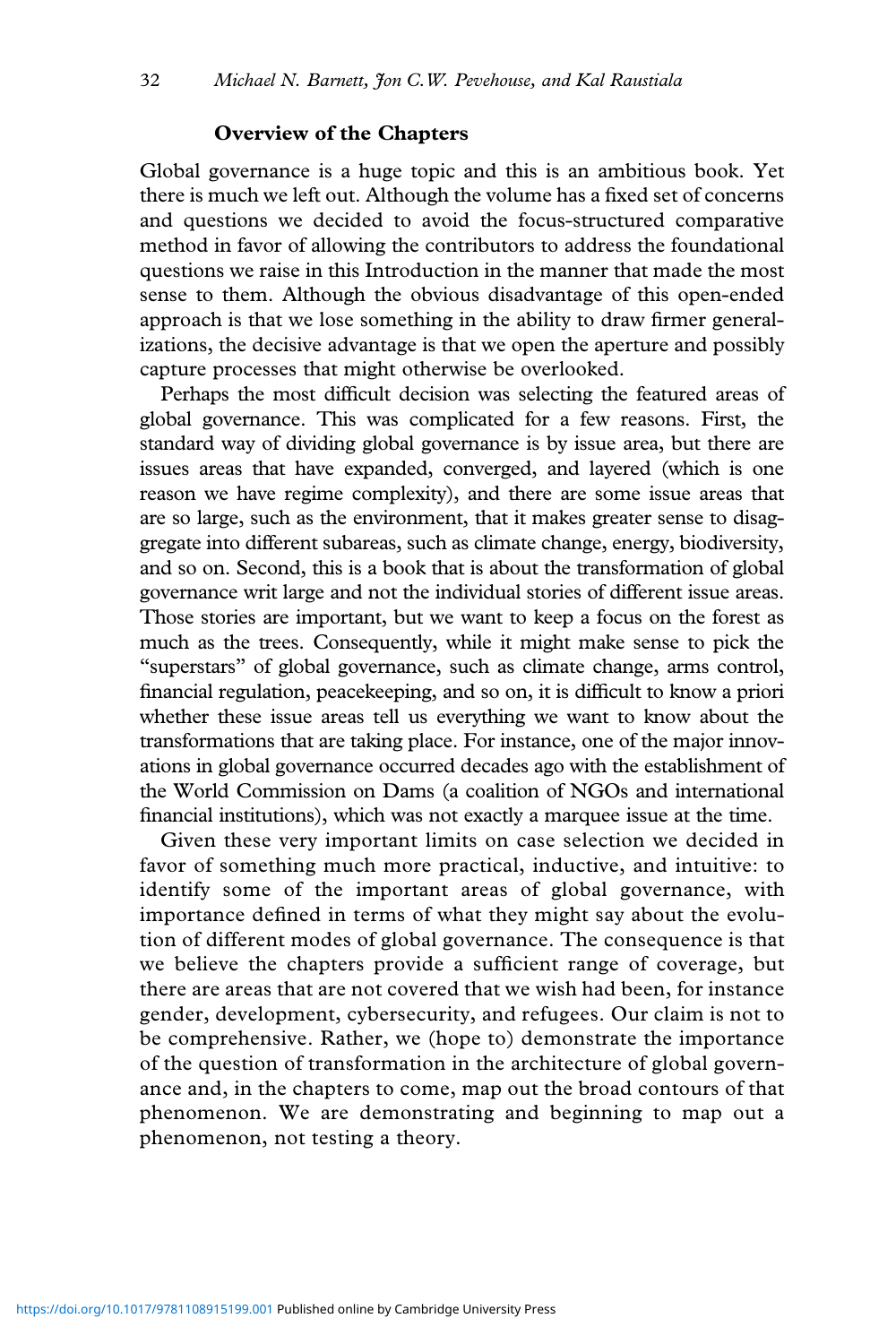In Chapter 1, Deborah Avant compares the architecture of global governance across two security issues: the regulation of private militaries and of small arms. In the former case she argues that a multi-stakeholder arrangement engaging a panoply of actors has replaced a largely hierarchical structure previously dominated by states. In the latter, networks reign in particularly contentious fashion, leading Avant to suggest a governance deficit in this issue area. Avant argues that geopolitical changes and an emergence of new actors lead to an opening in the area of private militaries that was filled by Swiss policy entrepreneurs. For the small arms area, while networks have actively sought solutions, and policy entrepreneurs have attempted to build momentum for cooperation, a continued attempt to create a hierarchical structure has met with less success. Avant concludes that governance strategies that are more open to different actor types are better able to generate governance coordination.

In Chapter 2, Miles Kahler argues that the post-Second World War architecture of hierarchical, centralized global governance is the historical exception rather than the rule. The interwar period, according to Kahler, contained mostly instances of marke- and network-based governance encouraged by less interventionist central governments. These less centralized institutions were replaced by strong, state-led hierarchies after the war – in order to constrain both markets and states. Yet, as the recovery progressed, more informal and private modes of governance reemerged to challenge the hierarchical model. For Kahler the past presages the present both in terms of governance patterns but also in terms of the key driving factor: globalization. The height of hierarchical modes of governance occurs at a time of closed markets and the rise of the regulatory state. Kahler investigates three areas to review the variety of interwar governance arrangements, their immediate postwar regulation, and subsequent shift to less hierarchical governance: international monetary and financial affairs, cartels, and international commercial arbitration.

In Chapter 3, Jessica F. Green examines the global regime in climate governance. Although climate governance is a relatively new issue, Green argues that we have already witnessed change in the previous two decades. Moreover, she argues that conventional wisdom about the two central pieces of climate governance – the Kyoto Protocol and the Paris Agreement – misdiagnoses key features of their architectures. The conventional top-down (hierarchical) view of Kyoto misses key market- and network-based aspects of governance, while states remain in an important role in the (supposedly) bottom-up Paris Agreement. Green argues that changing geopolitical factors, namely the rise of the BRICs as well as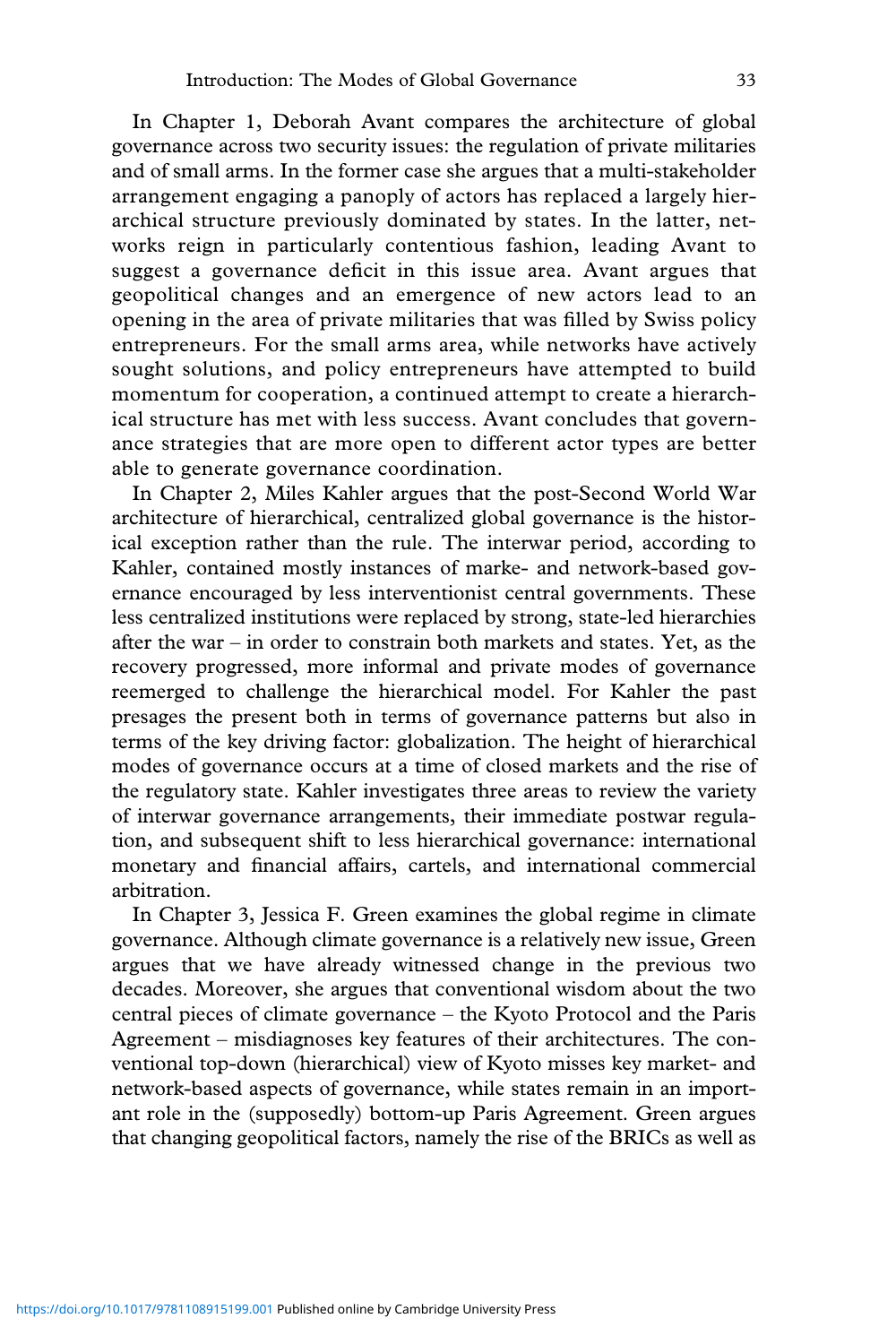the process of global rationalization, led to the failure of the Kyoto approach. This failure gave rise to a more flexible and politically viable Paris Agreement, which reserved important roles for states. And while Green contends that this flexibility has made Paris more politically palatable, it also leaves the success of the effort more uncertain. Indeed, she concludes by noting the move to new architectures of governance: often dubbed "experimentalism," these offer promise but uncertainty in the area of climate change.

In Chapter 4, Susanne Mueller and Jon C.W. Pevehouse discuss the emergence of an increasingly complex set of governance mechanisms in the area of global trade. At its core the postwar trade regime was hierarchical: the GATT was a state-led organization that governed with a light touch. Members of the GATT promised to abide by a principle of fairness in tariff-setting, while compliance with that principle was governed by the GATT and its state members. Nongovernmental actors were only allowed very limited access to the governance process. Yet, two challenges brought shifts in the governance architecture. First, states began to exploit the regionalism exception in the GATT, creating separate agreements regarding tariffs – still closed to non-state actors – but potentially in competition with the GATT. This created a multipeaked hierarchical system. Second, because of rising domestic opposition and the success of trade governance, governance became less about trade and more about non-trade issues: labor rights, the environment, and human rights. The linking of policies and non-trade policies has created an opening to networks to play some role in the trade governance process.

In Chapter 5, Michael Barnett argues that humanitarian governance has the characteristics of a club. Humanitarianism – the attempt to provide life-saving relief to distant strangers – has a long history but without much governance. Prior to the end of the Cold War emergency agencies largely acted on their own and marched to their own beats, with the exception of the Second World War when governments established various controls on them. The end of the Cold War and several highprofile failures in the field caused a handful of elite aid agencies to begin thinking about establishing rules to govern emergency aid. In the process of creating these rules they created a humanitarian field and a Humanitarian Club with themselves as core members. The members of the club had characteristics of both a hierarchy and networks: the donors called many of the shots but the aid agencies and the UN system largely collaborated to create many of the rules and codes of conduct for relief. Excluded from the club, though, were Southern aid agencies, which were the vast majority of agencies and often the first responders. In reaction to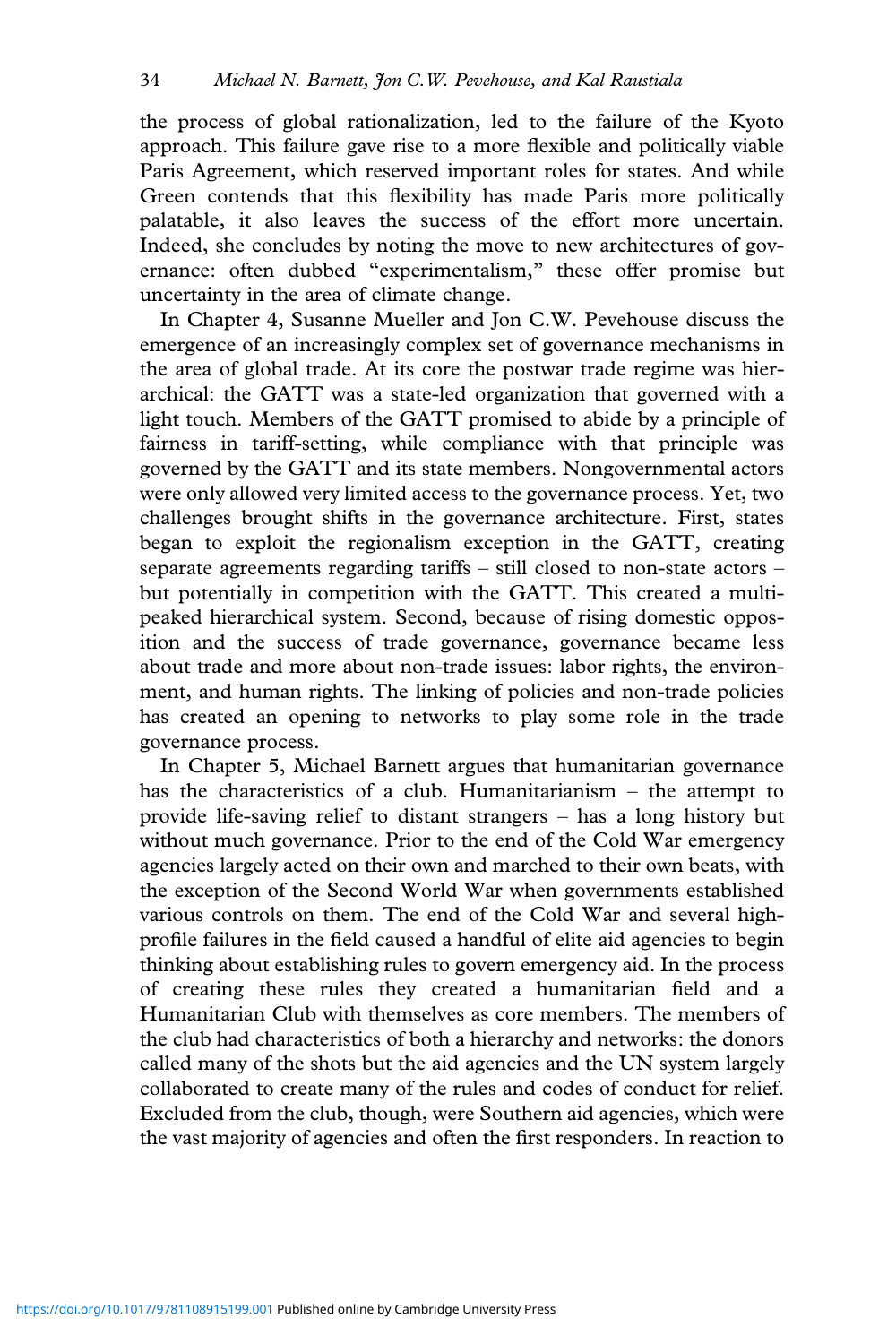this pattern of exclusion and inclusion there have been many reform efforts. Using Bourdieu's notion of capital to understand power and distinction, Barnett argues that these Southern aid agencies are locked out because of a combination of self-interest and paternalism from the members of the club.

In Chapter 6, Michael W. Manulak and Duncan Snidal argue that some areas of global governance that once were organized around formal hierarchies have added a strong layer of networks and become informal hierarchies. Once upon a time many areas of global governance ran as follows: when there were clear and well-defined issues, government heads created cooperative arrangements and then these arrangements were implemented transgovernmentally within a formal, hierarchical organization. This process still operates, but with an important twist: confronting issues that are not well defined, governments leaders meet to come to a common understanding and develop trust within informal international organizations and then assign their networked national line departments to implement their agreement. What happened to produce this change? The growing role of information. Information has two dimensions: technical information, which concerns how problems are diagnosed and remedied; and political information, which is how political leaders decide what is to be done. Political information becomes more important when there is issue uncertainty and must be addressed before those with technical information can find solutions. And we live in a world in which there is greater uncertainty about the issues than ever before. They use the Proliferation Security Network to illustrate their argument.

In Chapter 7, Leonard Seabrooke and Ole Jacob Sending examine how the creation of the category of "fragile states" led to the development of a professional network of individuals who claimed expertise in promoting resilience. They make several claims. Beginning in the post-Cold War period states that were in the thick of war, conflict, or instability became defined as a "problem" for the international community. In addition to the UN there were states, NGOs, and for-profit agencies that began to offer action plans and remedies. But, according to Seabrooke and Sending, there was a synchronicity between these actors, suggesting that there was a common background factor  $-$  a developing professional network that influenced these other organizations through their credentials and their employment in them. Seabrooke and Sending argue that such expertise was not an accomplished fact but rather required a struggle for jurisdictional control in their relationships with other professional networks, such as those in development or human rights. These experts on fragile states used to focus on the process of liberal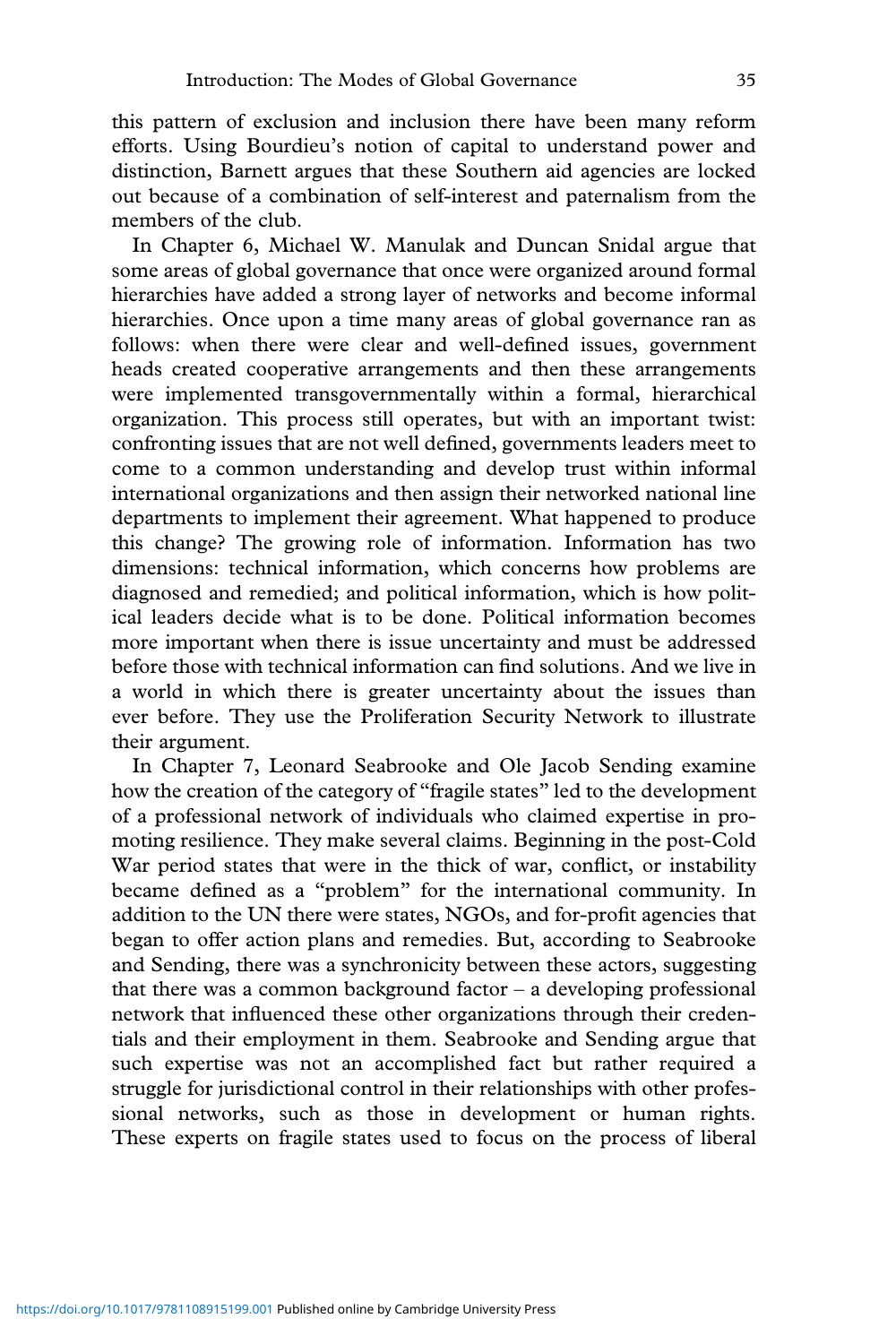peacebuilding, but after 9/11 began to shift toward issues of "protection" and stabilization. This move, however, reopened a space for the UN and other military organizations that introduced a stronger hierarchical element into the network.

In Chapter 8, Suerie Moon argues that the governance of global health has evolved considerably since the mid-nineteenth century – from a thin, limited set of formally agreed rules within the health sector in 1850, to a more centralized and traditional approach with the World Health Organization at the center, to today's more complex, dense, yet fragmented system featuring many networks, non-state actors, and multistakeholder processes. Many of the currents underlying broader changes in global governance, Moon argues, also impact the health sector, such as a globalizing economy, the demographic transition, neoliberal and cosmopolitan ideation, and technological change. But key features of the contemporary governance system also owe much to the particularities of the HIV/AIDS pandemic and the social responses to it. Despite many weaknesses, the World Health Organization's central role – not as a directive coordinator but rather as a convener, legitimator, and political arena – is likely to endure in an increasingly fragmented yet ambitious Westphalia-plus, Great Powers-plus system.

In Chapter 9, Vincent Bernard and Anne Quintin examine the evolution of the governance of international humanitarian law (IHL). IHL governs how states fight, and, as law, is established and revised by states. States established the ICRC as a quasi-IO to implement, guard, and teach IHL, and since its creation in 1864 it has been central to the governance of IHL. In addition, the ICRC established red cross societies across the Euro-Atlantic world. Although these red cross societies were supposed to defer to the ICRC, because they needed domestic support, they often became co-opted by their home states. The ICRC saw itself as the guardian of IHL and sought to ensure centralization and consistency in IHL. Bernard and Quintin call this a hybrid model of global governance. Although this situation might have encouraged the ICRC to try and defend its turf, in fact it tightened its internal cohesion and it adopted a strategy that welcomed new entrants. This governance model remained unchanged until the post-Cold War period when there were several critical challenges to IHL, including new forms of war, the growing incorporation of human rights into humanitarian law, the development of international criminal law, the need to get non-state actors to accept IHL, and the relationship with the red crescent movement. Despite these major trends, Bernard and Quintin contend that this hybrid form has endured and proved flexible and responsive to these developments.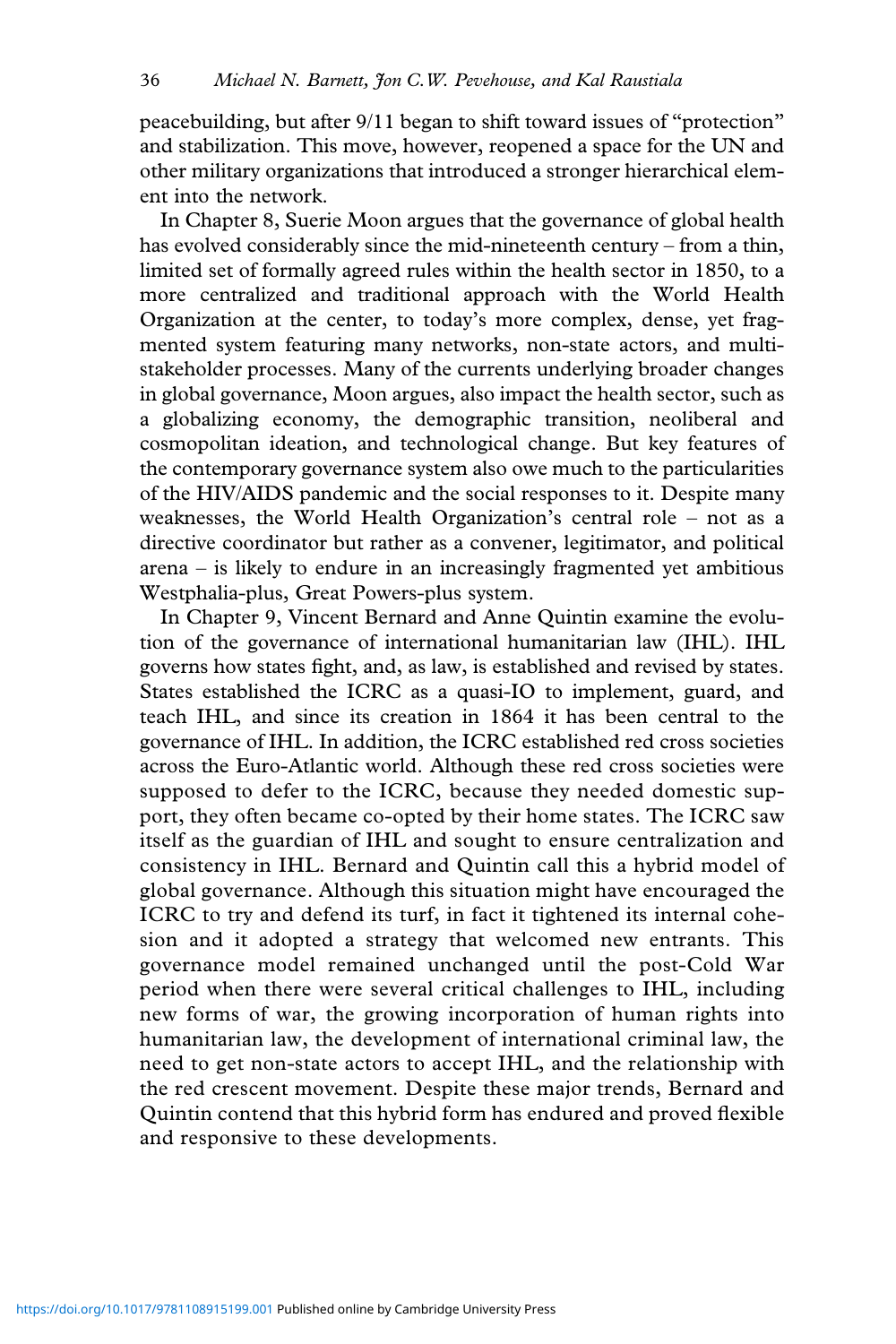In Chapter 10, Liliana B. Andonova argues that changes in clean energy governance can be characterized as decentralized complex governance. The shadow of IOs looms over networks of actors, yet those decentralized networks principally guide the norms and functions of governance. Andonova contends that immobilism, brought about by geopolitical differences, has led to the emergence of this decentralized complex governance. In addition, the complexity of the clean energy problem has contributed to a growing need for a variety of expertise. These factors provide the demand side explanation for the move from centralized, hierarchical governance. However, Andonova emphasizes that they do not explain the emergence of the particular decentralized complex arrangements. Rather, governance entrepreneurs and their political coalitions play a central role in shaping institutional form in clean energy. These entrepreneurs use existing intergovernmental hierarchies to help garner political support and legitimacy in their efforts. The result, for Andonova, is the emergence of decentralized, yet cooperative, efforts between public and private entities.

In Chapter 11 Jonas Tallberg explores the relationship between legitimacy and the change in global governance. Legitimacy is often argued to be critical to global governance and the decline of legitimacy directly tied to the demise of and change in global governance. Tallberg finds limited support for both claims. Many of the most prominent theories of global governance change, including those that highlight geopolitics and domestic politics, use legitimacy as an intervening variable  $-$  a change in these other variables alters the legitimacy for existing IOs. But citing public opinion surveys, Tallberg argues that IOs are actually doing just fine in terms of legitimacy. The consequence is that it is difficult to argue that a decline in the legitimacy of IOs might be the reason for a shift to other forms of global governance. Indeed, he finds that these alternative forms might have less legitimacy and that elites have higher confidence in the traditional hierarchical IOs. Why is this? Some of this owes to their familiarity and their representativeness, but perhaps most important is that the more confidence that elites and publics have in their own institutions the more likely they will be to treat these traditional IOs as legitimate.

In the Conclusion Orfeo Fioretos observes how the global institutional arrangements that structure contemporary relations between states and other actors have grown beyond past benchmarks of diversity. This institutional diversity accentuates some challenges for contemporary global governance, including how states and global actors strike a balance in the integration of institutions. While in some periods and areas there have been successful efforts to integrate global governance arrangements, a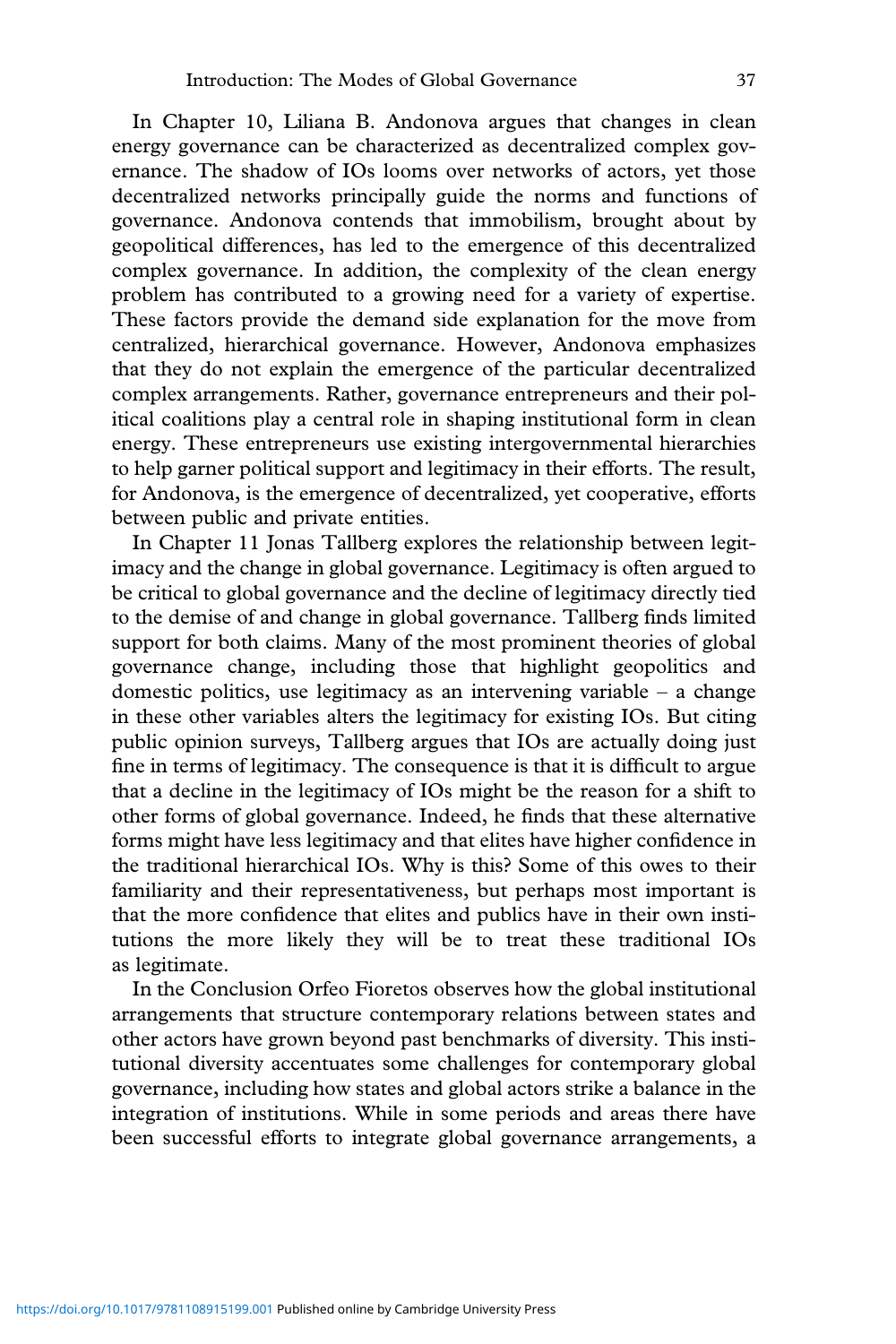sense has long prevailed among contemporary policy-makers and scholars that global governance has become conspicuously fragmented. Institutional incompatibilities that stem from diverse designs are one reason why the world is thought to be poorly equipped to effectively manage global challenges in the security, trade, finance, health, environmental, and other policy domains, especially when these intersect. This chapter probes the contributions of comparative institutional analysis for explaining past and present institutional diversity as well as answers to why institutional integration remains an elusive goal in contemporary global governance.

#### **References**

- Abbott, Ken and Duncan Snidal. 2010. Strengthening International Regulation through Transnational New Governance: Overcoming the Orchestration Deficit. *Vanderbilt Journal of Transnational Law* 47 (2): 501–578.
- Abbott, Kenneth, Phillip Genschel, Duncan Snidal, and Bernhard Zangl. 2015a. *International Organizations as Orchestrators*. New York: Cambridge University Press.
- Abbott, Kenneth, Jessica F. Green, and Robert Keohane. 2015b. Organizational Ecology and Institutional Change in Global Governance. *International Organization* 70 (2): 247–277.
- Acharya, Amitav. 2011. Can Asia Lead? Power Ambitions and Global Governance in the Twenty-First Century. *International Affairs* 87 (2): 851–869.
	- ed. 2016. *Why Govern: Rethinking Demand and Progress*. New York: Cambridge University Press.
	- 2018. *Constructing Global Order: Agency and Change in World Politics*. New York: Cambridge University Press.
- Alter, Karen and Kal Raustiala. 2018. The Rise of International Regime Complexity. *Annual Review of Law and Social Science*: 329–349.
- Andonova, Liliana. 2017. *Governance Entrepreneurs: International Organizations and the Rise of Global Public–Private Partnerships*. New York: Cambridge University Press.
- Avant, Deborah. 2005. *The Market for Force: The Consequences of Privatizing Security*. New York: Cambridge University Press.
- Avant, Deborah, Martha Finnemore, and Susan Sell. 2010. *Who Governs the Globe?* New York: Cambridge University Press.
- Baldwin, Richard. 2014. WTO 2.0: Governance of 21st Century Trade. *The Review of International Organizations* 9 (2): 261–283.
	- 2016. Multilateralising Regionalism: Spaghetti Bowls as Building Blocs on the Path to Global Free Trade. *The World Economy* 29 (11): 1451–1518.
- Barnett, Michael. 2013. Humanitarian Governance. *Annual Review of Political Science* 16: 379–398.
- Barnett, Michael and Martha Finnemore. 2004. *Rules for the World: International Organizations in World Politics*. Ithaca, NY: Cornell University Press.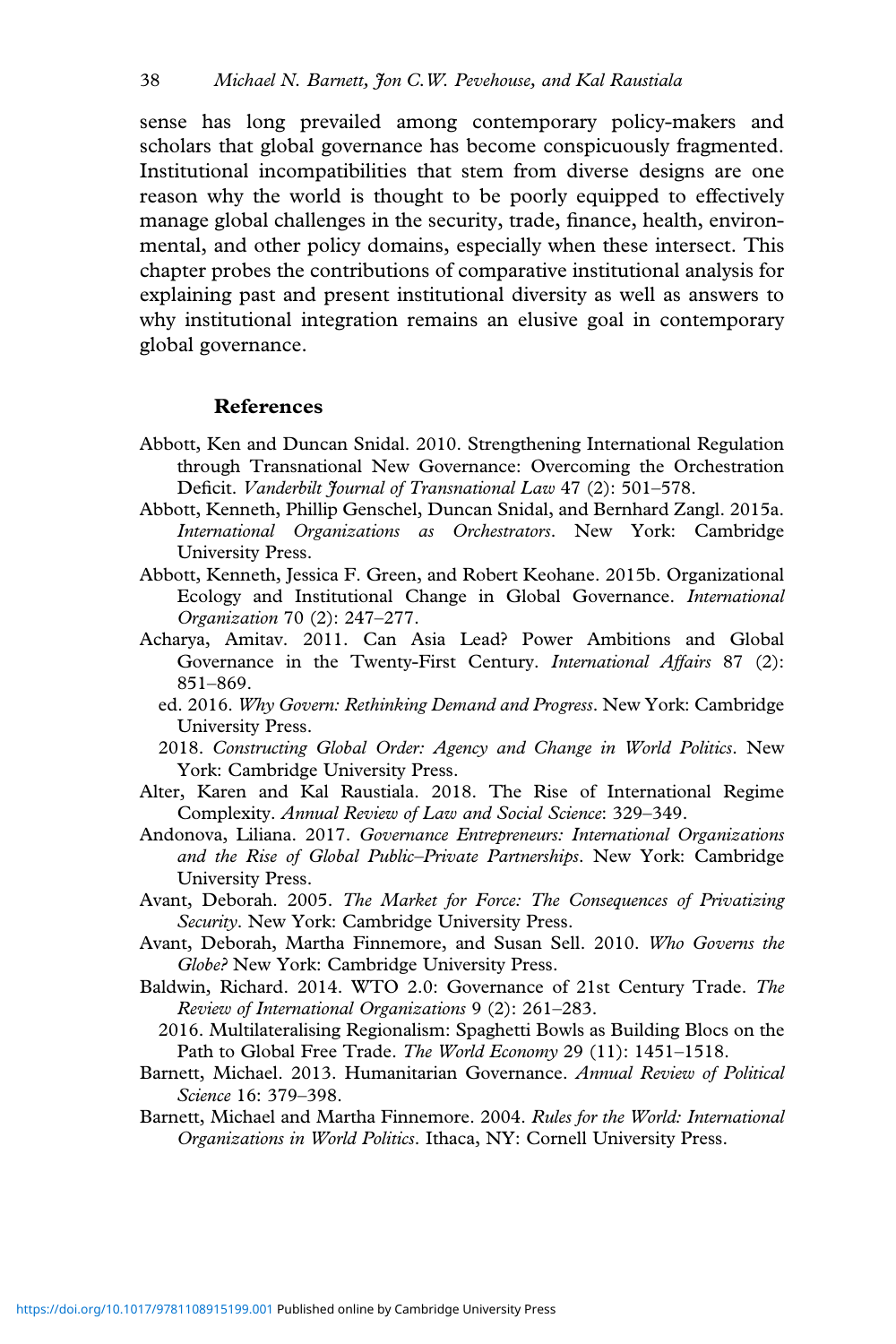- Bartley, Tim. 2011. Transnational Governance as the Layering of Rules: Intersections of Public and Private Standards. *Theoretical Inquiries in Law* 12 (2): 517–542.
- Bartolini, Stefano. 2011. New Modes of European Governance: An Introduction. In *New Modes of Governance in Europe*, edited by A. Héritier and M. Rhodes, 1–18. London: Palgrave Macmillan.
- Bernstein, Steven and Benjamin Cashore. 2012. Complex Global Governance and Domestic Policies: Four Pathways of Influence. *International Affairs* 88 (3): 585–604.
- Bernstein, Steven and Hamish van der Ven. 2017. Best Practices in Global Governance. *Review of International Studies* 43 (3): 534–556.
- Best, Jacqueline. 2017. The Rise of Measurement-Driven Governance: The Case of International Development. *Global Governance* (23): 163–181.
- Bexell, Magdalena, Jonas Tallberg, and Anders Uhlin. 2010. Democracy in Global Governance: The Promises and Pitfalls of Transnational Actors. *Global Governance* 16 (1): 81–101.
- Biel, Robert. 2003. Imperialism and International Governance: The Case of U.S. Policy towards Africa. *Review of African Political Economy* 30 (95): 77–88.
- Blatter, Joachim. 2003. Beyond Hierarchies and Networks: Institutional Logics and Change in Transboundary Spaces. *Governance* 26 (4): 503–526.
- Blauberger, M. and B. Rittberger. 2015. Conceptualizing and Theorizing EU Regulatory Networks. *Regulation & Governance* 9: 367–376.
- Bloomberg, Michael. 2015. City Century: Why Municipalities Are the Key to Fighting Climate Change. *Foreign Affairs* (September/October): 67–79.
- Boli, John and George M. Thomas. 1997. World Culture in the World Polity: A Century of International Non-governmental Organization. *American Sociological Review* 62 (2): 171–190.
- Bolton, John. 2000. Should We Take Global Governance Seriously? Presented at the American Enterprise Institute Conference, Trends in Global Governance: Do They Threaten American Sovereignty?, April, Washington, DC.
- Broome, André and Joel Quirk. 2015. The Politics of Global Numbers: The Normative Agendas of Global Benchmarking. *Review of International Studies* 41: 813–818.
- Bush, Sarah and Jennifer Haddon. 2019. Density and Decline in the Founding of International NGOs in the United States. *International Studies Quarterly* 63 (4): 1113–1146.
- Büthe, Tim and Walter Mattli. 2011. *The New Global Rulers: The Privatization of Regulation in the World Economy*. Princeton: Princeton University Press.
- Callinicos, Alex. 2002. Marxism and Global Governance. In *Governing Globalization*, edited by D. Held and A. McGrew, 249–266. New York: Polity Press.
- Carpenter, R. Charli. 2011. Vetting the Advocacy Agenda: Networks, Centrality and the Paradox of Weapons Norms. *International Organization* 65 (1): 69–102.
- Cashore, B., G. Auld, and D. Newsom. 2004. *Governing through Markets: Forest Certification and the Emergence of Non-state Authority*. New Haven: Yale University Press.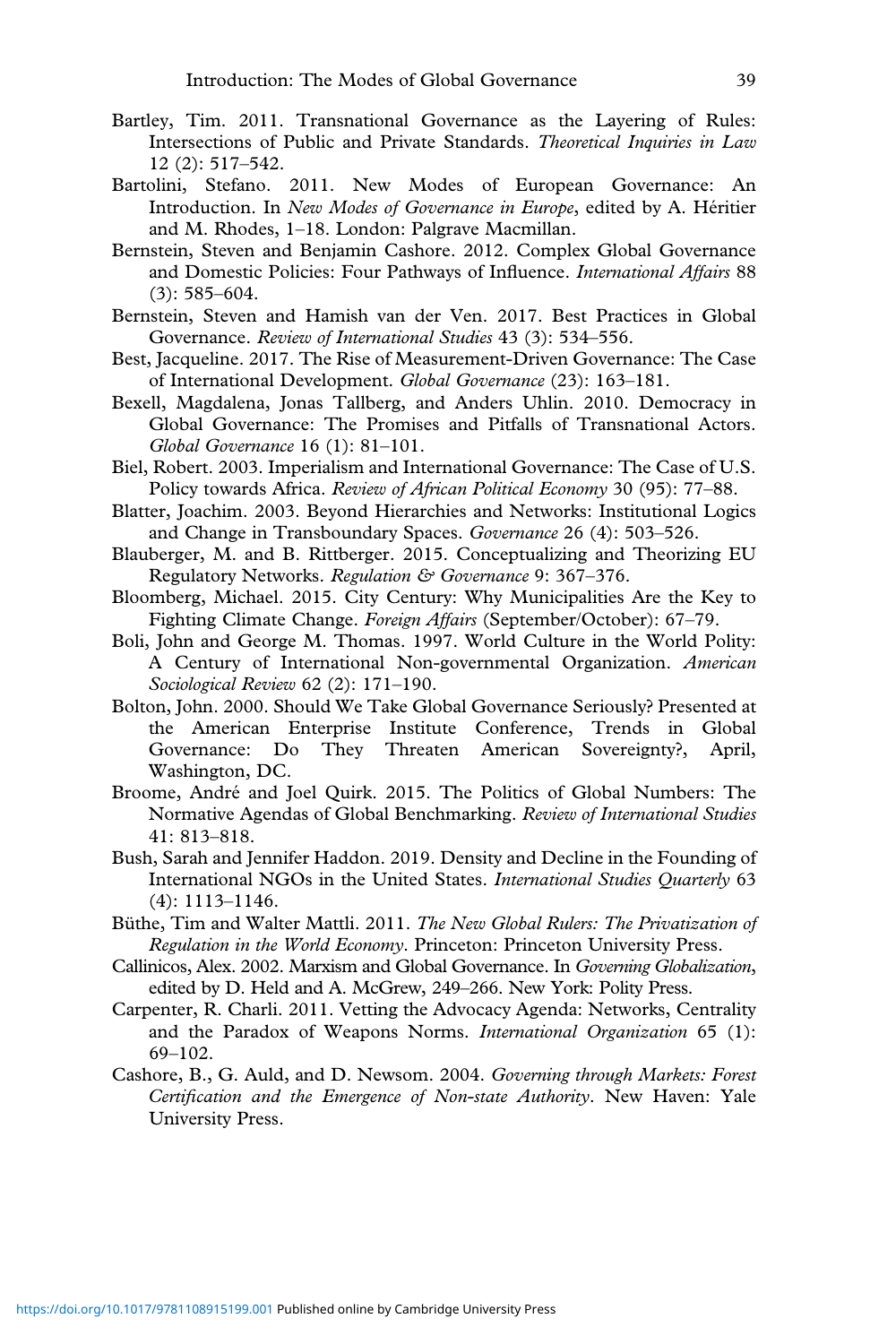Castells, Manuel. 2009. *The Power of Identity*. Oxford: Wiley Blackwell.

- Chimni, B.S. 2017. International Institutions Today: An Imperial Global State in the Making. In *Globalization and International Organizations*, edited by Edward Kwakwa, 41–78. New York: Routledge.
- Coase, Ronald. 1937. Theory of the Firm. *Economica* 4 (16): 386–405.
- Coen, David and Tom Pegram. 2015. Wanted: A Third Generation of Global Governance Research. *Governance* 28 (4): 417–420.
	- 2018. Towards a Third Generation of Global Governance Scholarship. *Global Policy* 9 (1): 107–113.
- Cooley, Alex and Jack Snyder. 2015. *Ranking the World: Grading States as a Tool of Global Governance*. New York: Cambridge University Press.
- Cooper, Andrew and Pouliot, Vincent. 2015. How Much Is Global Governance Changing? The G20 as International Practice. *Cooperation and Conflict* 50 (3): 334–350.
- Cooper, Richard. 2010. The G20 as an Improvised Crisis Committee and/or a Contested "Steering Committee." *International Affairs* 86 (3): 741–757.
- Copelovitch, Mark and Pevehouse, Jon C.W. 2019. International Organizations in a New Era of Populist Nationalism. *Review of International Organizations* 14 (1): 169–186.
- Cox, Robert. 1993. Structural Issues of Global Governance: Issues for Europe. In *Gramsci, Historical Materialism, and International Relations*, edited by S. Gill, 259–289. New York: Cambridge University Press.
- Cross, Mai'a K. Davis. 2013. Rethinking Epistemic Communities Twenty Years Later. *Review of International Studies* 39 (1): 137–160.
- Cutler, Claire. 2010. The Legitimacy of Private Transnational Governance: Experts and the Transnational Market for Force. *Socio-Economic Review* 8 (1): 157–185.
- Davis, Kevin, Angelina Fisher, Benedict Kingsbury, and Sally Engle Merry. 2012. *Governance by Indicators: Global Power through Classification and Rankings*. Oxford: Oxford University Press.
- Dezalay, Yves and Bryant G. Garth. 2010. Marketing and Selling Transnational "Judges" and Global "Experts": Building the Credibility of (Quasi)judicial Regulation. *Socio-Economic Review* 8 (1): 113–130.
- Dixon, John and Rhys Dogan. 2002. Hierarchies, Networks, and Markets: Responses to Social Governance Failure. *Administrative Theory and Practice* (24) 1: 175–196.
- Dryzek, John. 2012. Global Civil Society: The Progress of Post-Westphalian Politics. *Annual Review of Political Science* 15: 101–119.
- Dutta, Nikhil. 2012. Accountability in the Generation of Governance Indicators. In *Governance by Indicators: Global Power through Classification and Rankings*, edited by Kevin Davis, Angelina Fisher, Benedict Kingsbury, and Sally Engle Merry, 156–198. Oxford: Oxford University Press.
- Easterly, William. 2006. Planners vs. Searchers in Foreign Aid. *Asian Development Review* 23 (2): 1–35.
- Eberlein, Burkard. 2019. Who Fills the Global Governance Gap? Rethinking the Roles of Business and Government in Global Governance. *Organization Studies* 40 (8): 1125–1145.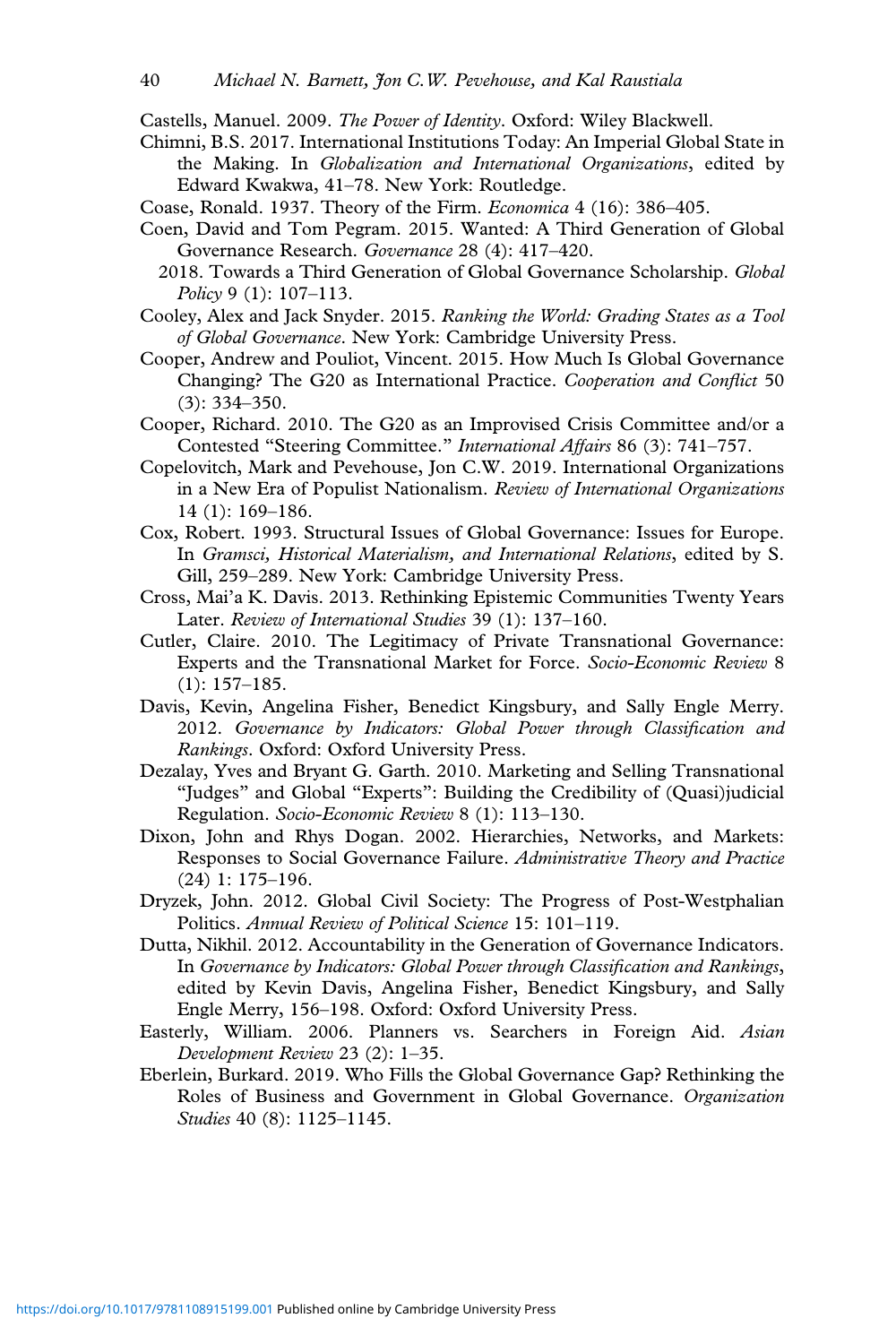- Eberlein, Burkard and Dieter Kerwer. 2002. Theorizing the New Modes of European Union Governance, European Integration Online Papers. [https://papers.ssrn.com/sol3/papers.cfm?abstract\\_id=307521](https://papers.ssrn.com/sol3/papers.cfm?abstract_id=307521).
- Emanuel, Rahm. 2020. *The Nation City: Why Mayors Are Now Running the World*. New York: Random House.
- Estwistle, T., et al. 2007. The Dysfunctions of Markets, Hierarchies, and Networks in the Meta-governance of Partnership. *Urban Studies*, 44 (1): 63–79.
- Farrell, Henry and Abraham Newman. 2014. Domestic Institutions Beyond the Nation-State: Charting the New Interdependence Approach. *World Politics* 66 (2): 331–363.
- Gadinis, Stavros. 2015. Three Pathways to Global Standards: Private, Regulator, and Ministry Networks. *American Journal of International Law* 10 (1): 1–57.
- Gourevitch, Peter. 1978. The Second Image Reversed. *International Organization* 32 (4) 881–912.
- Granovetter, Mark. 1985. Economic Action and Social Structure: The Problem of Embeddedness. *American Journal of Sociology* 91 (3): 481–510.
- Grant, Ruth and Robert Keohane. 2005. Accountability and the Abuses of Power in World Politics. *American Political Science Review* 99 (1): 29–43.
- Gray, Kevin and Craig N. Murphy, eds. 2015. *Rising Powers and the Future of Global Governance.* New York: Routledge.
- Graz, Jean-Christophe. 2003. How Powerful Are Transnational Elite Clubs? The Social Myth of the World Economic Forum. *New Political Economy* (8) 3: 321–340.
- Grigorescu, Alexandru. 2020. *The Ebb and Flow of Global Governance*. New York: Cambridge University Press.
- Gruber, Lloyd. 2000. *Ruling the World: Power Politics and the Rise of Supranational Institutions*. Princeton: Princeton University Press.
- Guzzini, Stefano. 2012. The Ambivalent "Diffusion of Power" in Global Governance. In *The Diffusion of Power in Global Governance: International Political Economy Meets Foucault*, edited by Stefano G. Guzzini and Iver N. Neumann, 1–37. New York: Palgrave McMillan.
- Guzzini, Stefano and Iver Neumann, eds. 2012. *Diffusion of Power in Global Governance: International Political Economy Meets Foucault*. New York: Palgrave Macmillan.
- Haas, Peter. 1992. Introduction: Epistemic Communities and International Policy Coordination. *International Organization* 46 (1): 1–35.
- 2015. Post Hegemonic Global Governance. *Japanese Journal of Political Science* 16 (3): 434–441.
- Hale, Thomas and David Held. 2013. *Gridlock: Why Global Governance Is Failing When We Need It Most*. New York: Polity Press.
	- 2017. *Beyond Global Gridlock*. New York: Polity Press
- Halliday, Terrance and Gregory Shaffer, eds. 2015. *Transnational Legal Orders*. New York: Cambridge University Press.
- Hampson, Fen Osler and Paul Heinbecker. 2011. The "New" Multilateralism of the Twenty-First Century. *Global Governance* 17 (3): 299–310.
- Hanquin, Xue. 2007. Chinese Observations on International Law. *Chinese Journal of International Law* 6 (1): 83–93.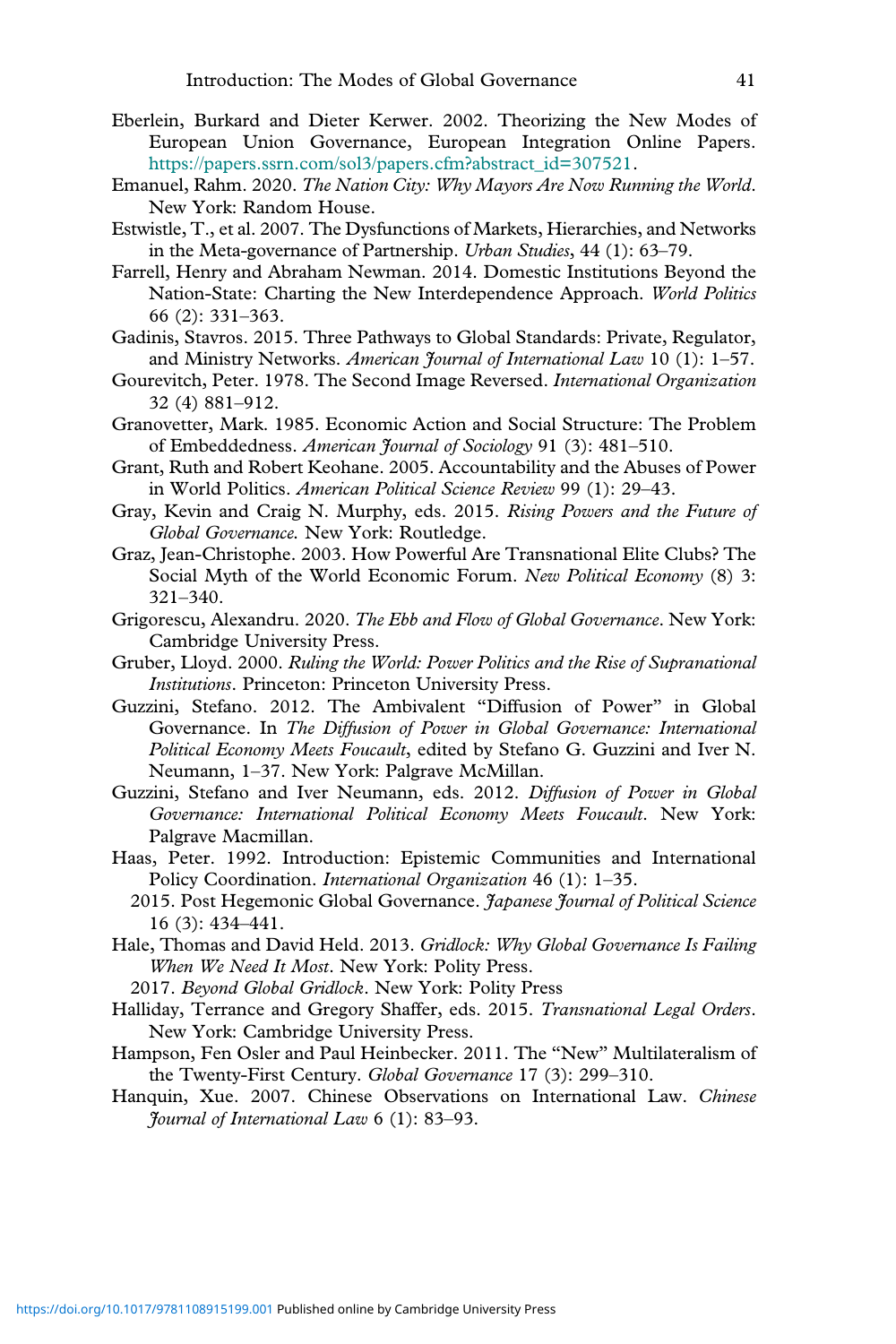- Held, David. 2013. The Diffusion of Authority. In *International Organization and Global Governance*, edited by T. Weiss and R. Wilkinson, 63–76. New York: Routledge.
- Héritier, Adrienne 2002. New Modes of Governance in Europe: Policymaking without Legislating? In *Common Goods: Reinventing European and International Governance*, edited by A. Héritier, 185–206. Lanham, MD: Rowman & Littlefield.
- Héritier, Adrienne and Dennis Lehmkhul. 2008. Introduction: The Shadow of Hierarchy and New Modes of Governance. *Journal of Public Policy* 28 (1): 1–17.
	- 2011. Governing in the Shadow of Hierarchy: New Modes of Governance Regulation. In *New Modes of Governance in Europe*, edited by A. Héritier and M. Rhodes, 49–51. London: Palgrave Macmillan.
- Héritier, Adrienne and Martin Rhodes, eds. 2011. *New Modes of Governance in Europe: Governing in the Shadow of Hierarchy*. New York: Palgrave Macmillan.
- Heupel, Monika. 2008. Combining Hierarchical and Soft Modes of Governance. *Cooperation and Conflict* 43 (1): 7–29.
- Hooghe, Liesbet and Gary Wolfe Marks. 2001. *Multi-level Governance and European Integration*. Lanham, MD: Rowman & Littlefield.
- Hooghe, Lisbeth and Gary Marks, et al. 2017. *Measuring International Authority: A Postfunctional Theory of Governance,* Vol. 3. New York: Oxford University Press.
- Hooghe, Liesbet, Tobias Lenz, and Gary Marks. 2019. Contested World Order: The Delegitimation of International Governance. *Review of International Organizations* 14: 731–743.
- Ikenberry, John. 2012. *The Liberal Leviathan: The Origins, Crisis, and Transformations of the American World Order*. Princeton: Princeton University Press.
- Jaeger, Hans-Martin. 2007. Global Civil Society and the Political Depoliticization of Global Governance. *International Political Sociology* 1: 257–277.
- Jentleson, Bruce. 2012. Global Governance in a Copernican World. *Global Governance* (18) 2: 133–148.
- Jessop, Robert. 1997. Capitalism and Its Future: Remarks on Regulation, Government, and Governance. *Review of International Political Economy* 4 (3): 561–581.
- Johnson, Tana. 2015. *Organizational Progeny*. New York: Oxford University Press.
- Joseph, Jonathan. 2012. *The Social in the Global: Social Theory, Governmentality, and Global Politics*. New York: Cambridge University Press.
- Jung, Danielle and Lake, David. 2011. Markets, Hierarchies, and Networks: An Agent-Based Organizational Ecology. *American Journal of Political Science* (55) 4: 971–989.
- Kahler, Miles and David Lake, eds. 2003. *Governance in a Global Economy: Political Authority in Transition*. Princeton: Princeton University Press.
- Kahler, Miles. 2009. Networked Power. In *Networked Power: Agency, Power and Governance*, edited by Miles Kahler, et al., 1–22. Ithaca, NY: Cornell University Press.

2018. Global Governance: Three Future. *International Studies Review* 20: 239–246.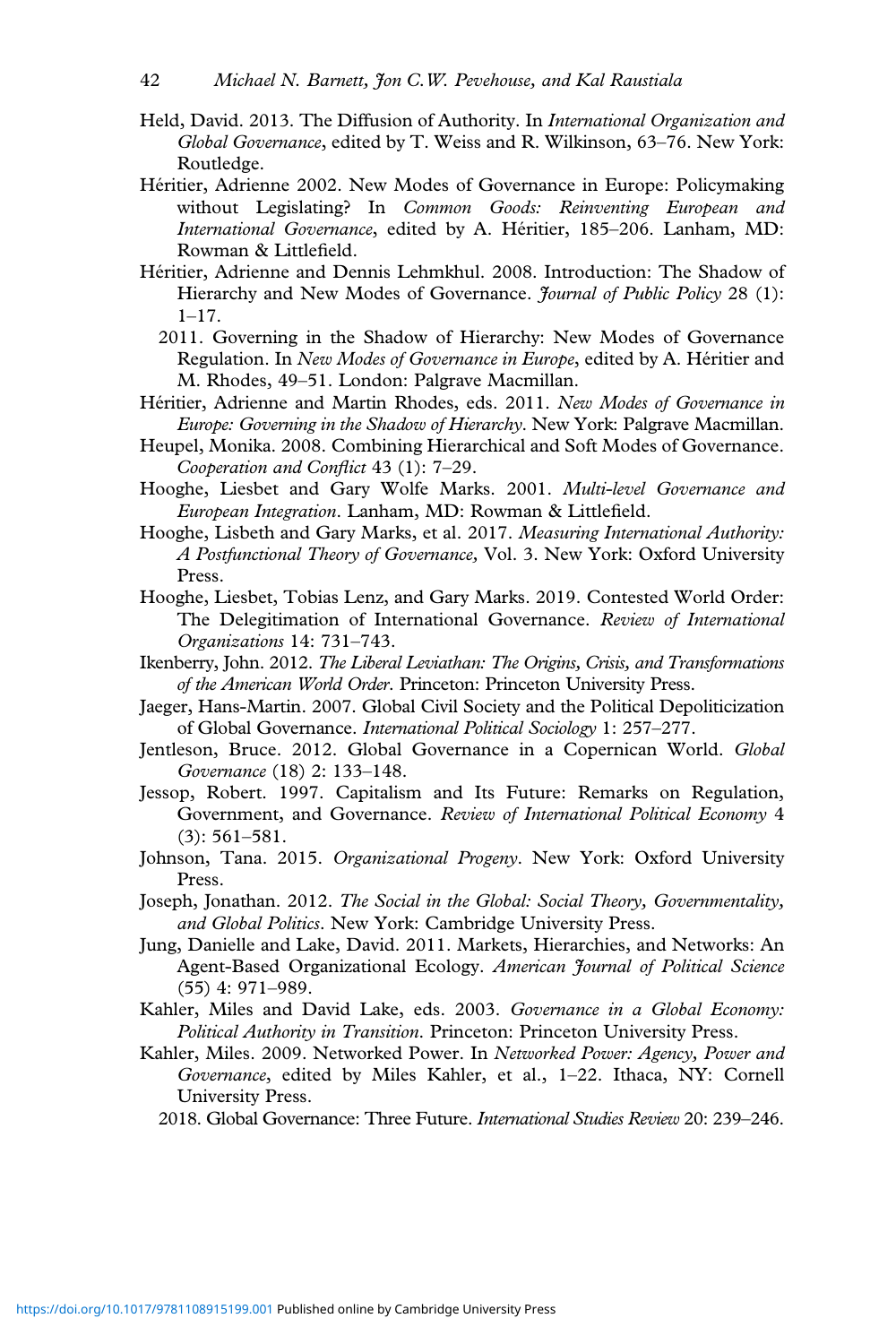- Keast, Robyn. 2016. Network Governance. In *Handbook on Theories of Governance*, edited by Christopher Ansell and Jacob Torfing, 442–453. Northampton, MA: Edward Elgar.
- Kelley, Judith G. 2017. *Scorecard Diplomacy: Grading States to Influence Their Reputation and Behavior.* Cambridge: Cambridge University Press.
- Kelley, Judith G. and Beth A. Simmons. 2015. Politics by Number: Indicators as Social Pressure International Relations. *American Journal of Political Science* 59 (1): 55–70.
- Kendall, Gavin. 2004. Global Networks, International Networks, Actor Networks. In *Global Governmentality: Governing International Spaces*, edited by Wendy Larner and William Walters, 59–74. New York: Routledge.
- Kennedy, David. 2009. The Mystery of Global Governance. In *Ruling the World? Constitutionalism, International Law, and Global Governance*, edited by Jeffery Dunhoff and Steve Trachtman, 37–68. New York: Cambridge University Press.
- Keohane, Robert. 2015. Nominal Democracy? Prospects for Democratic Global Governance. *International Journal of Constitutional Law* 13 (2): 343–353.
- Keohane, Robert and David G. Victor. 2011. The Regime Complex for Climate Change. *Perspectives on Politics* 9 (1): 7–23.
- Knill, Christoph and Andrea Lenschow. 2004. Modes of Regulation in the Governance of the European Union: Towards a Comprehensive Evaluation. *European Integration Online Papers*. [https://papers.ssrn.com/sol3/](https://papers.ssrn.com/sol3/papers.cfm?abstract_id=380680) [papers.cfm?abstract\\_id=380680.](https://papers.ssrn.com/sol3/papers.cfm?abstract_id=380680)
- Koenig-Archiburgi, Matthias and Michael Zürn, eds. 2005. *New Modes of Governance in the Global System: Exploring Publicness, Delegation and Inclusiveness*. New York: Palgrave McMillan.
- Kohler-Koch, Beate and Rainer Eising, eds. 1999. *The Transformation of Governance in the European Union*. London: Routledge.
- Koppell, Jonathan. 2010. *World Rule: Accountability, Legitimacy and the Design of Global Governance*. Chicago: University of Chicago Press.
- Lake, David. 2010. Rightful Rules: Authority, Order, and the Foundations of Global Governance. *International Studies Quarterly* 54 (3): 587–613.
- Larner, Wendy and Richard Le Hue. 2004. Global Benchmarking: Participating "at a Distance" in the Global Economy. In *Global Governmentality: Governing International Spaces*, edited by Wendy Larner and William Walters, 212–232. New York: Routledge.
- Mandrup, Thomas, Liselotte Odgaard, and Cedric de Coning. 2016. *The BRICs and Co-existence: An Alternative Vision of World Order*. New York: Routledge.
- Mukherjee, Rohan and David Malone. 2011. From High Ground to High Table: The Evolution of Indian Multilateralism. *Global Governance* 17: 311–329.
- Murphy, Craig. 1994. *International Organization and Industrial Change: Global Governance since 1850*. Cambridge: Polity.
	- 1997. *International Organizations and Industrial Change*. New York: Oxford University Press.
	- 2013. The Emergence of Global Governance. In *International Organization and Global Governance*, edited by T. Weiss and R. Wilkinson, 23–34. New York: Routledge.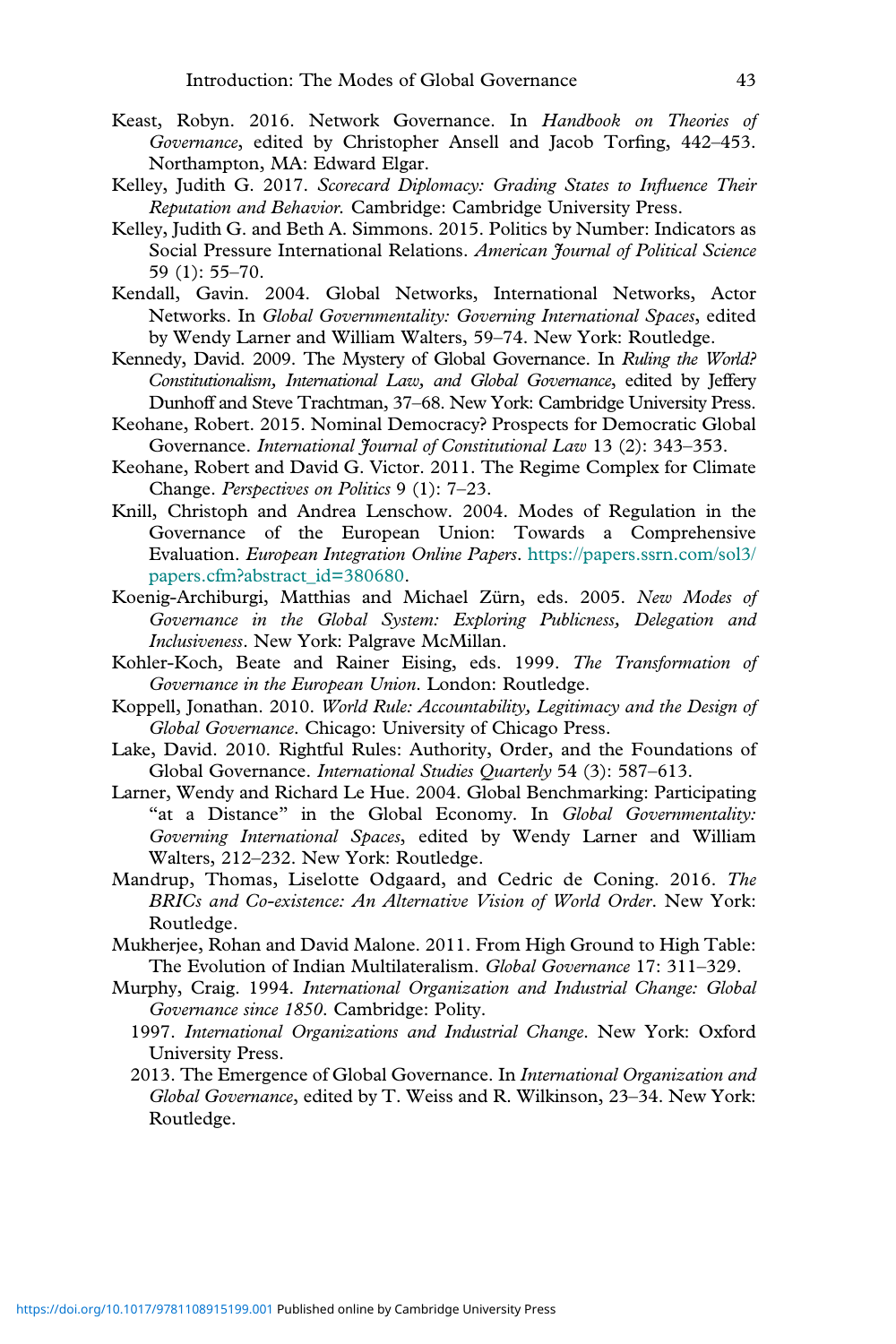- 2014. Global Governance over the Long Haul. *International Studies Quarterly* 58 (1): 216–218.
- Naím, Moisés. 2009. Minilateralism. *Foreign Policy* 173: 136.
- Nelson, Marcel. 2015. *A History of the FTAA: From Hegemony to Fragmentation in the Americas*. New York: Palgrave Macmillan.
- Patomäki, Heikki. 2014. On the Dialectics of Global Governance in the Twenty-First Century: A Polanyian Double Movement? *Globalizations* 11 (5): 733–750.
- Pegram, Tom. 2015. Governing Relationships: The New Architecture in Global Human Rights Governance. *Millennium* 43 (2): 618–639.
- Pegram, Tom and Michele Cueto. 2015. Introduction: Global Governance in the Interregnum. *Millennium* 43 (2): 584–597. [https://doi.org/10.1177/](https://doi.org/10.1177/0305829814562017) [0305829814562017.](https://doi.org/10.1177/0305829814562017)
- Pevehouse, Jon C.W., et al. 2019. Tracking Organizations in the World: The Correlates of War IGO Version 3.0 Datasets. *Journal of Peace Research* 57 (3): 492–503.
- Pillinger, M., I. Hurd, and M. Barnett. 2016. How to Get Away with Cholera: The UN, Haiti, and International Law. *Perspectives on Politics* 14 (1): 70–86.
- Plesch, Dan and Thomas G. Weiss. 2015. 1945's Lesson: "Good Enough" Global Governance Ain't Good Enough. *Global Governance* 21 (2): 197–204.
- Podolny, Joel and Karen Page. 1998. Network Forms of Organization. *Annual Review of Sociology* 242 (59): 57–76.
- Polanyi, Karl. 2001. *The Great Transformation: The Political and Economic Origins of Our Times*. Boston: Beacon Press.
- Pouliot, Vincent and Jean-Philippe Therien. 2017. Global Governance in Practice. *Global Policy* 9 (2): 163–172.
- Powell, Walter W. 1990. Neither Market nor Hierarchy: Network Forms of Organization. In *Research in Organizational Behavior*, edited by B. Staw, 295–336. Greenwich, CT: JAI.
- Provan, Keith and Patrick Kenis. 2008. Modes of Network Governance: Structure, Management, and Effectiveness. *Journal of Public Administration Research and Theory* 18 (2): 229–252.
- Raustiala, Kal. 1997. States, NGOs, and International Environmental Institutions. *International Studies Quarterly* 41 (4): 719–740.
	- 2002. The Architecture of International Cooperation: Transgovernmental Regulatory Networks and the Future of International Law. *Virginia Journal of International Law* 43 (1): 1–92.
	- 2014. Institutional Proliferation and the International Legal Order. In *Interdisciplinary Perspectives on International Law and International Relations: A State of the Art*, edited by Jeffrey Dumhoff and Mark Pollack, 293–320. New York: Cambridge University Press.
	- 2016. Governing the Internet. *American Journal of International Law* 110 (3): 491–503.
- Raustiala, Kal and David G. Victor. 2004. The Regime Complex for Plant Genetic Resources. *International Organization* 58 (2): 277–309.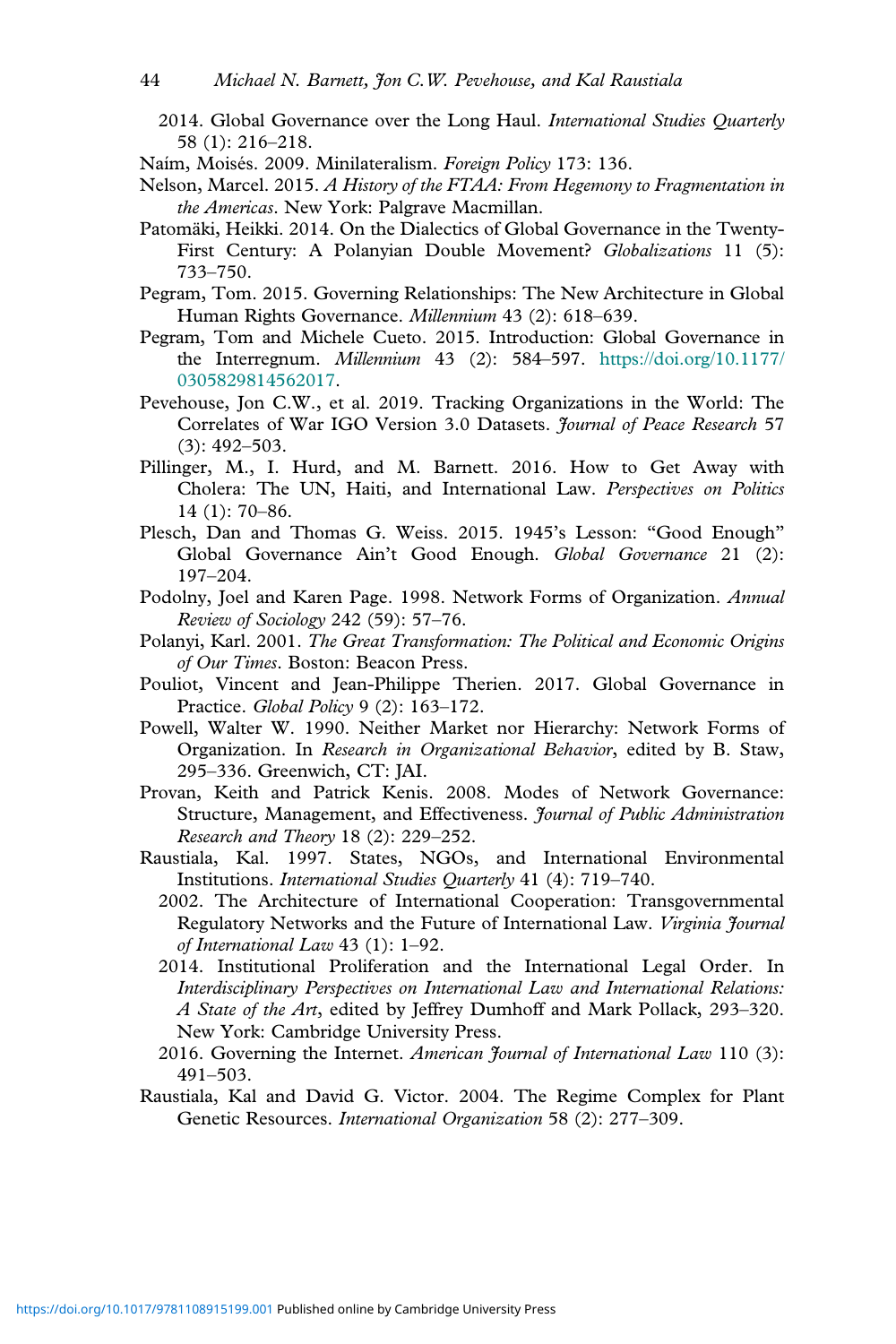- Raymond, Mark and Laura DeNardis. 2015. Multistakeholderism: Anatomy of an Inchoate Global Institution. *International Theory* 7 (3): 572–616.
- Rhodes, Richard. 2000. Governance and Public Administration. In *Debating Governance: Authority, Steering, and Democracy,* edited by J. Pierre, 61. New York: Oxford University Press.
- Rhodes, Richard A.W. 1997. From Marketization to Diplomacy: It's the Mix that Matters. *Australian Journal of Public Administration* 56 (2): 40–53.
- Roger, Charles. 2020. *The Origin of Informality: Why the Legal Foundations of Governance Are Shifting, and Why It Matters*. New York: Oxford University Press.
- Rosenau, James. 1995. Governance in the Twenty-First Century. *Global Governance* 1 (1): 13–43.
- Ruggie, John. 1982. International Regimes, Transactions, and Change: Embedded Liberalism in the Postwar Economic Order. *International Organization* 36 (2): 379–415.
- Ruggie, John. 2004. Reconstituting the Global Public Domain: Issues, Actors, and Practices. *European Journal of International Relations* 10 (4): 499–531.
	- 2014. Global Governance and "New Governance Theory": Lessons from Business and Human Rights. *Global Governance* 20 (1): 5–17.
	- 2017. Multinationals as Global Institutions: Power, Authority, and Relative Autonomy. *Regulation and Governance* 12 (3): 317–333.
- Rupert, Mark. 2000. *Ideologies of Globalization: Contending Visions of a New World Order*. London: Routledge.
	- 2005. Class Powers and the Politics of Global Governance. In *Power in Global Governance*, edited by Michael Barnett and Raymond Duvall, 205–229. New York: Cambridge University Press.
- Seabrooke, Leonard and Lasse Folke Henriksen. 2017. Issue Control in Transnational Professional and Organizational Networks. In *Professional Networks in Transnational Governance,* edited by L. Seabrooke and L. Folke Henrikson, 3–24. New York: Cambridge University Press.
- Sending, Ole Jacob. 2015. *The Politics of Expertise: Competing for Authority in Global Governance*. Ann Arbor: University of Michigan Press.
- Sending, Ole Jacob and Iver B. Neumann. 2006. Governance to Governmentality: Analyzing NGOs, States, and Power. *International Studies Quarterly* 50 (3): 651–672.
- Shirky, Clay. 2011. The Political Power of Social Media: Technology, the Public Sphere, and Political Change. *Foreign Affairs* (90) 1: 28–41.
- Sikkink, Kathryn. 2009. The Power of Networks in International Politics. In *Networked Power: Agency, Power and Governance*, Miles Kahler, et al., 228–247. Ithaca, NY: Cornell University Press.
- Simon, Herbert. 1962. The Architecture of Complexity. *Proceedings of the American Philosophical Society* 106 (6): 140.
- Slaughter, Anne-Marie. 1992. Regulating the World: Multilateralism, International Law, and the Projection of the New Deal Regulatory State. In *Multilateralism Matters*, edited by John Ruggie, 125–156. New York: Columbia University Press.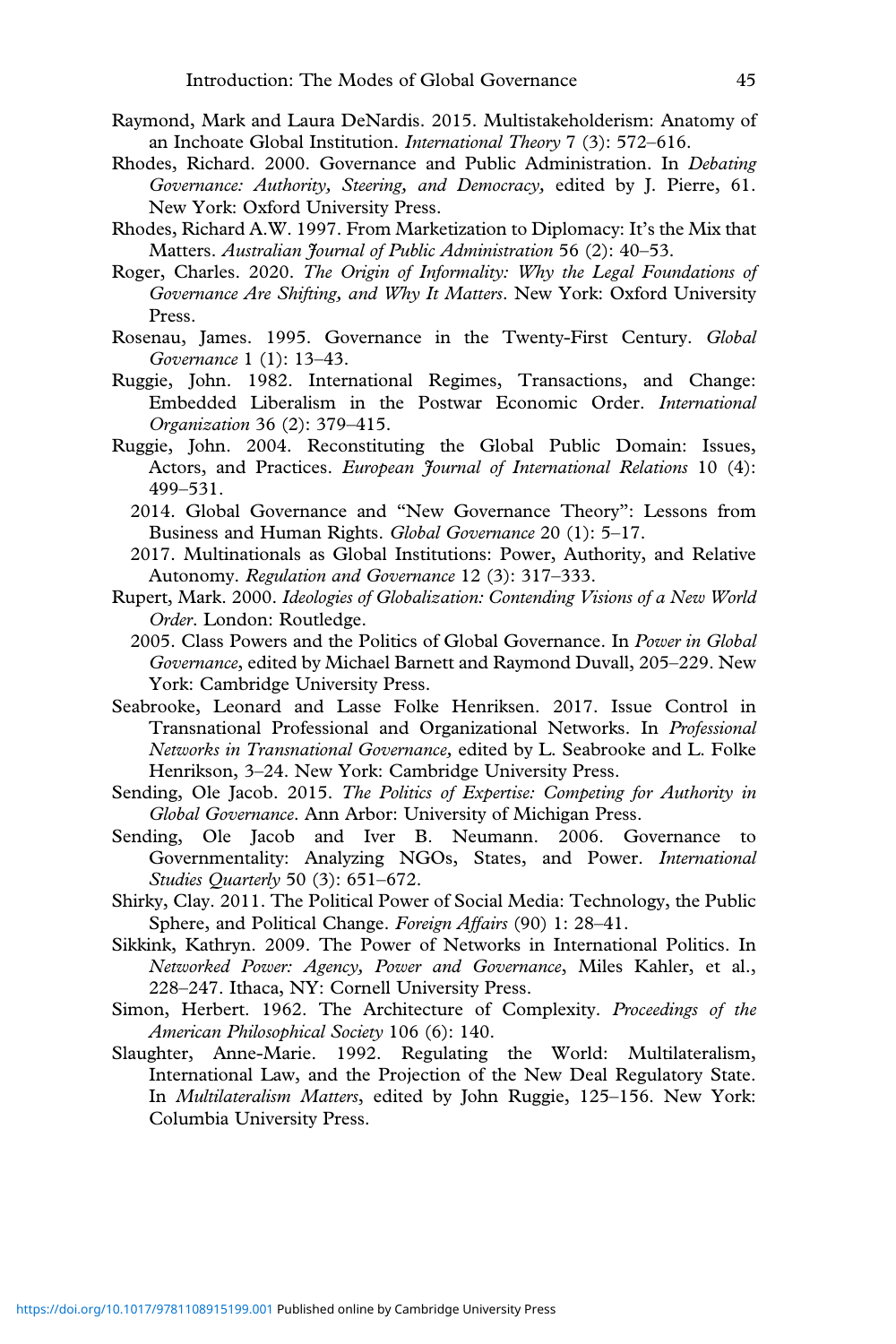2004. Disaggregated Sovereignty: Toward the Public Accountability of Global Government Networks. *Government and Opposition* 39 (2): 159–190.

- Slobodian, Quinn. 2018. *The Globalists: The End of Empire and the Birth of Neoliberalism*. Cambridge: Harvard University Press.
- Special Focus: Regime Complexity. 2013. *Global Governance* 19 (1): 27–130.
- Stephenson, Karen. 2016. Heterarchy. In *Handbook on Theories of Governance*, edited by Christopher Ansell and Jacob Torfing, 139–148. Northampton, MA: Edward Elgar.
- Stephenson, Paul. 2013. Twenty Years of Multilevel Governance: "Where Does It Come From? Where Is It Going?" *Journal of European Public Policy* (20) 6: 817–837.
- Stone, Randall. 2011. *Controlling Institutions: International Organizations and the Global Economy*. New York: Cambridge University Press.
- Stroup, Sarah and Wendy Wong. 2017. *The Authority Trap: The Strategic Choices of International NGOs*. Ithaca, NY: Cornell University Press.
- Swedberg, Richard. 2018. How to Use Max Weber's Ideal Type in Sociological Analysis. *Journal of Classical Sociology* 18 (3): 181–196.
- Tallberg, Jonas, Thomas Sommerer, Theresa Squatrito, and Christer Jönsson. 2013. *The Opening Up of International Organizations*. New York: Cambridge University Press.
- Taylor, Kenneth. 2004. Global Capitalism and the Question of Global Governance: A Socio-Economic Perspective. *International Journal of Social Economics* 7 (8): 773–789.
- Tenbensel, Tim. 2005. Multiple Modes of Governance: Disentangling the Alternatives to Markets and Hierarchies. *Public Management Review* 7 (2): 267–288.
- Thompson, Grahame. 2003. *Between Hierarchies and Markets: The Logic and Limits of Network Forms of Organization*. New York: Oxford University Press.
- Tooze, Roger. 1990. Understanding the Global Political Economy: Applying Gramsci. *Millennium* 19 (2): 273–280.
- Treib, Oliver, Holger Bäahr, and Gerda Falkner. 2007. Modes of Governance: Toward a Conceptual Clarification. *Journal of European Public Policy* (14) 1: 1–20.
- Tsingou, Eleni. 2015. Club Governance and the Making of Global Financial Rules. *Review of International Political Economy* 22 (2): 225–256.
- Vabulas, Felicity and Duncan Snidal. 2013. Organization without Delegation: Informal Intergovernmental organizations (IIGOs) and the Spectrum of Intergovernmental Arrangements. *Review of International Organizations* 8 (2): 193–220.
- Van Langenhove, Luk. 2010. The Transformation of Multilateralism: Mode 1.0 to Mode 2.0. *Global Policy* 1 (October): 263–270.
- Waltz, Kenneth. 1979. *A Theory of International Politics*. Boston: Addison-Wesley.
- Weiss, Thomas. 2009. What Happened to the Idea of World Government? *International Studies Quarterly* 53: 253–271.

<sup>2005.</sup> *A New World Order*. Princeton: Princeton University Press.